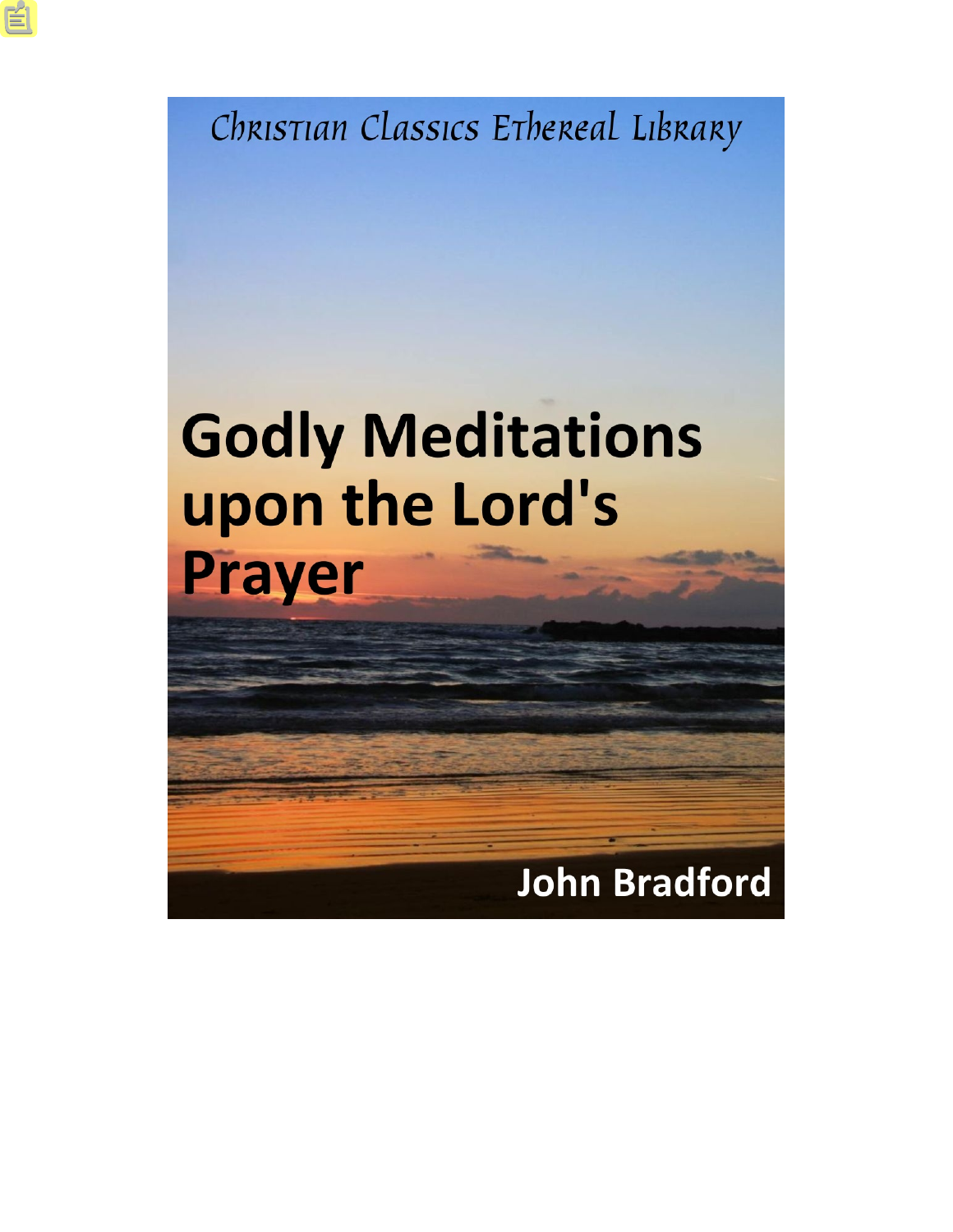

### **Godly Meditations upon the Lord's Prayer**

**Author(s):** Bradford, John (1510-1555) **Publisher:** Grand Rapids, MI: Christian Classics Ethereal Library **Description:** Imprisoned in the Tower of London by Queen "Bloody" Mary Tudor, John Bradford continued to live out his faith in spite of everything. He would frequently preach to his fellow inmates, and spend the rest of his time praying, studying, and writing. Among his writings was Godly Meditations upon the Lord's Prayer, in which he explores in depth a person's relationship with God in the present and eternity through the lens of the Lord's Prayer. Considering his own situation of religious persecution, his thoughts on forgiveness, suffering, and death have encouraged readers throughout the years. Kathleen O'Bannon CCEL Staff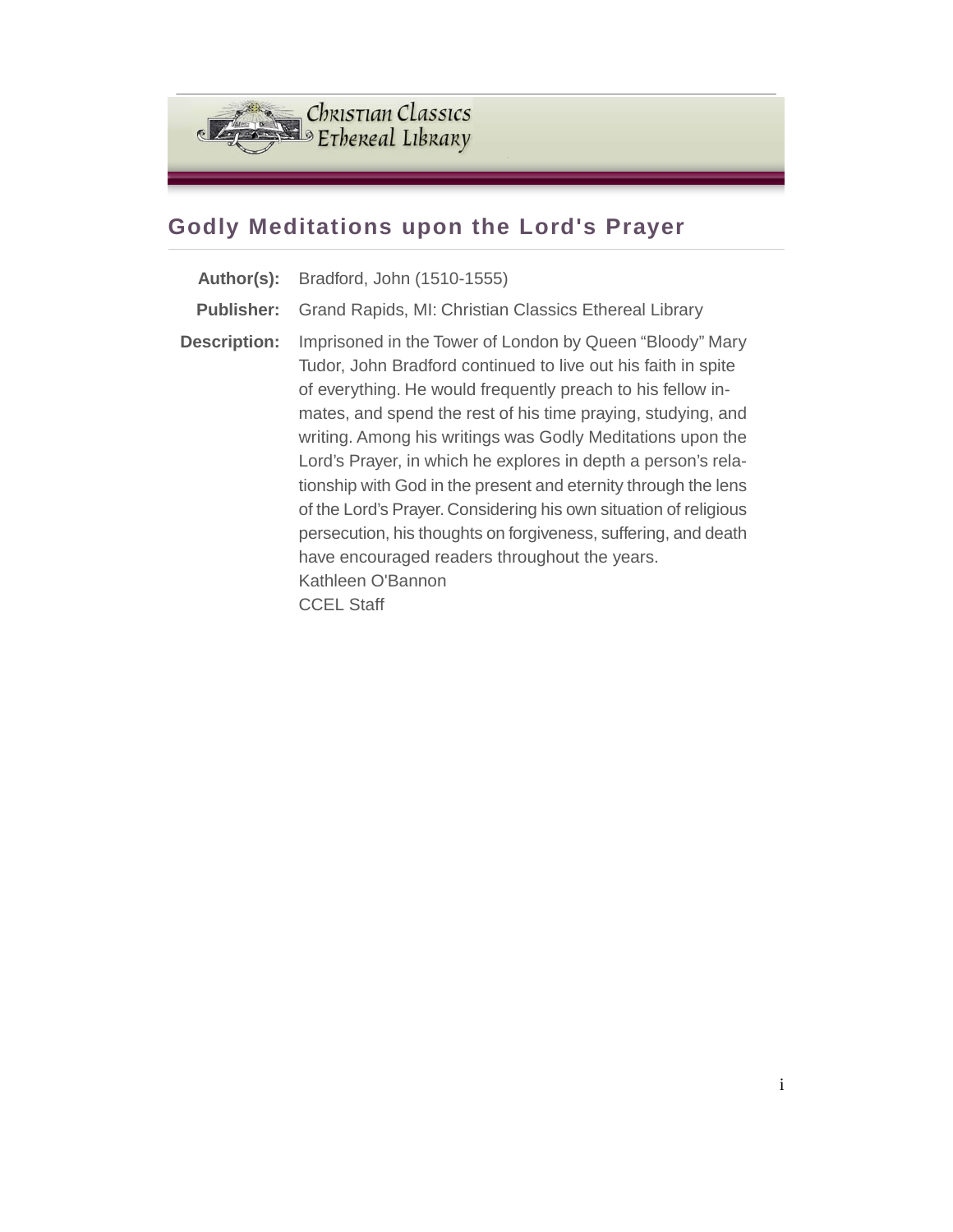## Contents

| Title Page                                                                                                   | 1                |
|--------------------------------------------------------------------------------------------------------------|------------------|
| Instructions to be Observed Concerning Prayer                                                                | $\boldsymbol{2}$ |
| Of the Lord's Prayer                                                                                         | $\overline{4}$   |
| Upon the Twelve Articles of the Christian Faith                                                              | 20               |
| Upon the Commandments                                                                                        | 26               |
| A Meditation concerning Prayer, with a brief paraphrase upon the Petitions of the<br>Lord's Prayer           | 44               |
| Another Paraphrase or Meditation upon the Lord's Prayer                                                      | 49               |
| A Meditation on the coming of Christ to Judgement, and of the Rewards both of<br>the Faithful and Unfaithful | 53               |
| A Meditation concerning the Sober usage both of the Body and Pleasures in this<br>Life                       | 55               |
| Another Meditation to the Same Effect                                                                        | 56               |
| A Meditation for the Exercise of our Mortification                                                           | 57               |
| A Godly Meditation and Instruction on the Providence of God towards Mankind                                  | 58               |
| A Meditation of the Presence of God                                                                          | 60               |
| A Meditation of God's Power, Beauty, Goodness, &c.                                                           | 61               |
| A Meditation on Death, and the Advantages it brings                                                          | 62               |
| A Godly Meditation upon the Passion of our Saviour Jesus Christ                                              | 63               |
| Indexes                                                                                                      | 66               |
| Index of Scripture References                                                                                | 67               |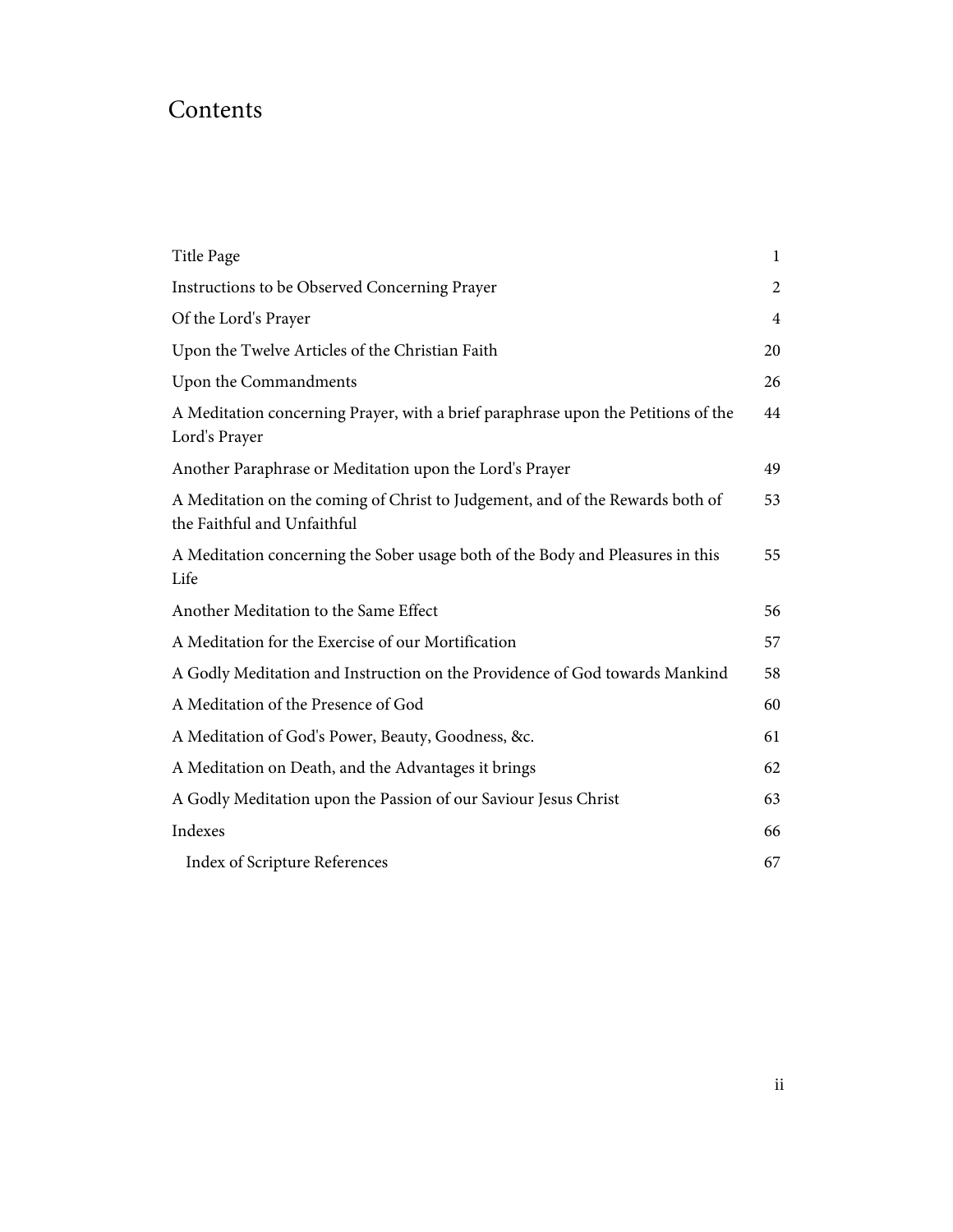

This PDF file is from the Christian Classics Ethereal Library, [www.ccel.org.](http://www.ccel.org) The mission of the CCEL is to make classic Christian books available to the world.

- This book is available in PDF, HTML, ePub, and other formats. See <http://www.ccel.org/ccel/bradford/meditations.html>.
- Discuss this book online at [http://www.ccel.org/node/20615.](http://www.ccel.org/node/20615)

The CCEL makes CDs of classic Christian literature available around the world through the Web and through CDs. We have distributed thousands of such CDs free in developing countries. If you are in a developing country and would like to receive a free CD, please send a request by email to [cd-request@ccel.org.](mailto:cd-request@ccel.org)

The Christian Classics Ethereal Library is a self supporting non-profit organization at Calvin College. If you wish to give of your time or money to support the CCEL, please visit [http://www.ccel.org/give.](http://www.ccel.org/give)

This PDF file is copyrighted by the Christian Classics Ethereal Library. It may be freely copied for non-commercial purposes as long as it is not modified. All other rights are reserved. Written permission is required for commercial use.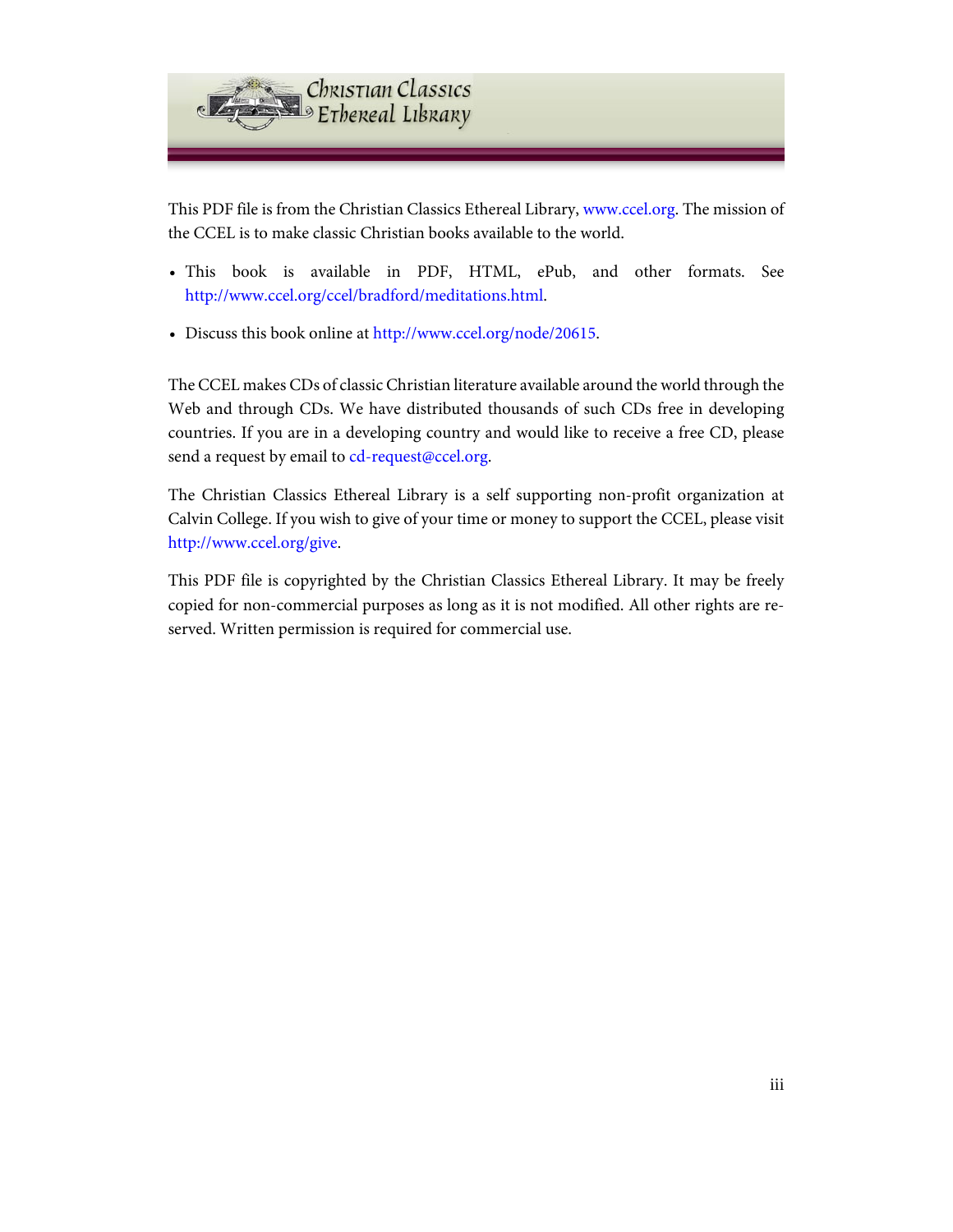## <span id="page-4-0"></span>**Godly Meditations upon the Lord's Prayer**

the Belief, and the Commandments, with other Comfortable Meditations, Prayers, and Exercises by the constant Martyr of God, John Bradford, in the Time of his Imprisonment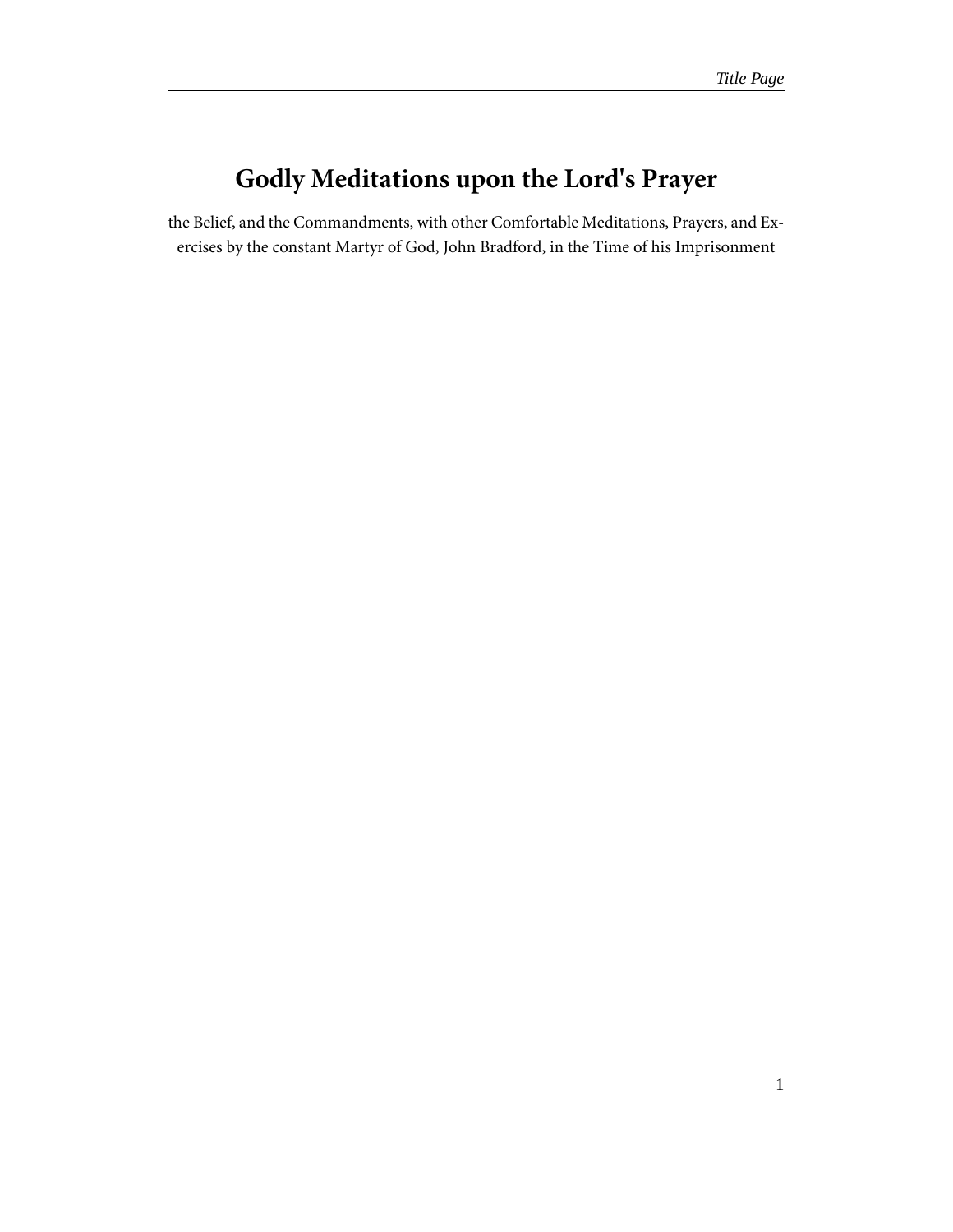To the Reader

<span id="page-5-0"></span>Here thou hast (good reader) such godly meditations prayers, and other exercises of that worthy witness of God, John Bradford, as God by his singular providence has hitherto preserved, and now at length brought to light, for thy comfort and advantage. Daily and hourly was this his exercise, to talk with God by faithful and hearty meditation and prayer, with power piercing the heavens, and many such godly exercises did he leave behind him which either time has consumed, or else such as keep them in store to their own private use, do little consider what benefit they withhold from the church of God, which, if they shall yet brotherly communicate, there shall not lack good will and diligence to set them abroad. In the mean season, let us with thankfulness receive, read and practise these as means to quicken our spirits, to stir up our dull hearts to a more fervent invocation of God's holy name: which how far it is from what it should be in us and what need we have thereof, if our dead senses cannot feel, here may we see and perceive. Here may we learn to flee unto God by prayer, that we run not on still with this unthankful world into forgetfulness of his great benefits poured upon us, especially for the liberty of his gospel, which we (in much mercy restored now unto us again) so unthankfully receive, so ungodly neglect, so wickedly abuse. God grant us his good Spirit to work in us this good work; to look about us in time; to consider our state past and present, as indeed we have great cause to do, and so with hearty prayer flee unto God to prevent the plagues that are at hand, lest with double woe we find the latter end worse than the beginning.

#### **Instructions to be Observed Concerning Prayer**

There are nine things that pertain to the knowledge of true prayer:

1, To know what prayer is. 2, How many sorts of prayer there are. 3, The necessity of prayer. 4, To Whom we ought to pray. 5, By Whom we must pray. 6, Where to pray. 7, What to pray. 8, The excellency of prayer 9, What we must do, that our prayers may be heard.

1. What prayer is.

Prayer is a simple, unfeigned, humble, and ardent opening of the heart before God; wherein we either ask things needful, or give thanks for benefits received. Paul [\(1 Tim. ii.](http://www.ccel.org/study/Bible:1Tim.2)) calls it by four sundry names in one sentence, namely, prayer, supplication, intercession, and thanksgiving: whereof the first is, for the avoiding and preventing of evil; the second is an earnest and fervent calling upon God for any thing; the third is an intercession for others; the fourth is a praising of God for things received.

2. There are two manner of ways how we should pray.

First, publicly, and that is called common prayer; second, privately, us when men pray alone, and that is called private prayer; and how both these two are allowed before God, the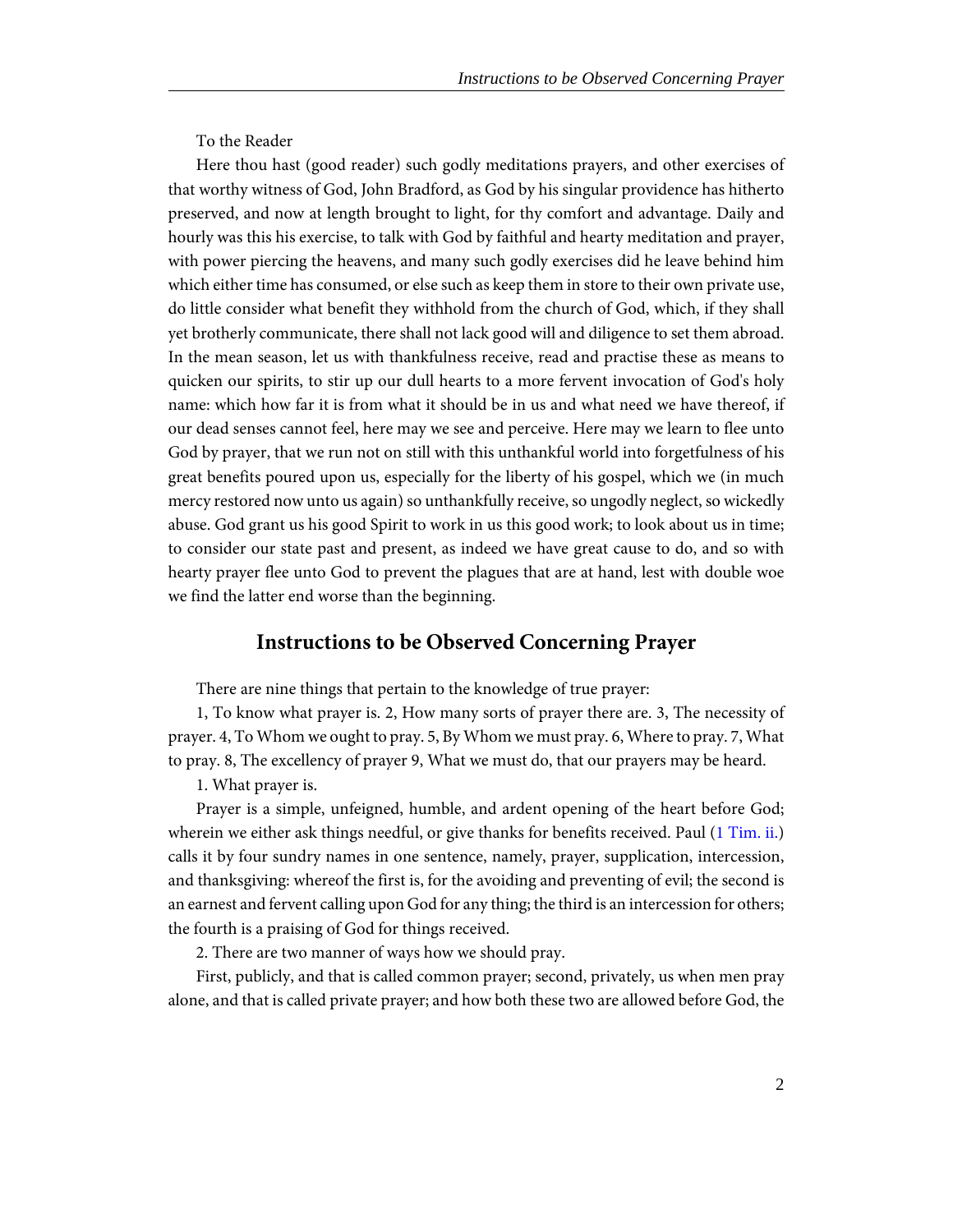Scripture bears testimony by the example of all the holy men and women before and after Christ.

3. Of the necessity of prayer.

There are four things that provoke us to pray: first, the commandment of God; secondly, sin in us, which drives us, from necessity, to God for succour, life, and mercy; thirdly, our weak nature being unable to do any good, requires prayer to strengthen it, even as a house requires principal pillars for the upholding of it; fourthly the subtlety of the enemy (who privily lurks in the inward parts, waiting to overthrow us even in those things we think are best done) stirs us vehemently thereunto.

4. To Whom we ought to pray.

Three things pertain to Him that must be prayed unto: first, that he have such ears as may hear all the world at once; secondly, that he be in all places at once; thirdly that he have such power that he may be able to help, and such mercy that he will deliver.

5. By Whom we should pray.

Christ is the only way by whom we have free access unto the Father, and for whom our prayers are accepted (our infirmities notwithstanding,) without whom all our prayers are abominable.

6. Where to pray.

As touching the place where we should pray, seeing all places are one, there is none forbidden; only the common prayer must be made in what place soever the congregation of Christ assembles.

7. What to pray. This is according to the necessity of every man; and forasmuch as we need both spiritual and corporeal things, we may boldly ask them both: for as to ask spiritual gifts, is profitable and commanded, so to ask corporeal, is necessary and allowed.

8. Of the excellency of prayer.

The worthiness of prayer consists in two things; in the dignity of the commander, who is God, the fountain of all goodness, who commands only good things; and in the effect that follows it, which is the obtaining of whatsoever we desire faithfully, according to the will off God.

9. What to do that we may be heard.

First, we must put off our own righteousness, pride, and estimation of ourselves, and put on Christ with his righteousness; secondly, an earnest faith and fervent love, with the putting off all rancour, malice, and envy, is required; finally, true repentance knits up the knot, for in it are contained all the virtues before named.

John Bradford.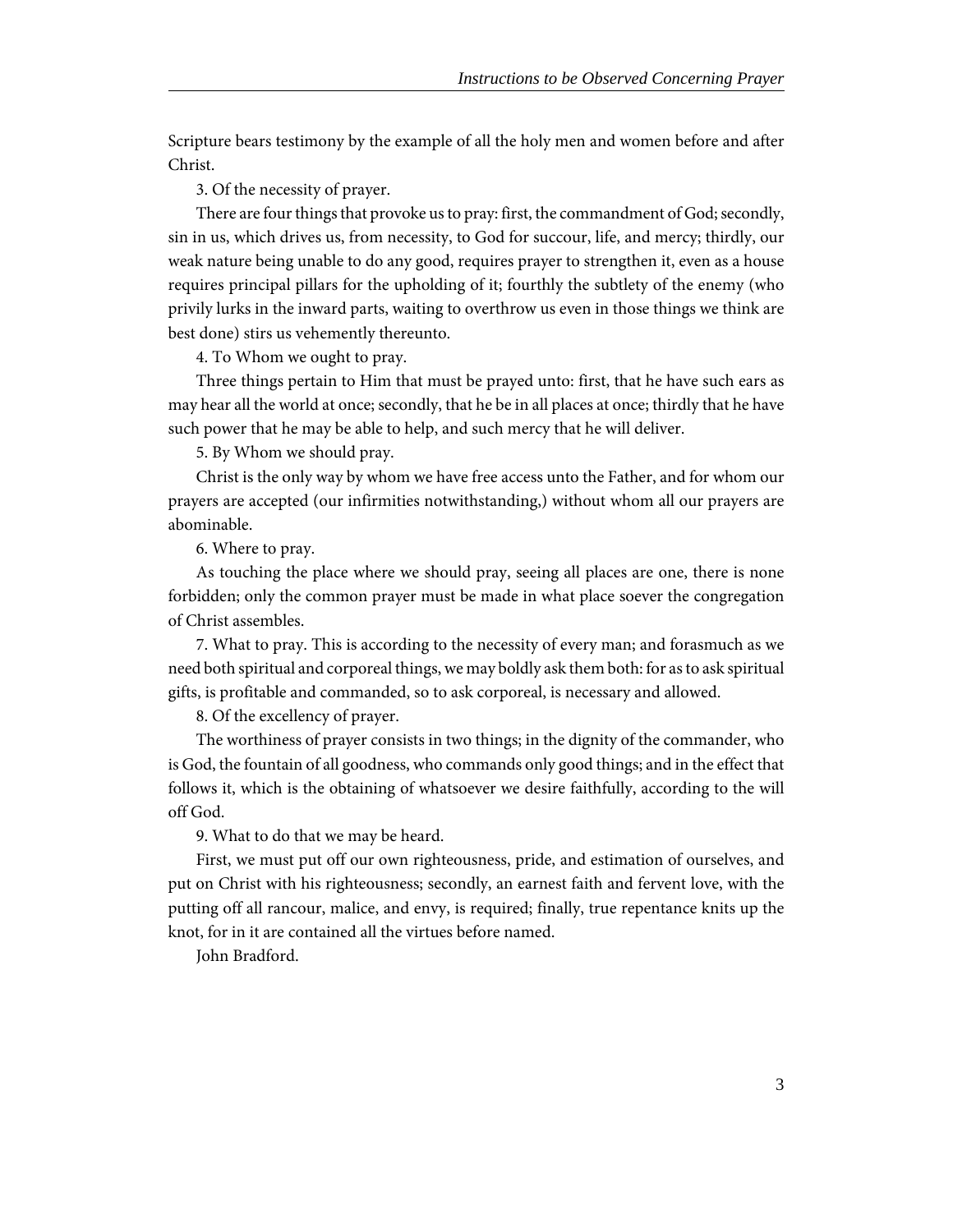#### **Of the Lord's Prayer**

#### Our Father.

<span id="page-7-0"></span>Thou, good Lord, who made heaven and earth, the sea, and all that is therein, [\(Gen. i.](http://www.ccel.org/study/Bible:Gen.1)) together with thy dearly beloved Son, Jesus Christ, and with thy Holy Spirit: thou, the same God which opened thyself to Adam by thy promise; ([Gen. iii.](http://www.ccel.org/study/Bible:Gen.3) :) thou, the God of Abraham, Isaac, and Jacob; ([Gen. xii.](http://www.ccel.org/study/Bible:Gen.12) xxii. xxiii. xxiv. xxv. :) thou who brought thy people of Israel forth of Egypt with a mighty hand and a stretched-out power; [\(Exod. xiii.](http://www.ccel.org/study/Bible:Exod.13) xiv. xv. &c. :) thou, who gave thy law upon mount Sinai;  $(Exod. xix. xx. :)$  $(Exod. xix. xx. :)$  thou, who spoke by thy prophets, and, last of all, in these latter days by thy dearly beloved Son, Jesus Christ, [\(Heb. i.\)](http://www.ccel.org/study/Bible:Heb.1) whom thou would should be made a second Adam; [\(1 Cor. xv.\)](http://www.ccel.org/study/Bible:1Cor.15) that as by the first we are children of wrath, carnal, and full of concupiscence, so by him we might be made children of grace and spiritual; ([Rom. v.\)](http://www.ccel.org/study/Bible:Rom.5) by communicating with him the quality, merits, virtues, and grace of his flesh, through the operation of the Holy Spirit, as he communicated with us the substance of our flesh in the womb of the Virgin Mary, (Watt. i.) by the operation of the same Holy Spirit; [\(Luke i.](http://www.ccel.org/study/Bible:Luke.1)) being that blessed Seed which was promised to Adam, Abraham, Isaac, Jacob, David, which should bruise the serpent's head, [\(Gen. iii.](http://www.ccel.org/study/Bible:Gen.3) xii. xxvi. xxviii.) which should bring the blessing on all nations, which should reign over thy house for ever, [\(Psalm lxxxix.](http://www.ccel.org/study/Bible:Ps.89)) and mightily overcome thine and our enemies; as indeed he did by his incarnation, nativity, circumcision, exile, baptism, fasting, temptation, doctrine, deeds, miracles, workings, agonies, bloody prayer, passion, death, resurrection, and ascension; ([Luke i.](http://www.ccel.org/study/Bible:Luke.1), [Ps. cx.](http://www.ccel.org/study/Bible:Ps.110);) and he yet still does by his mediation and intercession for us; ([Rom. viii.\)](http://www.ccel.org/study/Bible:Rom.8) and at the length he will on all parts fully accomplish by his coming to judgment; [\(Matt. xxiv.\)](http://www.ccel.org/study/Bible:Matt.24) which will be suddenly, in the twinkling of an eye, with the blast of a trumpet, and shout of an archangel; ([1 Cor. xv.,](http://www.ccel.org/study/Bible:1Cor.15) [1 Thess. iv.](http://www.ccel.org/study/Bible:1Thess.4), [2 Cor. v.\)](http://www.ccel.org/study/Bible:2Cor.5) when he shall be seen with thousands of saints, and innumerable thousands of angels all the whole world being on fire, and all people that ever were, are, or shall be, then standing before his tribunal or judgement-seat, to render an account of that they have done in this body, be it good or bad. ([Exod. xxxii.](http://www.ccel.org/study/Bible:Exod.32) xxxiii., [Psalm v.](http://www.ccel.org/study/Bible:Ps.5), Joel, ii) Thou, I say, this God who art holy, righteous, true, wise, pure, mighty, merciful, good, gracious, a hater of sin, an avenger of unrighteousness &c., would that I which am born in sin, and conceived in iniquity, which by nature am a child of wrath, [\(Psalm li.](http://www.ccel.org/study/Bible:Ps.51), [Eph. ii.\)](http://www.ccel.org/study/Bible:Eph.2) (for my heart is so unsearchably evil, that out of it springs corrupt concupiscence, so that the inclination thereof is prone to evil, always even from my youth up; [Gen. viii.](http://www.ccel.org/study/Bible:Gen.8) ix., [Jer. xvii.](http://www.ccel.org/study/Bible:Jer.17) my understanding and mind are so darkened, that I cannot perceive those things that are of God, ([2](http://www.ccel.org/study/Bible:2Cor.2) [Cor. ii.](http://www.ccel.org/study/Bible:2Cor.2) iii.) of myself, or by all the wisdom which I receive from Adam naturally or otherwise attain by labour or study before regeneration; I cannot think a good thought, much less wish it, or consent unto it, and least of all do it,) thou, I say, yet would that I, being such a one, in whom dwells continual enmity against thee; [\(Rom. viii.\)](http://www.ccel.org/study/Bible:Rom.8) that I, which am nothing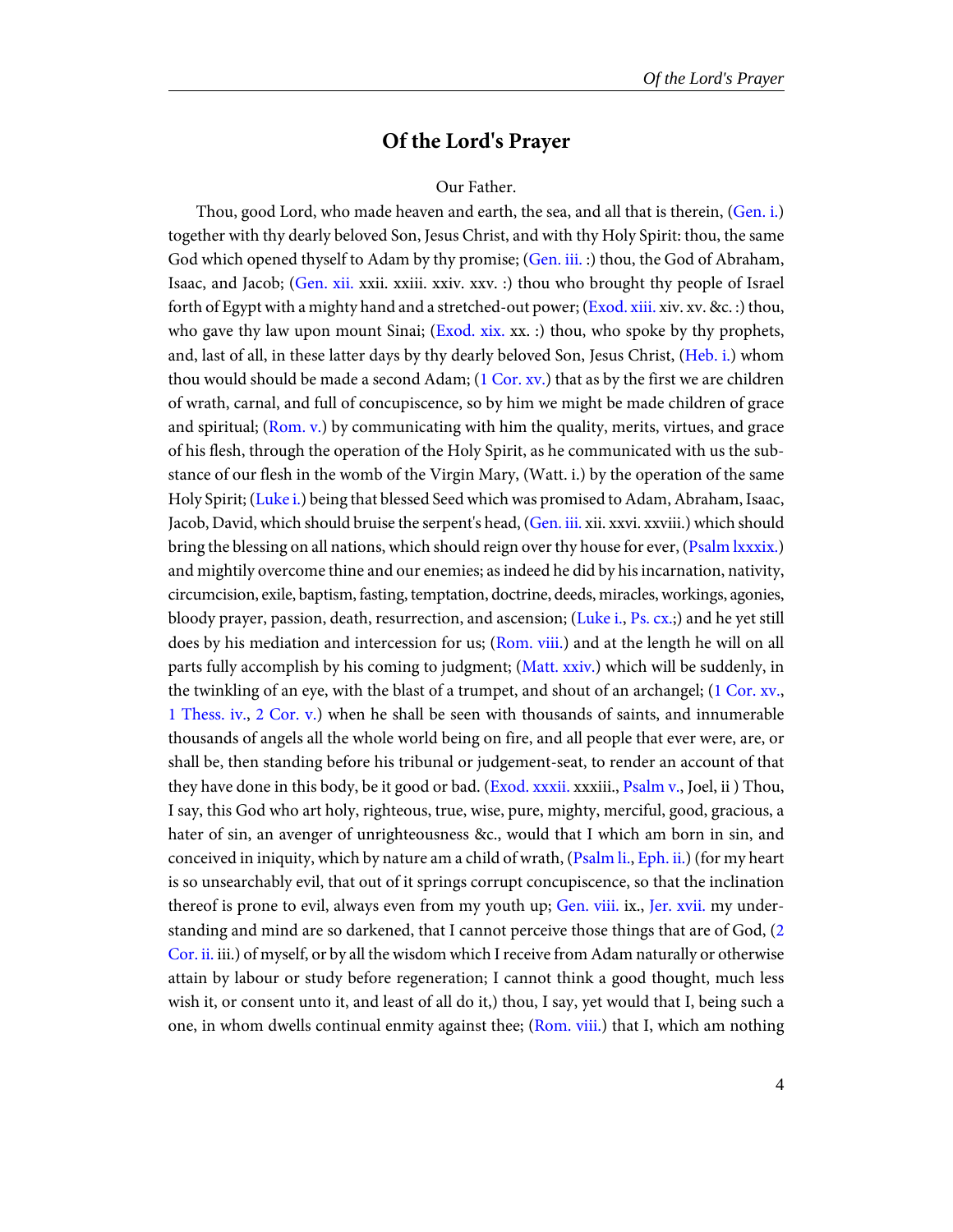but sin, and one that does evil always before thee, should call thee and believe thee, this God and Father of our Lord and Saviour Jesus Christ, to be in very deed my Father, that is, thou would I should be most assured, that thou of thine own good will which thou bare towards me before I was, yea, before the world was, hast in Christ chosen me to be thy child, and through him art become my most loving Father. ([Eph. i.](http://www.ccel.org/study/Bible:Eph.1)) From whom I should look for all good things, and be most certainly persuaded, that by how much thou art more than man, so much thy love and fatherly providence towards me passes the love and providence of any father towards his child, in loving me, caring how to help me, providing for me, nurturing me, and helping me in all my needs. So certain thou wouldst have me to be of this, that to doubt of it, does most displease thee and dishonour thee, as if either thou art not true, or not able to do these things, or else became not my father in respect of thine own goodness in Christ only, but also in respect of my worthiness and deserts. And that I should not waver or doubt of this, that thou art my dear Father, and I thy child for ever through Jesus Christ, is required in the first commandment, which says, "I am the Lord thy God, thou shalt hare none other gods but me." Again, thy Son here commands me to call thee by the name of Father, moreover, in the first article of my belief, I profess the same in saying, I believe in God, the Father Almighty. Besides this, there are many other things to confirm me herein, as the creation and government of the world generally, and of every creature particularly; for all is made and kept for maw and so for me, to serve me for my advantage, necessity, and admonition. Again, the creation of me, in that thou hast made me after thy image, having a reasonable soul, body, shape, &c., whereas thou might have made me a toad, a serpent, a swine, deformed, frantic, &c.: moreover, thy wonderful preservation, nourishing, and keeping of me hitherto in my infancy, childhood, youth, &c. all these, I say, should confirm my faith of thy fatherly love. But of all things, the opening of thyself by thy word and promise of grace, made after man's fall, first to Adam, then to Abraham, Isaac, Jacob, and so to others, being published by the prophets from time to time; and, last of all, accomplished by thy dear Son Jesus Christ, in whom thy promises are yea and amen. [\(2 Cor. i.](http://www.ccel.org/study/Bible:2Cor.1)) The opening of thyself thus, I say, in and by Christ, is the chief and most sure certificate, that thou art my Father for his sake, and I thy dear child, although of myself I am most unworthy. For thou, according to thy promises, hast not spared thy dear Son Jesus Christ, but hast given him to the death of the cross for my sins. [\(John iii.](http://www.ccel.org/study/Bible:John.3)) Thou wouldst that he should be made flesh of our flesh and blood of our blood, in the womb of the Virgin Mary, by the operation of the Holy Spirit; [\(Eph. v.\)](http://www.ccel.org/study/Bible:Eph.5) that we, by the working of the same Spirit, through the merits of his flesh and blood, might be made flesh of his flesh, and blood of his blood. That is, as he has the substance of our flesh and blood, even so we might have and for ever enjoy in him, and through him, the qualities, virtues, and gifts of righteousness, holiness, innocence, immortality, and glory, wherewith he has endued our nature in his own person for us all; that as now in faith and hope we have the same, so in his coming we might fully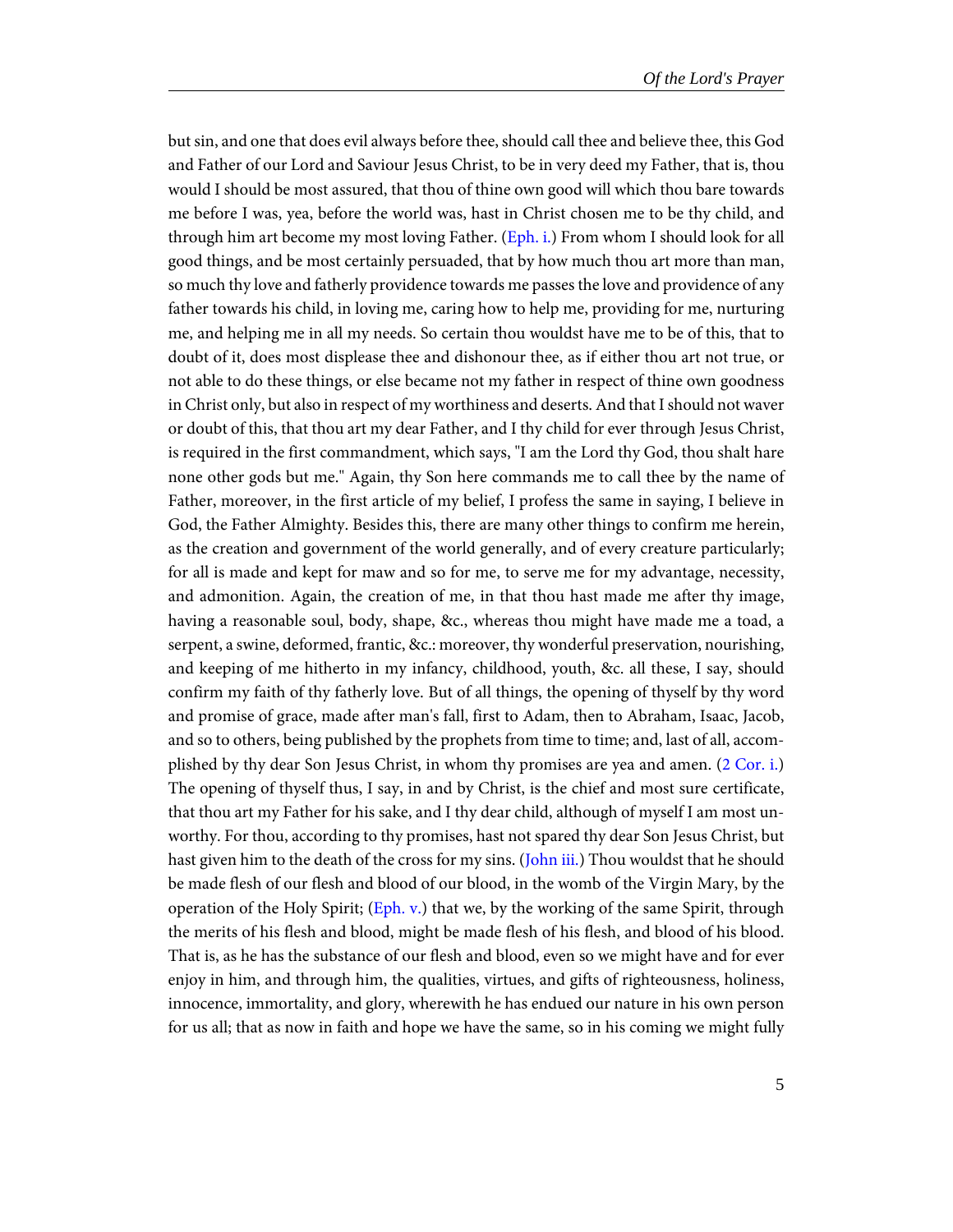enjoy them in very deed; for then shall our bodies, now vile, be like to his glorious body. ([Phil. iii.](http://www.ccel.org/study/Bible:Phil.3)) Herein appears thy love, not that we loved thee, but that thou loved us, and hast given thy Son for us.  $(1)$  John iv.) Herein dost thou commend unto us thy love, that when we were yet sinners, Christ thy dear Son bled for us;  $(Rom. v.)$  $(Rom. v.)$  so that nothing should separate us from thy love in Christ Jesus, neither life nor death, nor any other thing. ([Rom. viii.](http://www.ccel.org/study/Bible:Rom.8)) For if, when we were enemies, we were reconciled unto thee by the death of thy Son, much more we, being reconciled, shall be saved by his life. [\(Rom. v.](http://www.ccel.org/study/Bible:Rom.5)) And that I should not doubt hereof, but certainly be persuaded that all things pertained to me, whereas I might have been born of Turks, lo, thou wouldst I should be born of Christian parents, brought into thy church by baptism, which is the sacrament of adoption, and requires faith as well of remission of my sins as of sanctification and holiness, to be wrought of thee in me by thy grace and Holy Spirit. Whereas I might have been born in an ignorant time and region, thou wouldst that I should be born in this time and region, wherein is more knowledge revealed than ever was here before, or in many places is now. Whereas I might have been of a corrupt judgment, and entangled with many errors, lo! thou of thy goodness, as thou hast reformed my judgment, so thou dost keep it, and now for the same judgement's sake dost vouchsafe somewhat by the cross to try me. By all which things I should confirm my faith of this, that thou hast always been, art, and wilt be for ever, my dear Father; in respect whereof I should be certain of salvation and of the inheritance of heaven for ever, and be thankful, cast my whole care on thee, trust in thee, and call on thee, with comfort and certain hope, for all things that I want. For since thou hast given to me this benefit, to be thy child, undeserved, undesired on my behalf, simply and only in respect of thine own goodness and grace in Christ, lest at any time I should doubt of it, how should I but hope certainly that nothing profitable to me can be denied, since thy power is infinite? For as thy good will is declared in adopting me, so nothing can be finally wanting to me which may make for my weal (benefit, welfare, editor), (for that should disprove thy power to be almighty,) in that thy will already is so boundlessly declared; whereas my belief requires to believe in thee the Father Almighty, in consideration whereof I should in all things behave myself as a child, rejoice in thee, praise thee, trust in thee, fear thee, serve thee, love thee, call upon thee, &c. But, alas! how heavyhearted am I! how unthankful am I! how full of unbelief, and doubting of this thy rich mercy! how little do I love thee, fear thee, call upon thee! &c. Oh! be merciful unto me forgive me, good Father, for thine own sake, and grant me the spirit of thy children, to reveal thyself unto me, and Jesus Christ thy dear Son our Lord, by whom we are made thy children, that I may truly know thee, heartily love thee, faithfully hang upon thee in all my needs, with good hope call upon thee, render faithfully this honour to thee, that thou art my God and Father, and I thy dear child, through thy grace in Christ, and so always be endued with an assured hope of thy goodness, and a faithful obedient heart in all things to thy holy will. At thy hands, and from thee, as I must look for all things, so come I unto thee, and pray thee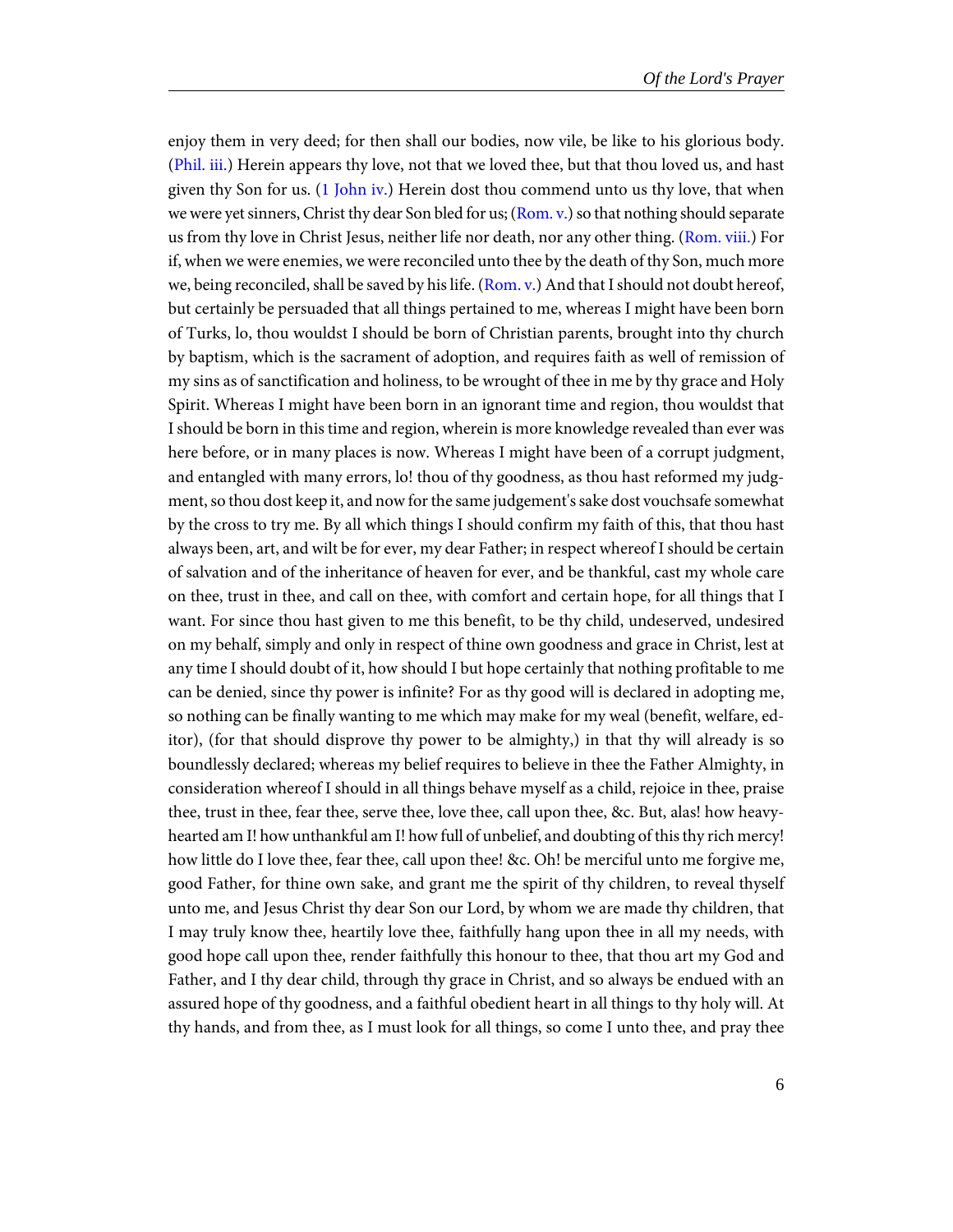to give me those things which thy dear children have; and thou require of me, that I might come and ask them of thee, as now I do through Jesus Christ our Lord.

As by this word Father I am taught to glory of thee and in thee, and all that ever thou hast, for thou art wholly mine, my Lord, my God, and my Father; so by this word our I am taught to glory of all the good, that all and each of thy servants that ever were, are or shall be, had, have, and shall have. For now I am taught to believe that thou hast called me into the communion of thy church and people, whom hereby I perceive thou hast commanded to be careful for me, as for themselves, and in all their prayers to be as mindful of me as of themselves. Again, as by this word Father I am taught to remember and render my duty which I owe towards thee, faith, love, fear, obedience, &c., so by thy word our I am taught my duty towards thy people, to be careful for them, and to take their sorrow, poverty, affliction, &c., as mine own; and therefore to labour to help them in heart and hand, after my vocation and ability, utterly abhorring all pride, self-love, arrogance, and contempt of any. By reason whereof I have great cause to lament and to rejoice. To lament, because I am so far from considering, much more from doing, my duty to thy people, in thoughts words, or deeds. To rejoice, because I am called of thee, and placed in the blessed society of thy saints, and made a, member and citizen of the heavenly Jerusalem; and because thou hast given in commandment to all thy church to be as careful for me as for themselves.

But, alas! how far am I here from! As I am guilty of unthankfulness for this thy calling me into the blessed communion of thy dear Son and church, yea, of thyself; so am I guilty of self-love, unmercifulness, pride, arrogance, forgetfulness, contempt of thy children; for else I could not but be otherwise affected, and otherwise labour than I do. Oh! be merciful unto me, good Father, forgive me, and grant for Christ's sake, that as my tongue sounds this word our, so I may in heart feel the true joy of thy blessed communion, and the true love and compassion which thy children have and feel towards their brethren; that I may rejoice in all trouble, in respect of that joyful communion; that I may deny myself, to honour thy children upon earth, and endeavour myself to do them good, for thy sake, through Jesus Christ our Lord. I come only to thee to give me that which I cannot and must not have elsewhere, and thou require it of me, that therefore I should, as thy child, come and crave it to thy glory.

#### Which art in Heaven.

As by these words, our Father, I am taught to glory and rejoice for the blessed communion which I am called to with thee, dear Father, with thy Christ, and with thy holy church, so also am I here taught by these words, which art in heaven, to rejoice in respect of the place and blessed joys, whereunto at length in thy good time I shall come. For now I may perceive, that as heaven is thy home, so it is mine also, being, as I am, thy child through Christ, although here for a time I am bodily on earth and in misery.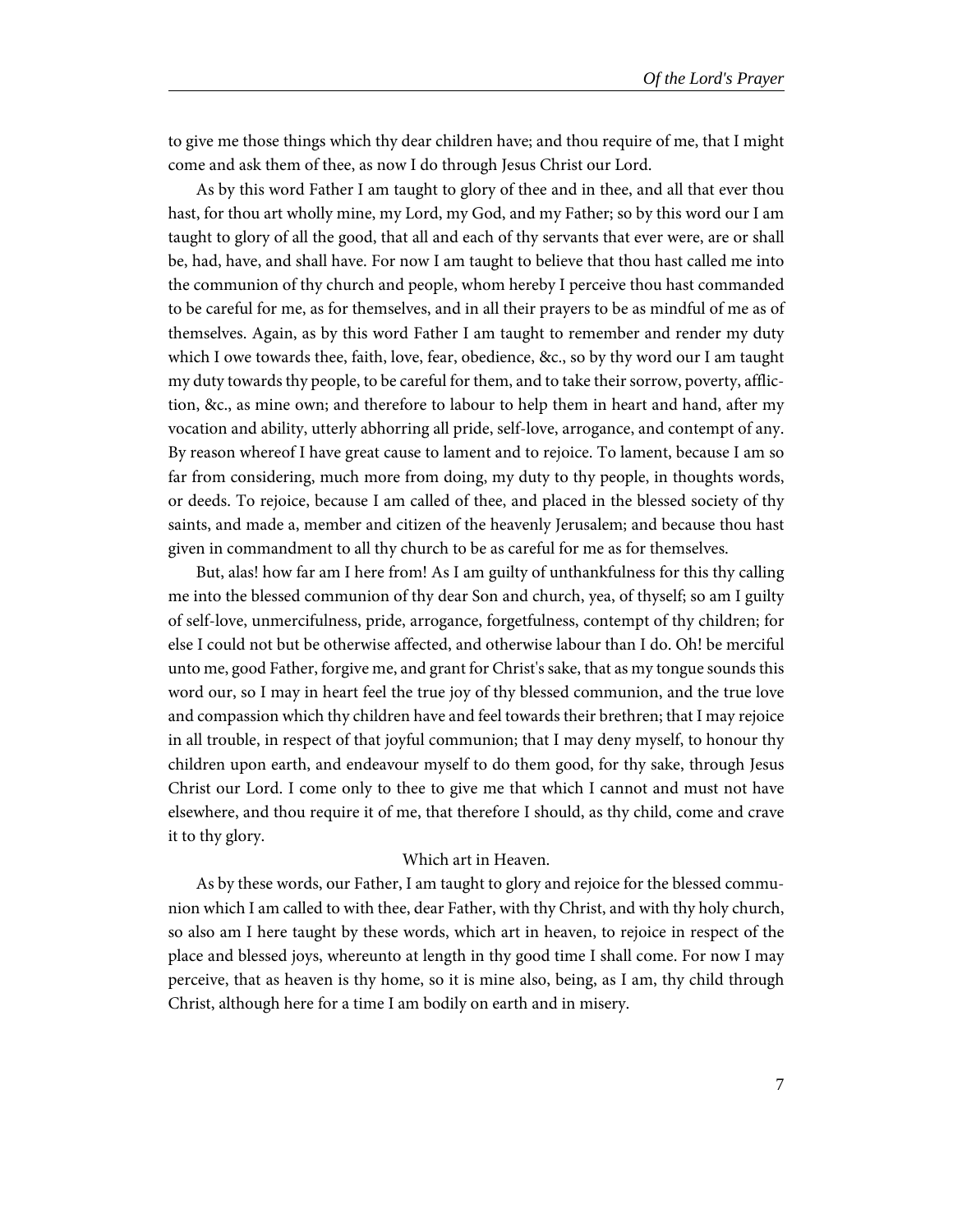Again, by these words, which art in heaven, I am admonished not only to discern thee from earthly fathers, and to know that thou art almighty, present in all places, and of perfect purity, to confirm thereby my faith, to be provoked the more to fear thee, to reverence thee, &c., but also I am admonished to judge of thy fatherly love by heavenly benefits, and not by corporeal benefits, simply and alone. For often the wicked prosper more in the world, and have more worldly benefits, than thy children; so that by this I see thou wouldst pull up my mind from earth and earthly things, to heaven and heavenly things; and that I should see further by corporeal benefits thy heavenly providence for me. For if thou place me thus on earth, and thus bless me as thou dost, and hitherto hast done, from my youth up, since thou art not so careful for my body as for my soul, how should I but think much of thy providence for it in thy home, where is such glory, as the eye has not seen, &c. Of which things these corporeal benefits of thine, given me on earth, should be as it were inductions (should lead me on, editor), and the taking of them away admonitions to he more mindful of permanent things, and less mindful of transitory things.

By reason hereof I have great cause to lament and to rejoice. To lament, because I am so earthly-minded, so little desirous of my home, so unthankful for thy providence, and fatherly corrections here on earth. To rejoice, because of my home, and the great glory thereof, because thou dost so provide for me here, because thou dost so correct and chasten me, &c. But, alas! I am altogether a wretch, earthly, and unthankful, not only for these corporeal benefits, health, riches, friends, fame, wisdom, tic., for thy fatherly correction, sickness, temptation, &c., but also for thy heavenly benefits, for Jesus Christ, for the promise of thy Spirit, for thy gospel, &c., yea, even for heaven itself, and thy whole glory, as the Israelites were for the land of Canaan, and therefore never enjoyed it, but perished in the wilderness. ([Psalm cvi.\)](http://www.ccel.org/study/Bible:Ps.106). I am proud in prosperity, and forget thee, waxing secure and careless, &c. I am impatient in the cross, and too much consider worldly disadvantage. Oh! dear Father, forgive me, for thy Christ's sake, all mine unthankfulness, love of this world, contempt and oblivion of thy heavenly benefits; and grant me thy Holy Spirit, to illuminate the eyes of my mind with the light and lively knowledge of thy presence, power, wisdom, and goodness in thy creatures, but especially in Christ Jesus, thy Son, and so by the same Spirit inflame mine affection, that I may desire nothing in earth but thee, and to be present with thee, that my conversation may be in heaven continually. From whence grant me still to look for the Lord Jesus, to make this my vile body like unto his own glorious and immortal body, according to his own power, by which he is able to do all things. As thou hast given me to be thy child, so I pray thee give me these things which are the properties of thy children, given from thee in thy good time. ([Col. iii.](http://www.ccel.org/study/Bible:Col.3) [Phil. iii.](http://www.ccel.org/study/Bible:Phil.3))

#### Hallowed be Thy Name.

Thy name is that whereby thou art known, for names serve to distinguish and make known one thing frown another. Now, though thou art known by thy creature, yet in this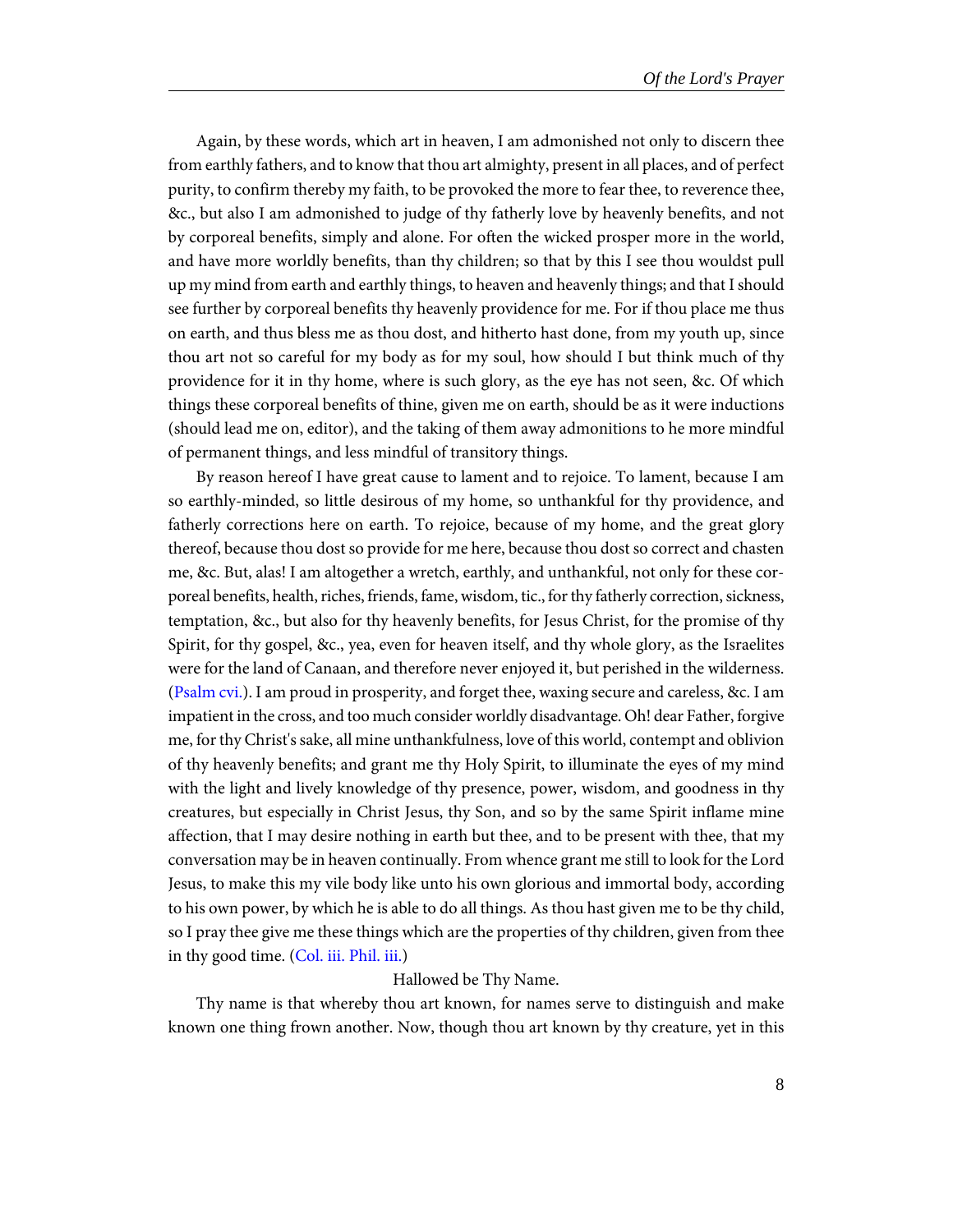our corrupt estate they serve but to make us excuse-less. [\(Rom. i.\)](http://www.ccel.org/study/Bible:Rom.1) Therefore properly, most lively, and comfortably thou art known by thy holy word, and especially by thy promise of grace, and freely pardoning and receding us into thy favour for Christ Jesus' sake; for which goodness in Christ thou art praised and magnified, ([Psalm xlviii.](http://www.ccel.org/study/Bible:Ps.48) cxxxviii.) according to thy name. That is, by so much as men know thee in Christ, they magnify thee, and praise thee, which here thou call hallowing or sanctifying, not that thou art the more holy in respect of thyself, but in respect of men, who, the more they know thee, the more they cannot but sanctify thee, that is, they cannot but as in themselves by true faith, love, fear, and spiritual service, honour thee; so also, in their outward behaviour and words, they cannot but live in such sort, as others, seeing them, may in and by their holiness and godly conversation be occasioned to know thee, and to sanctify thy name accordingly. And therefore thou set forth here unto me what is the chief and principal wish and desire of thy children and people, namely, that thou in Christ might be truly known and honoured, both of themselves and of others, inwardly and outwardly. By reason whereof a man may easily perceive that the greatest sorrow and grief thy people have, is ignorance of thee, false service or religion, and wicked conversation: against which they pray and labour diligently after their vocations, as they, for the obtaining of the others, both to others and themselves, take no small pains in prayer, study, and godly exercise. By reason hereof I see that I am far from this desire and lamentation, which is in thy children: I see my ignorance of the true knowledge of thee and thy name; for else it had not needed that thou by thy word should have so revealed thyself. I see also my ignorance of the excellency of the same; for else would thou not have told me, that the sanctifying of thy name is the chief thing thou require of every man. Again, I see me real want of holiness; for else thou need not to teach me to seek and pray for that I want not. Moreover, I see my great perverseness, which would not seek at thy hands for sanctification, although I see my need thereof: for else thou wouldst not have commanded me to pray for it, if I, seeing my want, would have prayed unto thee therefore. Last of all, I see thy wonderful goodness, who wilt undoubtedly give unto me sanctification and holiness; for thou wouldst not that I should ask for that thing which thou wilt not give me; so that I have great cause to lament and rejoice. To lament because I am so far from this desire and lamentation which thy children have; also because of my ignorance, poverty, perversity, unthankfulness, &c., but most of all, because thy holy name, word, and religion, is so blasphemed, both in doctrine and living, by many, especially in this realm. To rejoice, I have great cause, for thy exceeding goodness and mercy, who wouldst so disclose thyself by thy works, words, and gospel, who wouldst open these things thus unto me, and also give unto me and unto others sanctification in thy sight by faith, and also in the sight of men by pureness of life and godly conversation.

But, alas! I heartily do neither the one nor the other, that is, lament and rejoice, as thou, Father, who searches my heart, right well dost know. Oh! be merciful unto me, and forgive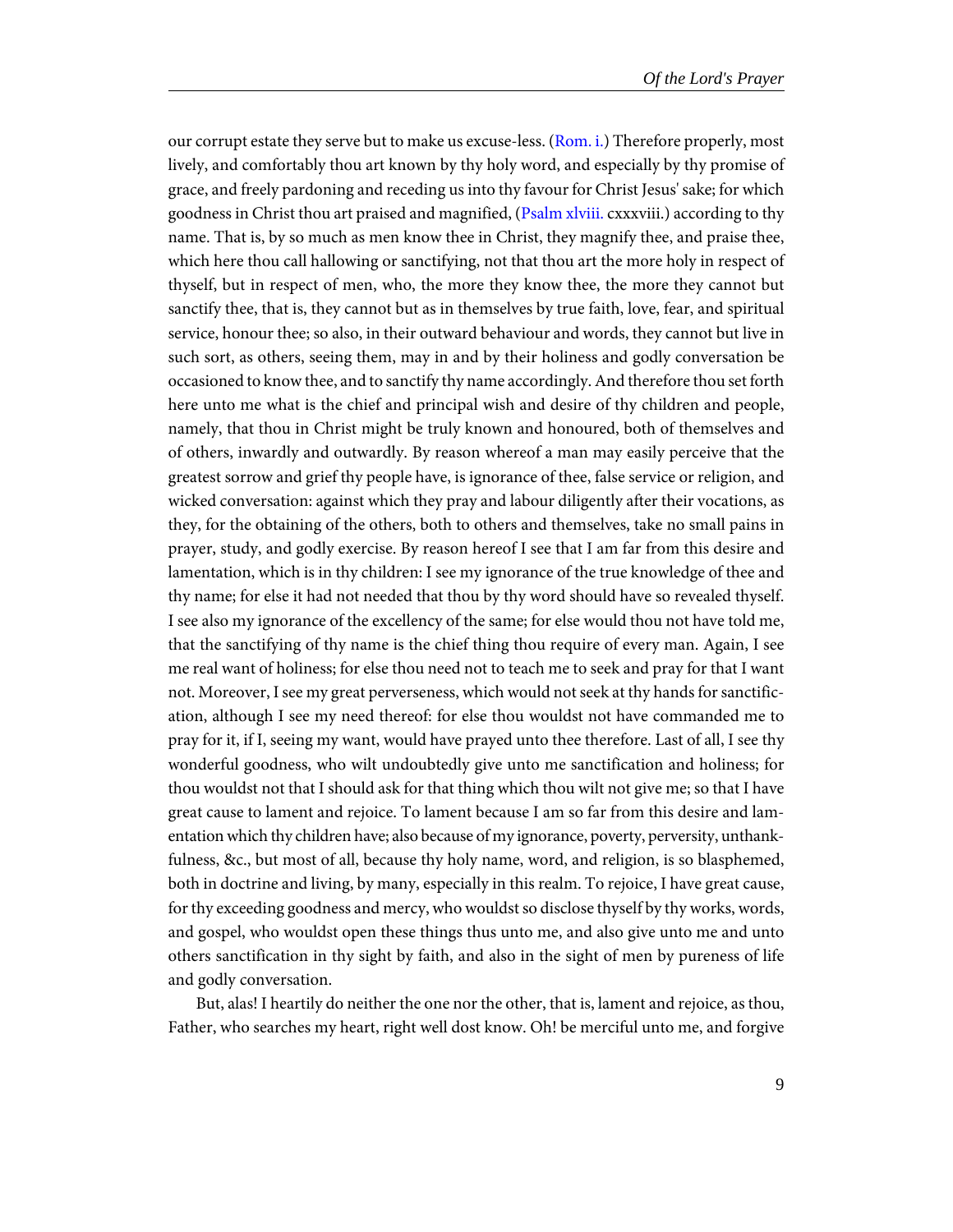me, yea, give me of thine own pity, thy Holy Spirit to reveal and open to my mind effectually my miserable estate and condition; my ignorance, perversity, and my carelessness, for thy true honour and dishonour; in such sort, that I may heartily lament these evils, and have them pardoned and taken from me through Jesus Christ our Lord. Again, good Father, give me the same Holy Spirit to reveal to me thy name, word, and gospel, that I may lively know thee, unfeignedly love thee, heartily obey thee, and, above all things, desire and labour, by all lawful means, that all godliness in doctrine and conversation may be exercised both in me and in all others, for whom thou would I should pray.

(Here think upon the state of religion, and the life of the professors of the gospel, that you may lament for some, pray for some, and give thanks for some.)

#### Let Thy Kingdom Come.

Thy kingdom is to be considered in two points, universally and particularly; universally, according to the power of God, wherewith he governs all things everywhere; in earth, heaven, hell; devils, angels, men, beasts fowls, fishes, and all creatures, animate and inanimate, sensible and insensible. Of this kingdom David spake when he said, "Thy kingdom rules over all." Particularly thy kingdom is to be considered according to thy grace wherewith thou, O Lord, reigns in thy church and elect people, ruling and governing all and every member of thy church to thy glory and their eternal comfort. Not that I exclude thy power out of this church (for as therewith thou defends thy people, so thou punishes thine enemies,) but because thy grace is specially considered, being, as it were, the very keeper that keeps and guides thy people. The time will be, when this kingdom of grace and power, now being distinct, shall be united and made one kingdom of glory, which will be when Christ shall give up his kingdom into thine hands; that is, in the resurrection, when death, the last enemy, shall be subdued, and thou shalt be all in all. In the mean season, this kingdom of grace is miraculously and mightily propagated, enlarged, and governed by the true ministry of thy word and sacraments, through the working of the Holy Spirit. And this is the mean and way, whereby as thou did first plant, so thou dost enlarge, amplify and preserve the same. This kingdom of grace, begun, continued, and enlarged, by the true preaching of thy gospel, and ministration of thy sacraments, is the thing which Christ here teaches thy children to pray for, "that it might come," that is to say, that thy gospel might so mightily, purely, and plenteously be preached; (notwithstanding the opposition of all thine enemies,) that the number of thine elect might be brought in, and so the kingdom of thy glory might appear. So that I see thy children desire, pray, and labour that thy gospel might be truly preached, heard, and lived in themselves, and in others; also they lament the not preaching and refusing, the not living and the unbelieving, thy gospel; yea, they lament the lingering of the coming of thy Christ; for in his coming, they know they shall be like unto him, and having this hope they purify themselves as he in pure. ([1 John iii.](http://www.ccel.org/study/Bible:1John.3))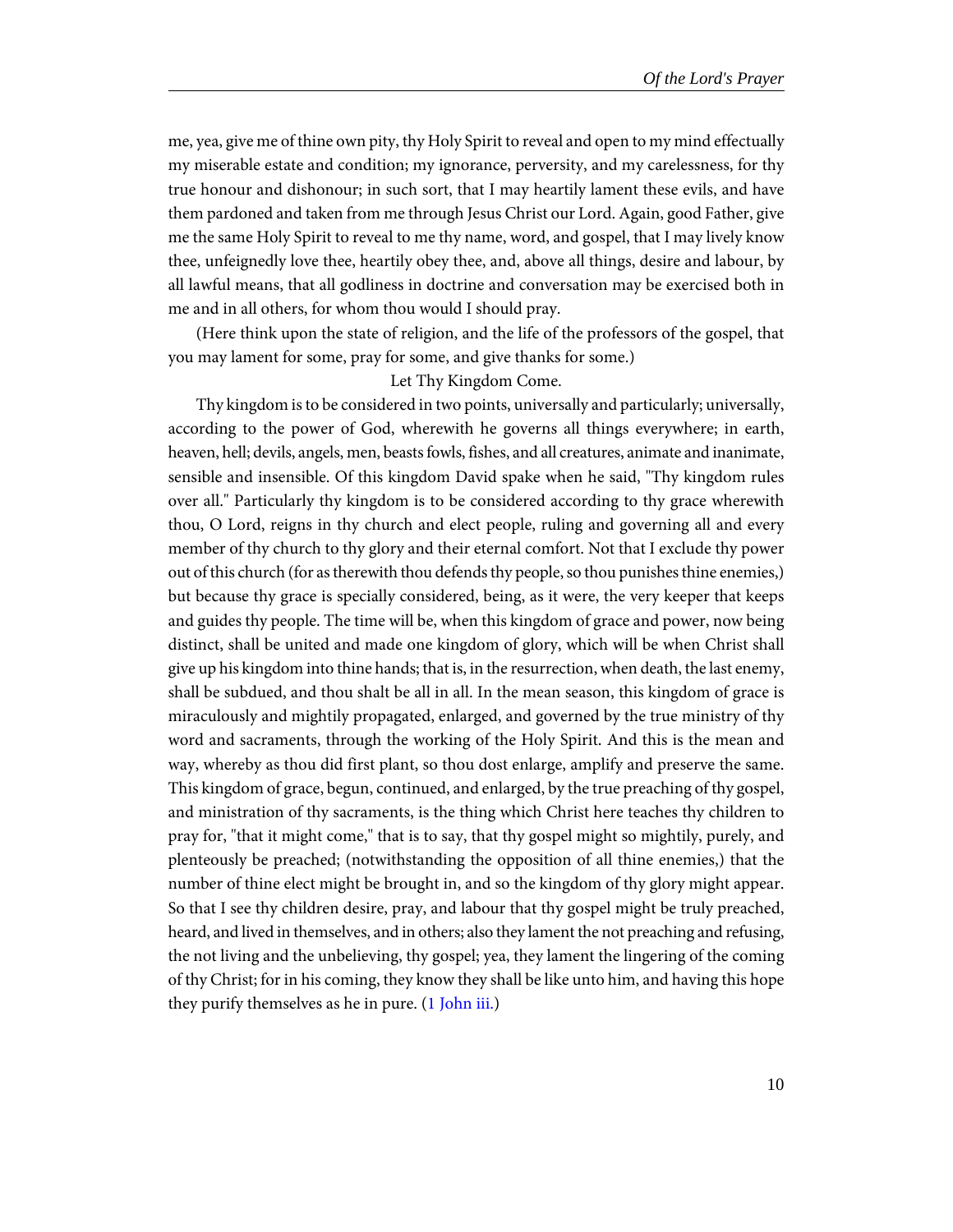By reason hereof I see first, that I am far from this desire and lamenting, which thy children have. I see my ignorance of thy kingdom and power everywhere, in thy grace in thy church, and of thy glory, when all the enemies of thy grace shall be cast down, and thy glory and power shall embrace each other. I see my ignorance, how acceptable a service to thee is the true preaching and the hearing of thy gospel; for else thou had not needed to have placed this petition next to the petition of the sanctifying of thy name. Again, I see here my inability to enter into thy kingdom, and to attain to it; for else what need should I have to pray for that to come from thee, which otherwise might be achieved? Thirdly, I see also my perversity and contempt of thy kingdom and grace; for although I see my want, yet I should not desire thy kingdom to come, if thou did not command me to pray so; for if I would have prayed for it of myself, thou wouldst not have commanded me. Last of all, I see thy goodness, who wilt bring thy kingdom, and that generally, by sending forth ministers to preach truly, and particularly by regenerating me more and more, and by giving me grace here, and glory elsewhere; for thou wouldst not I should pray for that which thou wilt deny. So that I have great cause to lament and rejoice. To lament, because of my miserable estate and condition, because of my sin, ignorance, rebellion, perversity, Satan's power, contempt of thy grace, thy gospel, and ministry, here or elsewhere. To rejoice, because of thy goodness and great mercy, who hast brought me into thy church, keeps me in it, and wilt do so still. Also because of the ministry of thy word and sacraments, by which the Holy Ghost is, and will be, effectual. And, finally, because of that great glory whereunto thou hast called me, and now wilt give unto me, asking the same. But, alas! how unthankful I am and sorrowless, Lord, thou knows, for my heart is not hid from thee. Oh! be merciful unto me, and forgive me, good Father, and grant the Spirit of thy children, to reveal unto me my ignorance of thy kingdom, my poverty and perversity, that I may lament the same, and daily labour for thy help and thy Holy Spirit, to suppress the kingdom of sin in myself and in others. Again, grant me thy Holy Spirit, to reveal to me thy kingdom of power, grace, and glory, to kindle mine affections, to regenerate me more and more, to reign in me as in a part of thy kingdom, to give to me to desire, to pray, and to labour for thy kingdom; both to myself and to others, effectually to thy glory; and to assure my conscience of thy goodness, that thou wilt give me grace and glory.

(Here call to mind the state of the ministry and ministers, the light and life of gospellers, the errors and heresies which men are entangled withal.)

#### Thy Will be Done.

As thy power is infinite, so is thy wisdom accordingly; whereby, as we may perceive, that nothing is or can be done against thy power, or otherwise than by it; so is there not, nor can be, any thing done against or otherwise than by thy omnipotent and secret will; which is always, as thou art, good, holy, and just, how far soever it seem otherwise to our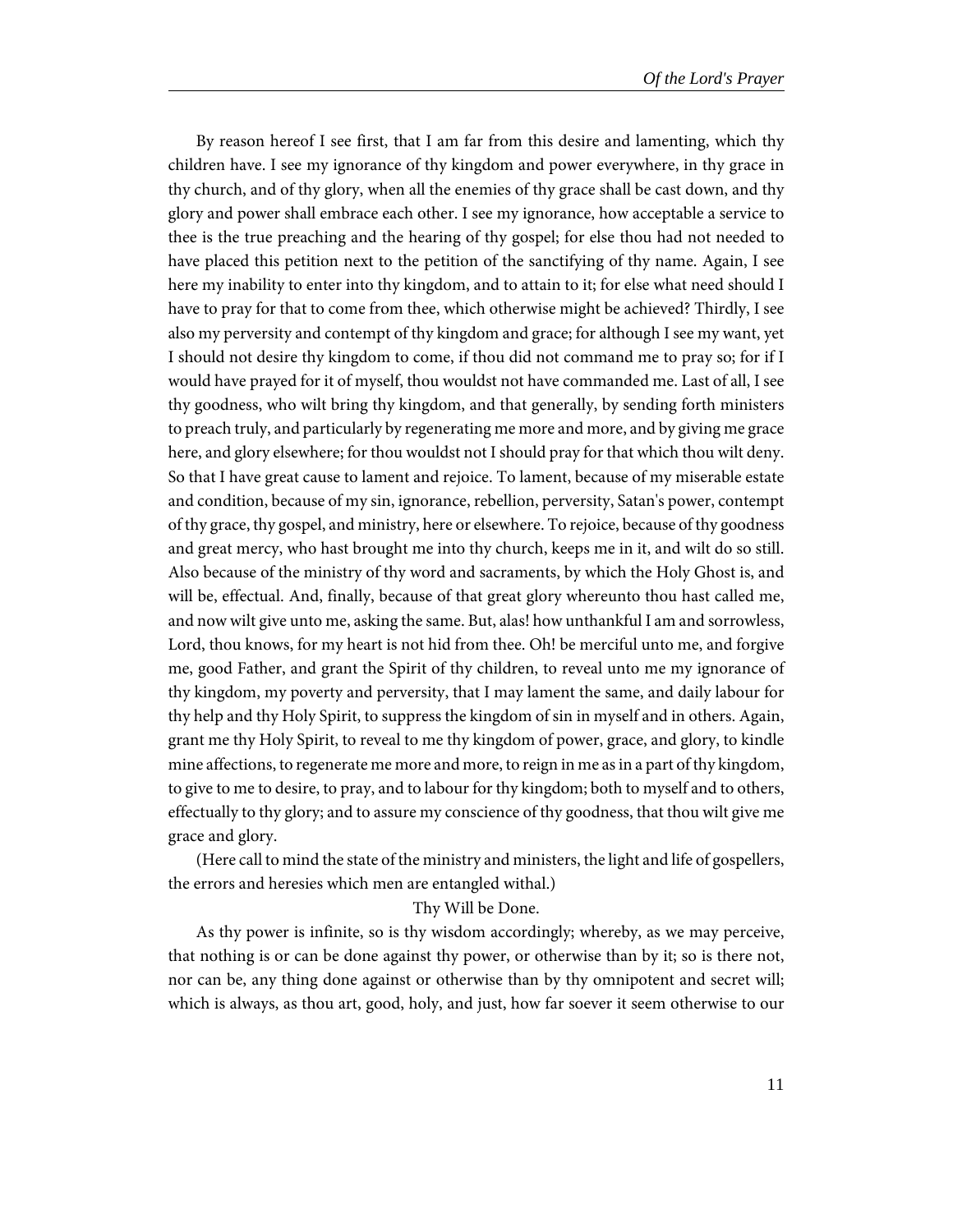foolish reason and judgment: and therefore we are taught to pray, that thy will may be done here, without sin, on man's behalf, as it is on the angels' behalf in heaven.

Again, forasmuch as thou art incomprehensible of thyself, as well concerning thy power as concerning thy wisdom, we may not, according thereto, search thee, but rather adore and worship thy majesty, and tremble at thy judgment and works; and therefore we pray always, that we may be content with thy will, and be obedient thereto. And forasmuch as thou hast revealed to us so much of thy will in thy written word as is necessary for us to know in this life, yea, as much as we can attain unto, and even further, we ought to reckon all things done there against as sin and transgression, although thou can use the same sin to serve thy providence. Of which providence we cannot, and may not, judge further than thou hast and shalt open it unto us; so that this petition, Thy will be done, is not simply to be understood concerning thy omnipotent will unrevealed, against which nothing is or can be done; but rather concerning thy will revealed in thy law and gospel, which thou here teaches me, that we should desire, not only to know it, but also to do it, and that in such perfection and willingness as it is in heaven. Which I perceive hereby, that thy children desire daily in and for themselves and others, and lament the contrary in whomsoever it be; so that their eyes often gush out with rivers of tears, because men keep not thy laws. [Psalm](http://www.ccel.org/study/Bible:Ps.119) [cxix.](http://www.ccel.org/study/Bible:Ps.119)

By reason hereof I see that I am far from the sighs and tears of thy people. I see my ignorance of thy will, if thou had not opened the same by thy own mouth. I see my ignorance, how acceptable a service obedience to thy will is, and therefore thou dost place this petition among the first and continual desires of thy children. Again, I see my poverty in godly obedience, who have need to be taught to pray for it, thereby to signify unto me my want and inability to attain it, but by thy gift. Thirdly, I see my disobedience: for thou never wouldst have commanded me to have prayed for the doing of thy will, if I, seeing my want, would have prayed so.

Last of all, I see thy goodness, which will give to me and others to obey thy will; that is, to love thee with all our hearts, to love our neighbour as ourselves, to die to ourselves, to live to thee, to take up our cross, and follow thee, to believe, to repent; for else thou wouldst never have commanded us to pray for a thing which we should not look for.

So that I have great cause to lament and rejoice. To lament, because of my miserable state and condition, because of my sin, ignorance, poverty, and perversity; also because thy will everywhere is either not known or contemned, and Satan's will the will of the world and of the flesh, is readily obeyed. To rejoice, I have great cause, for that thou hast opened thyself and thy will unto man-kind; for that also thou peculiarly hast taught me these things, and because also thou wilt grant me grace to do the same. But, alas! how unthankful I am, and how hard-hearted, thou Lord dost know. Oh! be merciful unto me, and forgive me. I pray thee, gracious God, grant me thy Holy Spirit, to reveal to me my ignorance of thy will,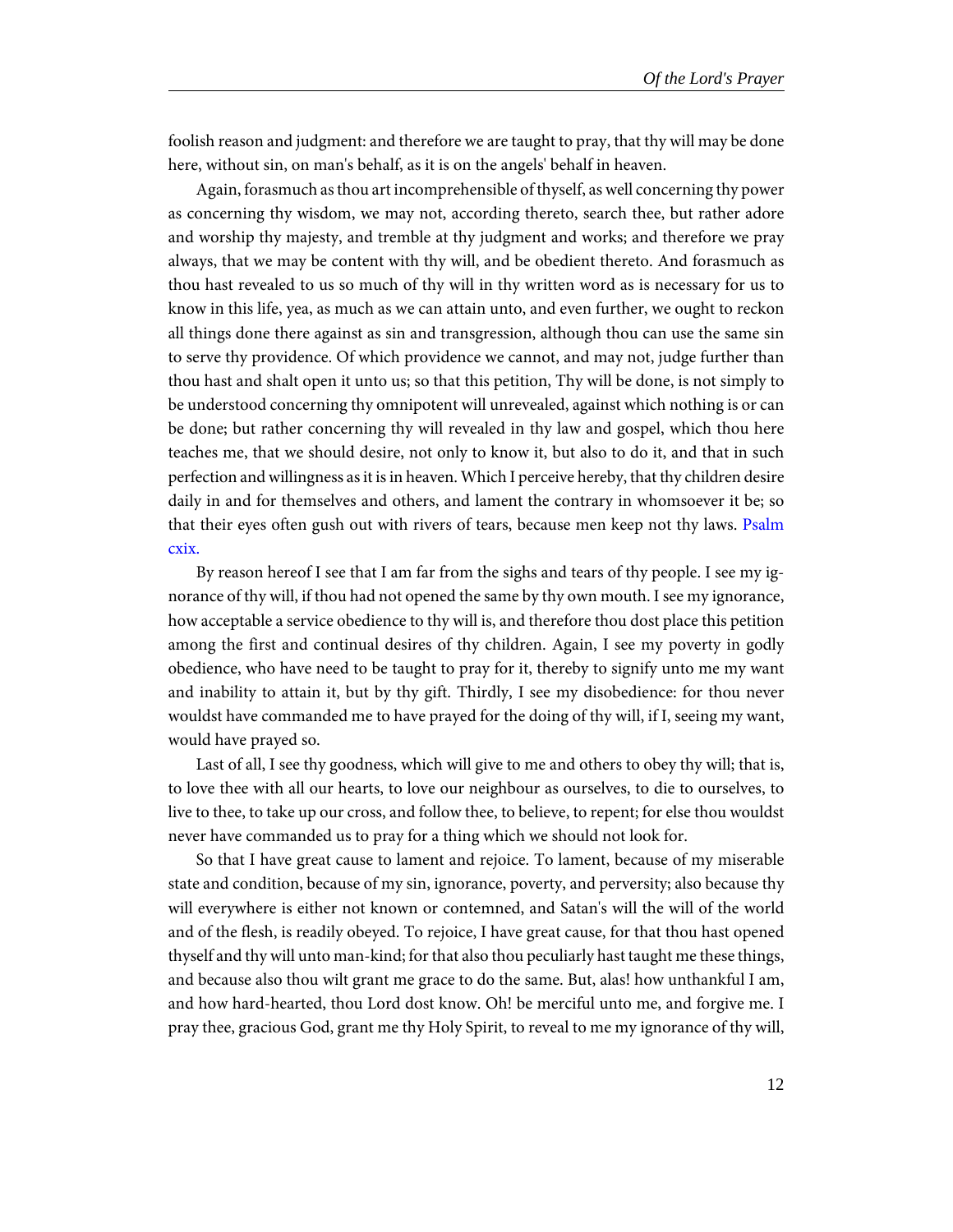my poverty and perversity, that I may heartily bewail it, and by thy help and working of the same Spirit may suppress the will of the flesh. Again, grant me thy Holy Spirit, to reveal to me thy will declared in thy law and gospel, that I may truly know the same, and so inflame my affections, that I may will and love the same, so that it may be my meat and drink to do thy will.

Here call to mind the ten commandments of God, particularly or generally, what he requires therein, and pray for the same particularly as you see your need, and that not only for yourself, but also for others.

Pray for patience to suffer whatever cross God shall lay upon you, and pray for them that are under the cross, that they may be patient. Pray for spiritual wisdom in every cross, privately or publicly, that you may see and love God's will.

Give us this Day our daily Bread.

By bread, as the food of the body, all things necessary for this corporeal life are understood, as meat, drink, health, success in our callings, &c. By this word give, we should understand that not only spiritual things, but also corporeal benefits are God's free gifts, and come not for our worthiness, or travail (labour, editor) taken about the same, although our travails oftentimes are means by which God does give corporeal things.

By daily, are understood the contented minds of thy children, O Lord, with that which is sufficient for the present time, as having hope in thee, that they shall not want, but that they shall daily receive at thy hands plenty and enough of all things. By the word our, are public benefits understood, as peace in the common weal, good magistrates, seasonable weather, good laws, &c. as well as particular benefits, such as children, health, name, success in the works of our vocations &c. And besides this, by it we should see the care even in corporeal things, which thy children have for others as well as for themselves.

So that here I may learn how far I am from what I should be, and what I see thy children are come unto. I see my ignorance also, that as spiritual things come from thee, so do temporal things; and as they come from thee, so they are conferred and kept of thee. And therefore thy children are thankful and look for them, as thy mere gifts, notwithstanding the means which they use if they have them. Howbeit they use them but as means, for except thou work therewith, all is in vain. [Ps. cxxvii.](http://www.ccel.org/study/Bible:Ps.127)

Again, here I am taught to be content with sufficient for the present time, as thy children are, which have the shortness of this life always before their eyes, and therefore they ask but for daily sustenance, knowing this life to be compared to a day, yea, a watch (a short space of time, [Psalm xc. 4.](http://www.ccel.org/study/Bible:Ps.90.4), editor), a sound, a shadow, &c. Moreover, I may learn to see the compassion and brotherly care thy children have one for another. Last of all, here I may see thy goodness, by which thou wilt give me all things necessary for this life (or else thou would not bid me ask, &c.) and thou commands all men to pray and care for me, and that bodily, much more then, if they are able, they are commanded to help me both in body and soul.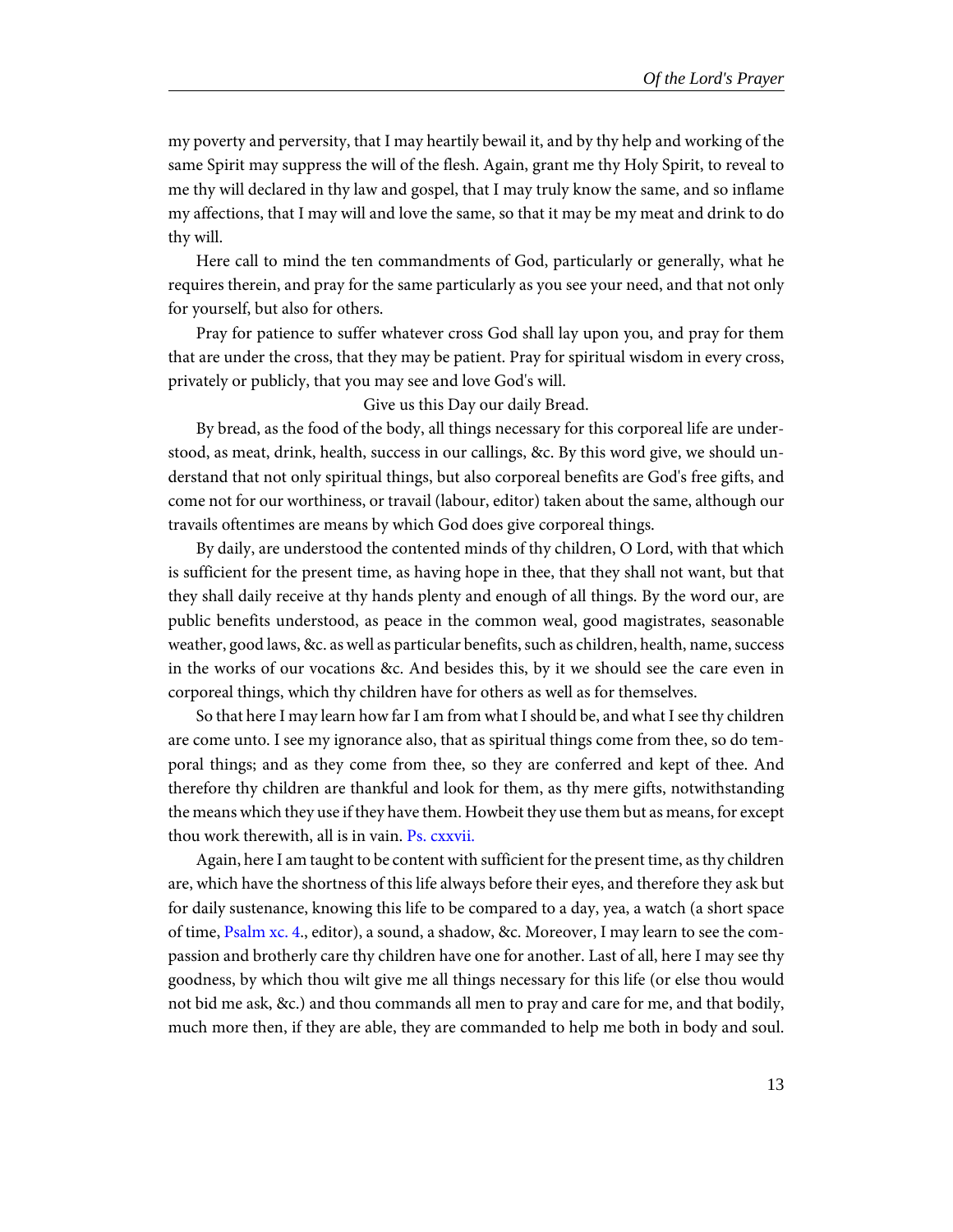By reason whereof I have great cause to lament and rejoice; to lament, because I am not so affected as thy children are, because of my ignorance, my ingratitude, my perversity, and contempt of thy goodness, and of the necessity of thy people, who; alas! are in great misery, some in exile, some in prison, some in poverty, sickness, &c. (This was written during the persecutions of queen Mary, editor.) To rejoice, I have great cause, because of thy goodness, in teaching me these things, in commanding me to ask whatsoever I want, in giving me so many things unasked, in keeping the benefits given me, in commanding men to care for me, to pray for me, to help me, &c. But, alas! how far I am from true lamentation and rejoicing, Lord, thou knows. Oh! be merciful unto me, and help me, forgive me, and grant me thy Holy Spirit, to reveal to me my need, ignorance, great ingratitude and contempt of thy mercies and thy people; and that in such a manner that I may heartily lament and bewail my misery, and through thy goodness be brought with thy people to mourn for the miseries of thy children as for mine own.

Again, reveal to me thy goodness, dear Father, even in corporeal things, that I may see thy mercies, thy presence, power, wisdom, and righteousness, in every creature and in corporeal benefits, and that in such sort, that I may be thoroughly affected, truly to reverence, fear, love, obey thee, to hang upon thee, to be thankful to thee, and in all my need to come unto thee; not only when I have ordinary means by which thou commonly works, but when I have none, yea, when all are entirely against me.

Here remember the state of your children and family; also your parents, neighbours, kinsfolks; also your friends, country, and magistrates, &c. as you shall have time thereto and by God's good Spirit shall be excited.

Forgive us our Debts, as we Forgive them that are Debtors unto us.

By our debts are understood, not only things we have done, but the omission and leaving undone of the good things we ought to do.

By our, are not only the particular sins of one understood, but also generally the sins of all and every one of thy church.

By forgiveness are free pardon and remission of sins understood, by the merits and deserts of thy dear Son Jesus Christ, who gave himself a ransom for us.

By our forgiving other men's offences towards us is understood thy good will, not only that it pleases thee that we should live in love and amity, but also that thou wouldst have us be certain of thy pardoning us our sins. For as we are certain that we pardon them that offend us, so should we be certain that thou dost pardon us, whereof the forgiving our trespasses is (as it were) a sacrament unto us.

So that by this petition I am taught to see that thy children, although by imputation they are pure from sin, yet they acknowledge sin to be and to remain in them, and therefore they pray for remission and forgiveness.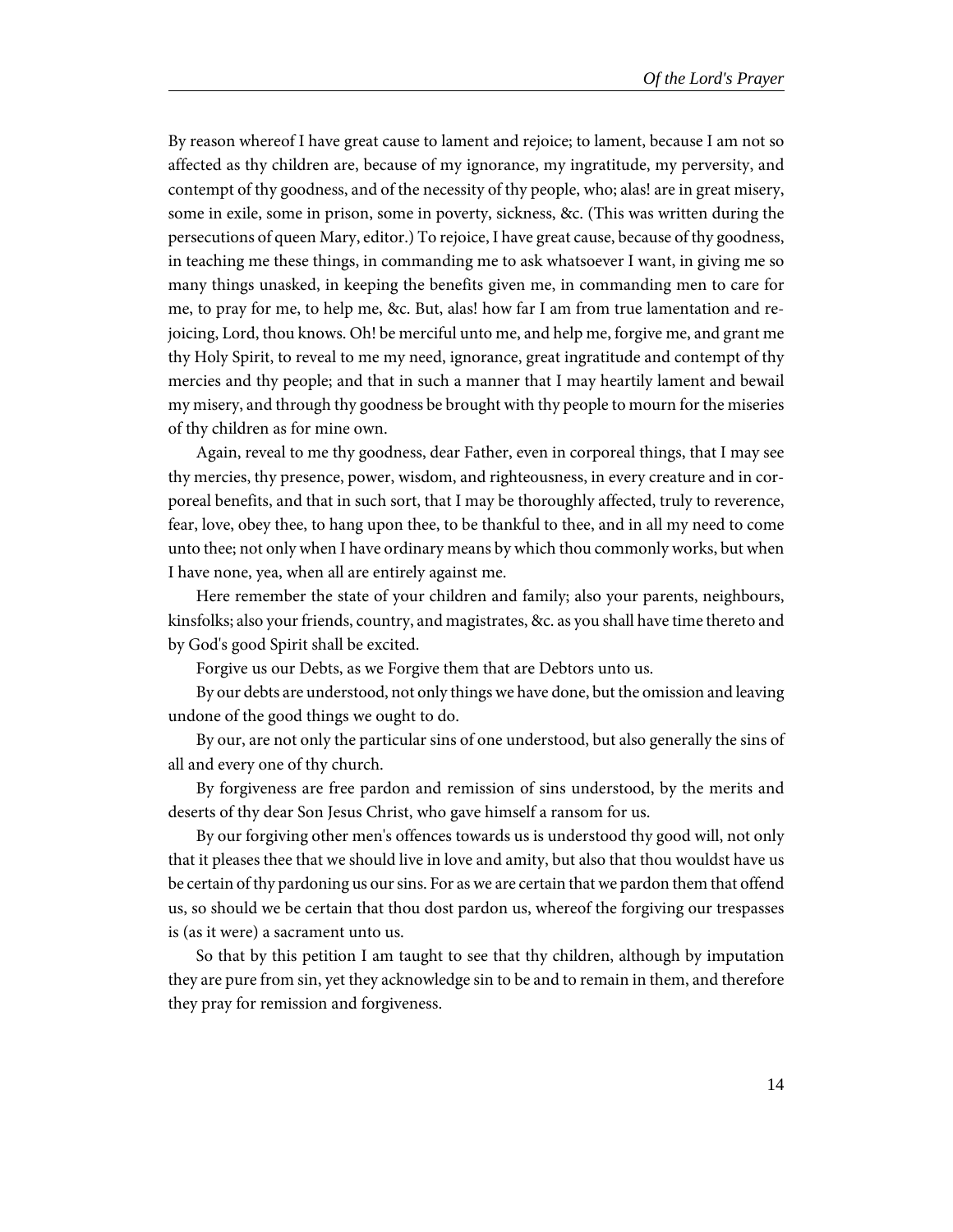Again, I am taught hereby to see how thy children consider and take to heart, not only the evils they do, but also the good they leave undone. And therefore they pray to thee heartily for pardon.

Moreover, I am here taught to see that thy children are careful for other men, and for their trespasses; and( therefore pray that they may be pardoned, in saying our sins, and not  $mv$  sins.

Besides this, I am taught here to see, how thy children not only forgive all that offend them, but also pray for the pardoning of the offences of their enemies, and such as offend them; so far are they from malice, pride; revenge, &c. Last of all, I am taught to see how merciful thou art, who wilt have me to ask pardon; whereof thou wouldst that we should in no point doubt, but be most assured, that for Christ's sake thou hears us, and that not only for ourselves, but also for many others; for thou dost not command us to ask for any thing thou wilt not give us.

By reason whereof I have great cause to lament and rejoice. To lament, because of my miserable state, who am so far from the affections that are in thy children, who am so ignorant and careless of sin, not only in leaving good undone, but also in doing evil, and that daily in thought, word, and deed. I speak not of my carelessness for other folk's sins, as those of my parents, children, family, magistrates, &c., neither of the sins of them to whom I have given occasion to sin.

To rejoice, I have great cause, because of thy mercy in opening to me these things, in commanding me to pray for pardon, in promising me pardon, and in commanding others to pray for me. I ought surely to be persuaded of thy mercy, though my sins are innumerable. For I see not only in this, but in every petition, that every one of thy church prays for me; yea, even Christ thy Son, who sits on thy right hand, prays for me. Oh! dear Father, be merciful unto me, and forgive me all my sins, and of thy goodness give me thy Holy Spirit, to open mine eyes, that I may see sin, the better to know it the more truly to hate it, and most earnestly to strive against it, and that effectually, both in myself and others.

Again, grant me thy Holy Spirit to reveal unto me the remedy of sin, by Christ alone; and to work in me by faith to embrace thy Christ and thy mercies in him; that I may henceforth be endued with thy Holy Spirit more and more, to begin and obey thy good will continually, and to increase in the same for ever.

Here call to mind the special sins you have committed heretofore. Remember, if you have occasioned any to sin, to pray for them by name; remember that God's law should be so near unto us, that the breaking thereof in others should be an occasion to make us to lament with tears, &c.

Lead us not into Temptation, but Deliver us from Evil.

Because of our continual and great infirmities, because of the great diligence and subtlety of our enemies, and because thou art wont to punish sin with sin, (which of all punishments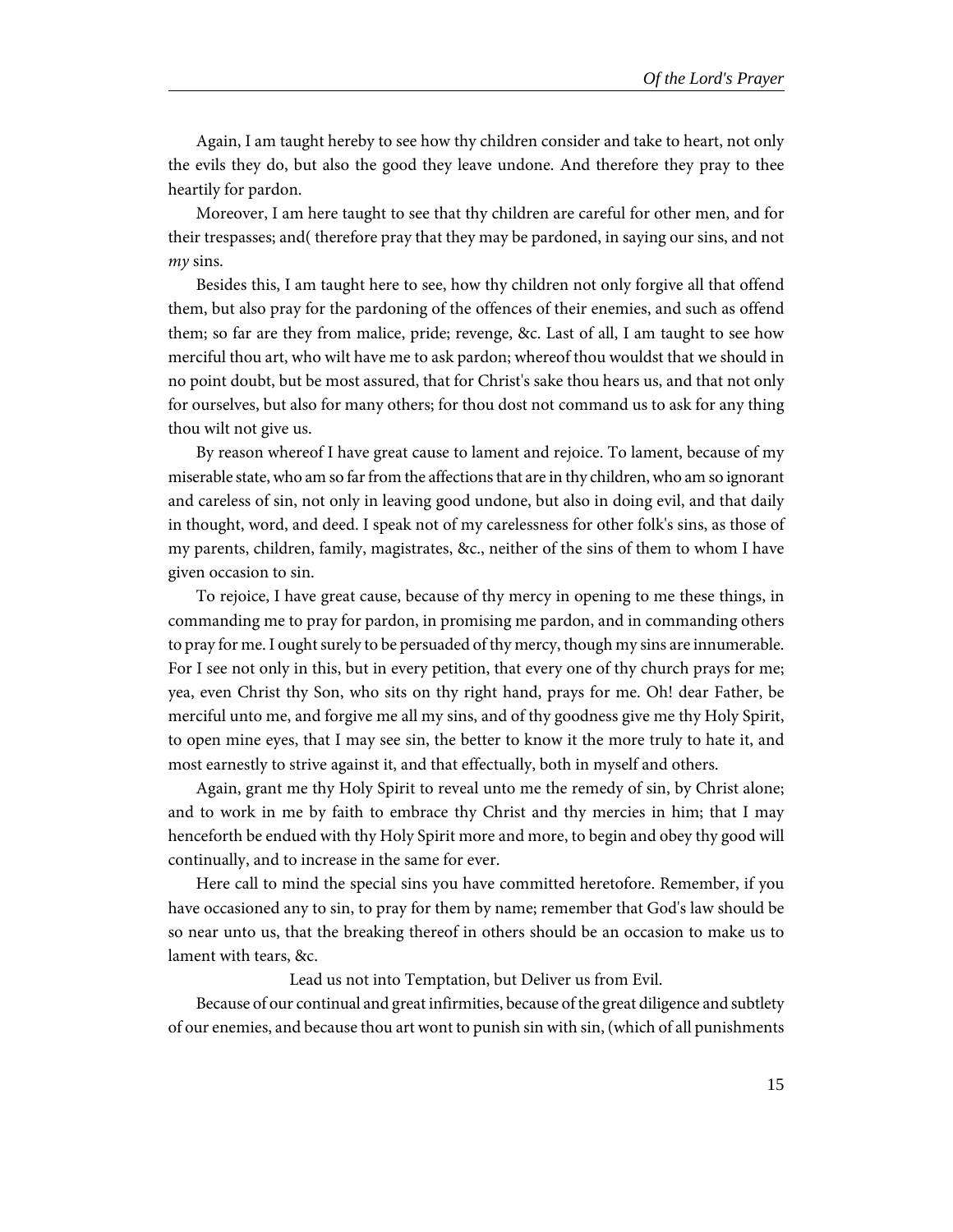is the greatest and most to be feared,) in this petition thou would have thy children keep the same in remembrance, and for a remedy hereof thou hast appointed prayer. So that the only cause why any are overcome, and led into temptation, is because they forget what they desire in the petition going before this, which should be never out of their memory, to provoke them to be more thankful to thee, and more vigilant and careful hereafter of falling into like perils, for the avoiding of which thou dost most graciously set forth a remedy, in commanding us to pray for pardon of our sins past, for thy grace to guide us; so that we he not led into temptation, but be delivered from evil. And because thou would have all thy children hang wholly upon thee, fear thee only, and love thee only, thou dost not teach them to pray, "Suffer us not to be led, but "lead us not into temptation," that they might alone fear thee. I certainly know that Satan has no power over so much as the swine, ([Matt. viii.](http://www.ccel.org/study/Bible:Matt.8);) but whatsoever thou gives unto him, and of thy secret but most just judgment dost appoint him to use. Not as he will, (for then we were all lost,) but as thou wilt, who can will nothing but that which is most just; so as to give them to the guiding of Satan, which will not be guided by thy grace, as thou did Saul.

Occasions to evil are of two sorts; one by prosperity and success, the other by adversity and the cross. The evils coming of success, commonly are unthankfulness, pride, security, and forgetting ourselves, forgetfulness of others, forgetfulness of God, of our mortality. The evils coming of adversity, commonly are impatience, murmuring, grudging, despairing, contemning of God, flattering of men, stealing, and lying, with many other evils, whereto temptations will entice a man that is left to himself; whereas, to one that is guided by God's Spirit, temptations are only trials to the glory of God, the comfort of the tempted, and the edifying of thy church. But, as I said, if a man is left alone, temptations entice even to the devil himself; and therefore thy children pray to be delivered from evil, understanding thereby Satan himself, the sower and supporter of all evil. And this thy children do, as well for others as for themselves, so that I may learn here-from many good things.

First, often to remember our infirmities and weakness, and the dangerous state we stand in, in respect of our flesh; of the world, which is full of evil; of Satan, who seeks to sift us, and as a roaring lion to destroy us; and of our sins, which deserve all kinds of punishment and correction, that I may with thy children fear thee, watch, pray, and desire the day of redemption from all evils.

Again, I may learn here, that to avoid all dangers and evils, is not in the power of man, but only thy work. By reason whereof I should consider thy great goodness, who hitherto hast kept me from so many evils, both of soul and body; yea, of name, goods, &c., as thou hast done in my infancy, childhood, youth, middle age, &c.

Thirdly, I may learn here, that I should be careful for others, both that they might be delivered from their evils, and that they might be preserved from temptation, and from being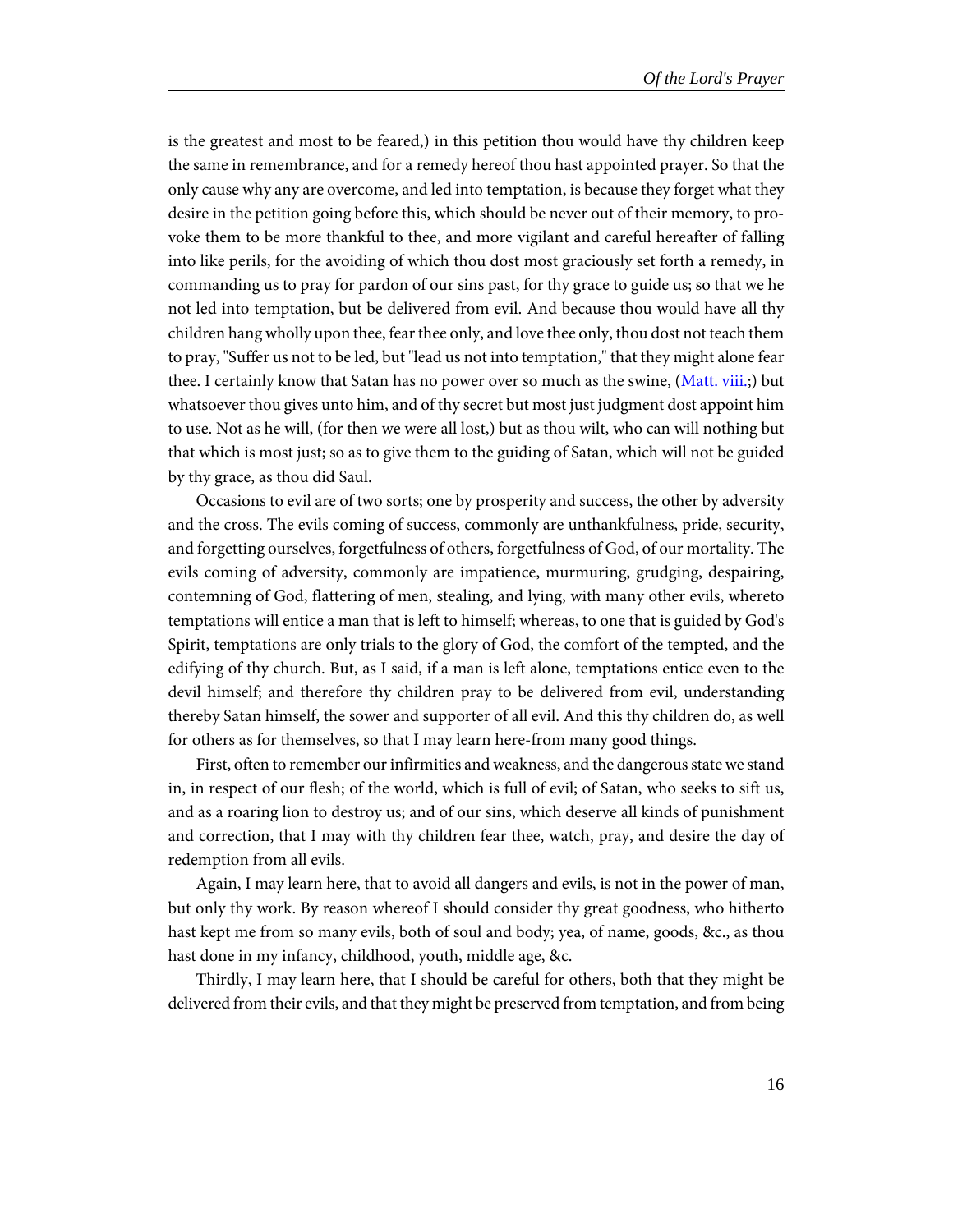overcome in the same; and therefore thou teaches me to pray, not merely "deliver me from evil," but "deliver us from evil."

Last of all, I am taught hereby to see thy goodness towards me, who wilt deliver me from evil, and from being overcome in temptations; for thou would not have me ask for that which I should not look for at thy hands certainly. By reason whereof thou would have me to be in a certainty of salvation for ever: for I cannot believe my prayer to be heard, if I should not finally be delivered from evil; and therefore thou joins hereto a giving of thanks, which, with thy church, I should say, For thine is tiie kingdom, thine is the power, thine is this glory for ever.

By reason whereof I have great cause to lament and to rejoice. To lament, because of my corruption, infirmity, weakness, oblivion and carelessness for thy people, ingratitude, &c., because of Satan's power, vigilance, and prudence (subtlety,, editor), which have overcome many most grave, wise, and holy men, whereof some were never recovered. To rejoice, because of thy goodness, who teaches me this, and shows me the remedy; commands all thy church to pray for me, and wilt at length deliver me from all evil, and give me glory. But, alas! I am altogether careless and miserable. Oh! be merciful unto me, dear Father, and for Christ's sake forgive me all my sins; grant me thy Holy Spirit to reveal to me mine infirmities, weakness, perils, and dangers, in such sort, that I may heartily lament my miseries, and may ask and obtain thy grace to guide me from all evil for evermore.

Again, grant me thy Holy Spirit to reveal to me thy love and kindness towards me, (and that in eternity,) so that I may be thoroughly persuaded of the same, become thankful unto thee, and daily expect and look for the revelation of thy kingdom, power, and glory, as one that for ever shall have the enjoyment of the same, through thine own goodness and mercy in Christ, prepared for me before the beginning and foundation of the world were laid.

Here call to mind our security, Satan's vigilance, our negligence, his diligence, our infirmity, his ability, our ignorance, his craftiness and subtlety.

Also, call to mind how that he has overthrown for a time many of the dear saints of God, to whom we are to be compared in nothing.

Also, call to mind the goodness of God, and of our Shepherd Christ, who has kept us hitherto, keeps us still, and teaches us here to know that he will keep us for ever. For he would not have us ask for deliverance from evil, if he would not that we should certainly look for the same. If thou doubt of final perseverance, thou dishonours God. Be certain therefore, rest in hope, be still in his word. See also how he has commanded his whole church, and every member thereof, to pray for thee as well as for themselves, in these and all other things.

Now and then reckon how many and divers kinds of evils there are, that thereby, as you may know you are delivered from none, but by God's great goodness, so you may see that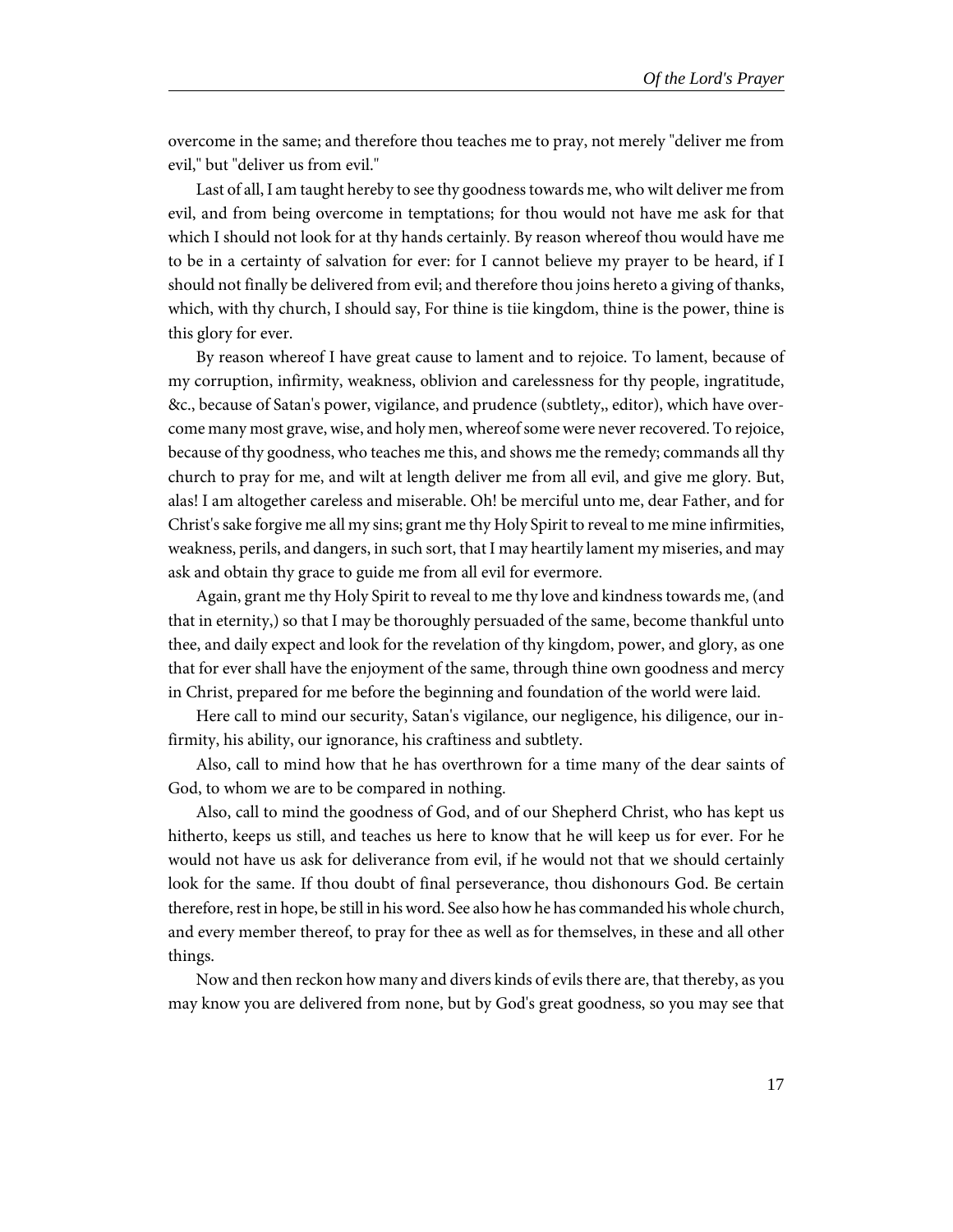the number of evils which you have, are nothing to be compared to the multitude of evils wherewith (if your Christ were not) the devil would betray and daub you.

But what are all the miseries and evils that can be when compared to the least joys prepared for us in heaven? Oh! think of those joys, and pray that when the tide of death comes, we may sail forth from the haven of this flesh and this world joyfully. In praying this petition, call to mind the evils you have been in, the evils you are in, and the evils you may fall into, if God should not preserve you, that you may be stirred up the more to thankfulness, to prayer, to trust in God, to modesty, &c.

For Thine is the Kingdom, Thine is the Power, Thine is the Glory for ever.

As, in the beginning of this prayer, by the words our Father which art in heaven, thy children are excited and stirred up to a full confidence of obtaining the petitions which follow, and all things necessary; so, in the latter end, thou hast added for the same purpose these words, For thine is the kingdom, &c.; wherein I am taught many things. First, that in prayer I should have such consideration of thy kingdom, power, glory, and eternity, that my mind should be stricken with admiration of the same. Secondly that I should so consider them, especially in prayer, that I should not doubt but that thou works, rules, and governs all things everywhere, in all persons and creatures, most wisely, justly, and mercifully. Thirdly, that in prayer all my petitions should tend to the setting forth of thy power, of thy kingdom, and of thy glory. Last of all, that in prayer I should in no wise doubt of being heard, but be assured that thou, who hast commanded me to pray, and hast promised to hear me, dost most graciously, for thy mercy's sake and truth's sake, hear my petitions, according to thy good will, through Jesus Christ thy dear Son, our Lord and only Saviour. By reason whereof I have great cause to lament and rejoice. To lament, because I consider not these things in prayer in such a manner as should move me to admiration and gratitude; because I consider not thy power and wisdom generally in all things; because I am so careless for thy kingdom, and because I am so full of dubitation and doubting of thy goodness. To rejoice, I have great cause, because thou reveals these things unto me in this manner; because of thy power, kingdom, and glory, which cause my prayers to he heard, and help me; because thou wilt use me as thine instrument to set forth the kingdom, powers and glory, and because it pleases thee to hear my prayers, and thou assuredly wilt save me for ever.

But, alas! how far am I from these lamentations and rejoicings! by reason whereof I deserve damnation. Oh! be merciful unto me, and forgive me, and of thy goodness grant me thy Holy Spirit to reveal to me my blindness oblivion, and contempt of thy kingdom, power, and glory, with the greatness of my doubtings, that I may heartily lament them, and have them pardoned, and taken from me, through the merits of Jesus Christ thy Son.

Again, give me thy Holy Spirit. so to reveal to me thy kingdom, power, glory, and eternity, that I may always have the same before mine eyes, be moved with admiration thereof, labour effectually to set forth the same and finally, have the enjoyment thereof after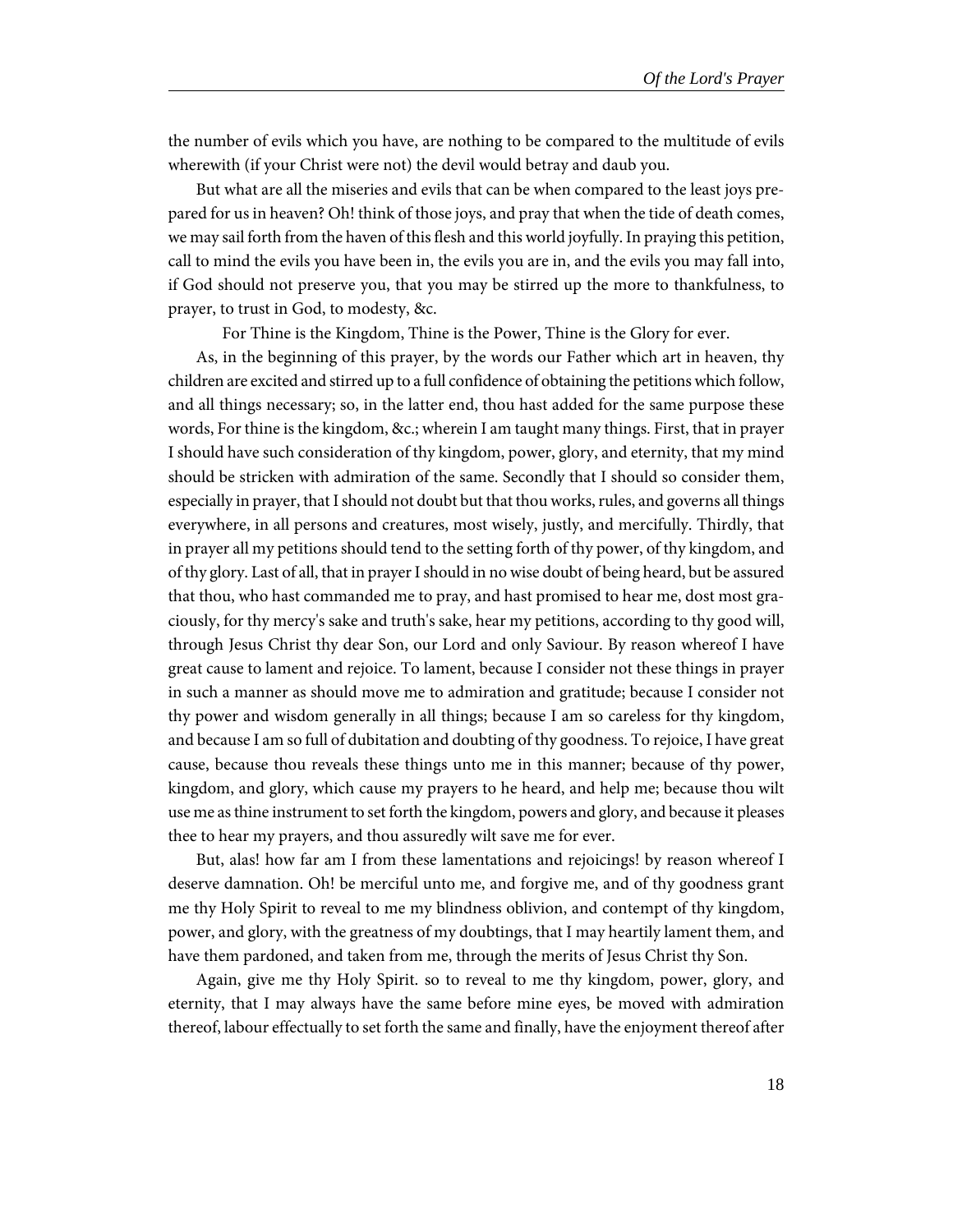this life, increasing in an assured, certain, and lively expectation of the same, that I may always, and in all things, rejoice in thee through Christ, and give loud, thanks, and praises perpetually unto thy most holy name, O blessed Father, Son, and Holy Ghost, three persons and one God, to whom be all honour and glory world without end.

Here think, that if the kingdom, power, glower, and eternity be God's who is our Father, what our dignity is, who are his children. If the power is our Fathers, of whom should we be afraid? If the devil is subject to the Lord's power and kingdom, (as he is,) how can the subject have power over us, who are sons and heirs, since he has not power even over swine, without the providence and permission of God? Wherefore full well should we pray, "lead us not into temptation," rather than "Let us not be led into temptation." For power is the Lord's, and the devil has none but what he has of God's gift. No; he were not able to receive power, if God did not make him able, although the execution of it is rather of God's permission.

Give all thanks, praise, and glory to God our Father through Christ our Lord and Saviour. So be it.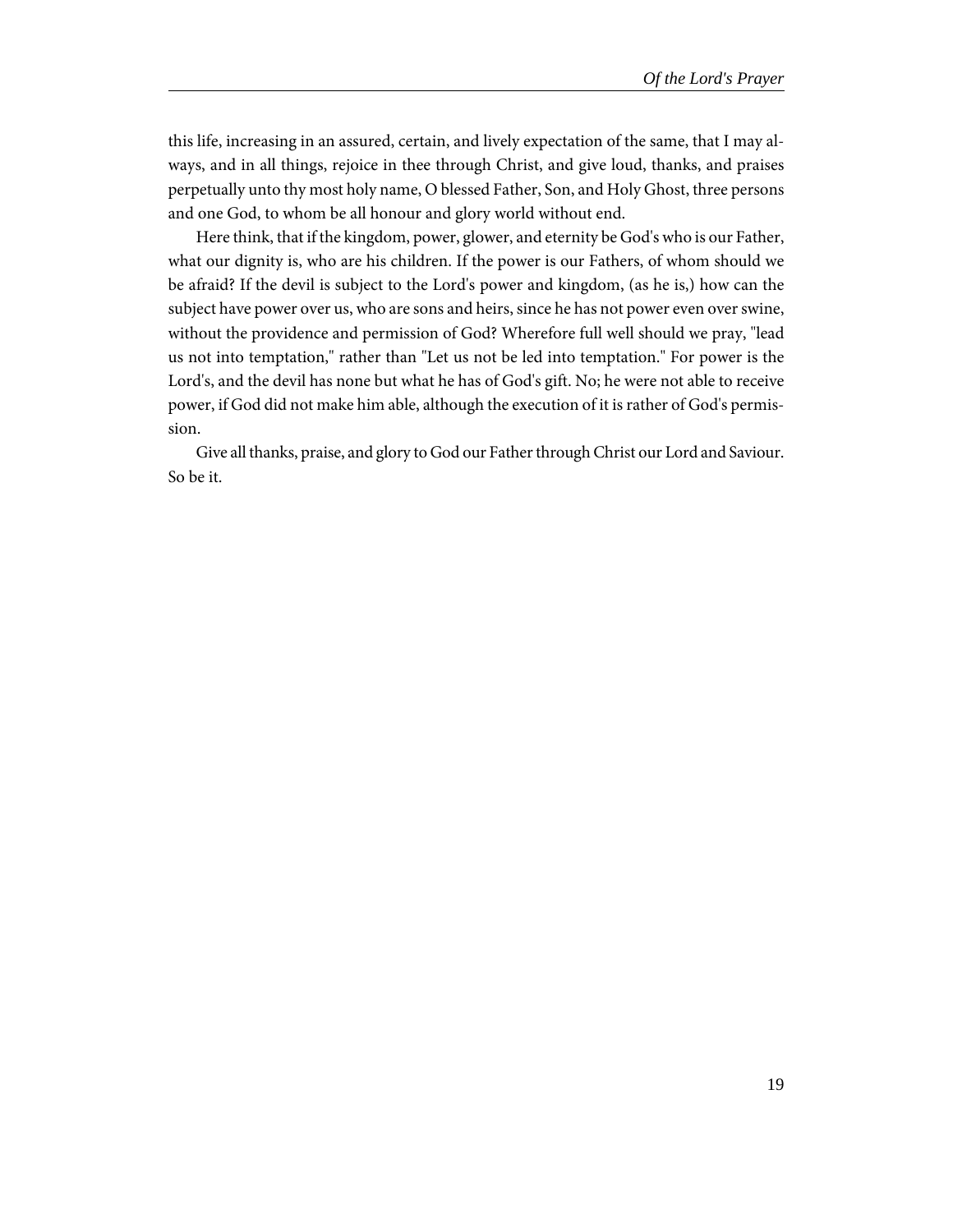#### **Upon the Twelve Articles of the Christian Faith**

<span id="page-23-0"></span>I Believe in God the Father, &c.

O Lord God, the Father of our Saviour Jesus Christ, thy people in saying this article, I believe in God the Father Almighty, &c., by faith know that thou, together with Jesus Christ and the Holy Ghost, did create all things that are in heaven and in earth, for by heaven and earth are understood all things therein. And as they know this, so they by the same faith do see thee the same God the Father, the Son, and the Holy Ghost, governing all things after thy great wisdom, power, righteousness, and mercy, and using every creature they see as means to put them in remembrance of fearing, reverencing, trusting, and loving thee; for in every creature they behold thy presence, power, wisdom, and mercy.

Again, by this word Father, they declare their belief that they are not only thy creatures, and that all they have is thy gracious gift and blessing; but also that they are thy children, dearly beloved, and cared for of thee through Jesus Christ; whereby, (notwithstanding their unworthiness,) as they conceive a sure hope of thy goodness and fatherly love towards them, in soul and body for ever so they are thankful for their creation, and also that thou hast made them thy excellent creatures, lords of all. They are thankful for the creation of all creatures, and use them with thankfulness, as visible tokens of thy invisible love. They are thankful for thy preserving and keeping them, and for thy governing them and all the world, lamenting that they are no more thankful, that they believe no deeper; and that reason (human reasoning, unbelief, editor) has so great power with them in these matters.

But, most gracious good Lord and Father, though I say, I believe in thee, my father Almighty, Maker of heaven and earth, yet thou knows that I am full of much doubting, not only whether thou art my good, Almighty, and most loving dear Father in Christ, because I feel in myself such a consciousness of unworthiness, and such great want of the things which thou requires of thy children, (and so I transfer the cause of my being thy child in part to myself, whereas it is due only and wholly always to thy mercy anal grace in Christ,) but also thou knows my doubting of my creation and governance, and of the creation and governance of all this world, as I declare by my unthankfulness for my creation, for mine adoption, for my gubernation (being governed or guided, editor), for thy providence for me. Or else, dear Father, I could not but heartily with thy children rejoice and praise thy holy name, and that continually; being henceforth anxious for nothing but how to please thee, and profit thy people, and that they might praise thy name in all things for evermore, desiring the sanctification of thy name, the coming of thy kingdom, the doing of thy will upon earth as it is in heaven.

Thou might have made me a dog. but of thy goodness hast made me a creature after thine image. Thou might have made me a Turk, a Jew, a Saracen, but thou hast made me a Christian, a member of thy church. Thou, after my birth, might have left me, and in all need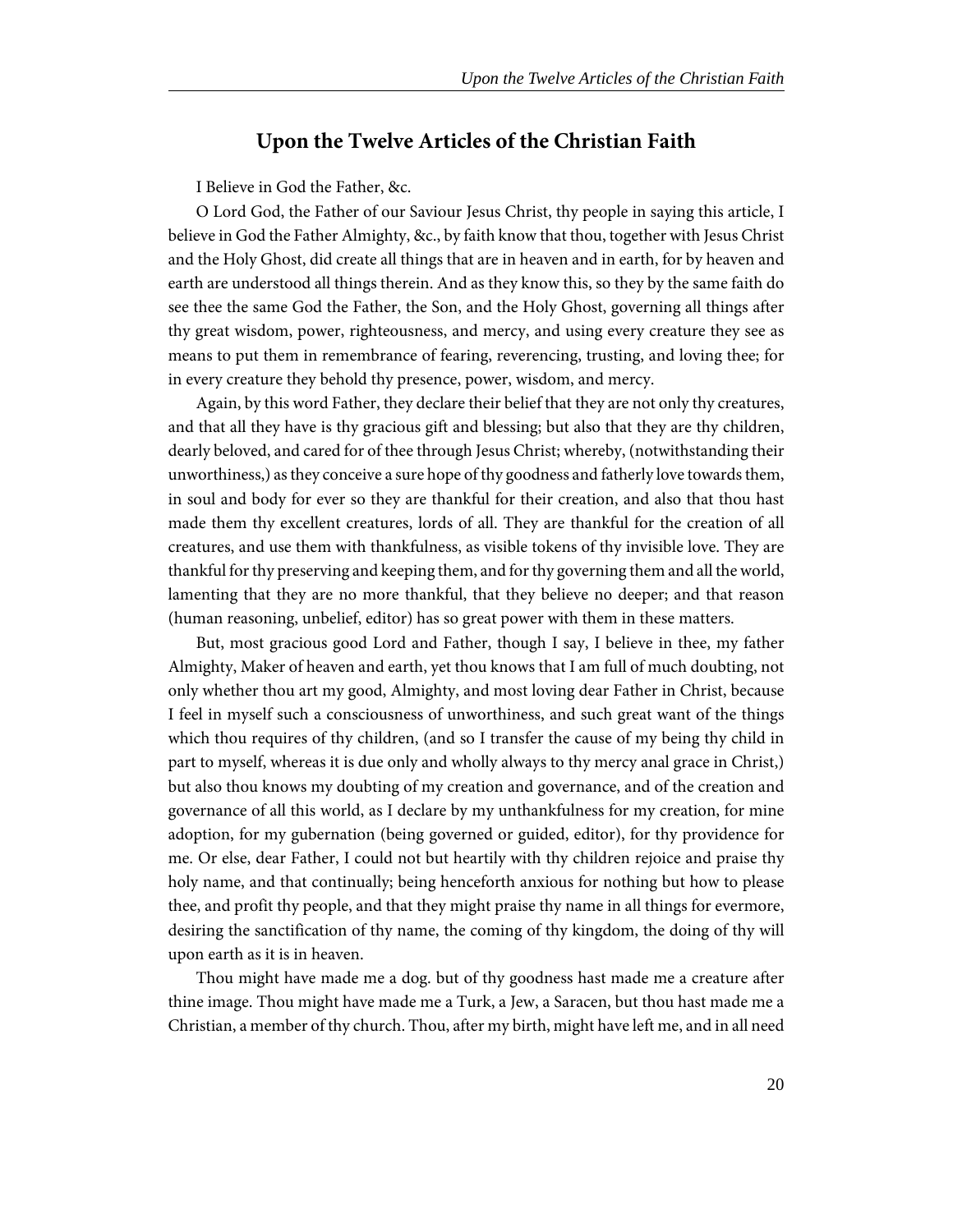have made no provision for me, as we sometimes see has happened unto others; but yet thou never did so with me, and yet I am of all others most unthankful.

Thy creatures I use not thankfully; I consider not thy invisible love by thy manifold visible tokens, as I now should by this apparel of my body, by this bodily health, by this light, by this my hearing, seeing, feeling, memory, understanding, time, place, company, creatures. and benefits; as well in keeping innumerable evils from me, both in soul and body, which else could not but come to me; as also in giving to me now so many things, which without thy especial grace and working I never could have had, or could keep. In thy creatures I see not thy power, for I fear thee not; I see not thy presence, for I reverence thee not; I see not thy wisdom, for I adore thee not; I see not thy mercy, for I love thee not; I praise thee not but in lips and tongue. Therefore in all that thy creatures do teach me, they cry out upon me to be thankful to thee, to love, fear, serve thee, and trust in thee, and that continually; and since I do not so, they cannot but cry out upon me and against me in thy sight, and in the day of judgment they will arm themselves against me.

Oh that I now considered this! Oh that my blind eyes and my deaf ears were opened! Oh that my miserable and foolish heart were made wise and converted! This thou alone can do who hast all men's hearts in thy hands, to bow than as pleases thee. Bow my heart, good Lord, into thy testimonies. Open my eyes. Make me to hear, for thy mercy's sake, that I may believe and so love thee, be thankful to thee, amend in all things and serve thee, though not as thy dear servants do, yet at the least as brute creatures do; that is, to obey thee and to be profitable to others.

Now forasmuch as my sins hinder this, and all good things from me, I beseech thee to pardon me all my sins according to thy gracious promise, for our Lord Jesus Christ's sake. Amen.

I believe in Jesus Christ, his only Son, &c.

Thy servants, O Christ Jesus, and thy people, know by faith, that as thou art almighty and God with the Father, by whom all things were made and are ruled; for thou art God eternal, co-equal and co-substantial with the Father and the Holy Ghost; so also thou art man, and hast taken our nature upon thee by the operation of the Holy Ghost in the womb of the Virgin Mary, and art become the blessed seed who hast bruised the serpent's head, ([Gen. iii.](http://www.ccel.org/study/Bible:Gen.3);) the blessed seed in whom all nations are blessed, ([Gen. xxii.;](http://www.ccel.org/study/Bible:Gen.22)) the prophet whom Moses prophesied of, [\(Deut. xviii.;](http://www.ccel.org/study/Bible:Deut.18)) the pattern he saw in the mount, [\(Exod. xxv.;](http://www.ccel.org/study/Bible:Exod.25)) the truth and body of all the types, figures, and shadows of the old law; the Messias, Christ, and Saviour of thy people; the Advocate and Redeemer; the pacifier of God's wrath for sins, the opener of heaven, and the giver of everlasting life.

This they know thou brought to pass in thy human nature, by thy incarnation and nativity, by thy being here on earth, by thy living, teaching, fasting, praying, especially by thy suffering under Pontius Pilate; by thy deaths; burial, resurrection, ascension into the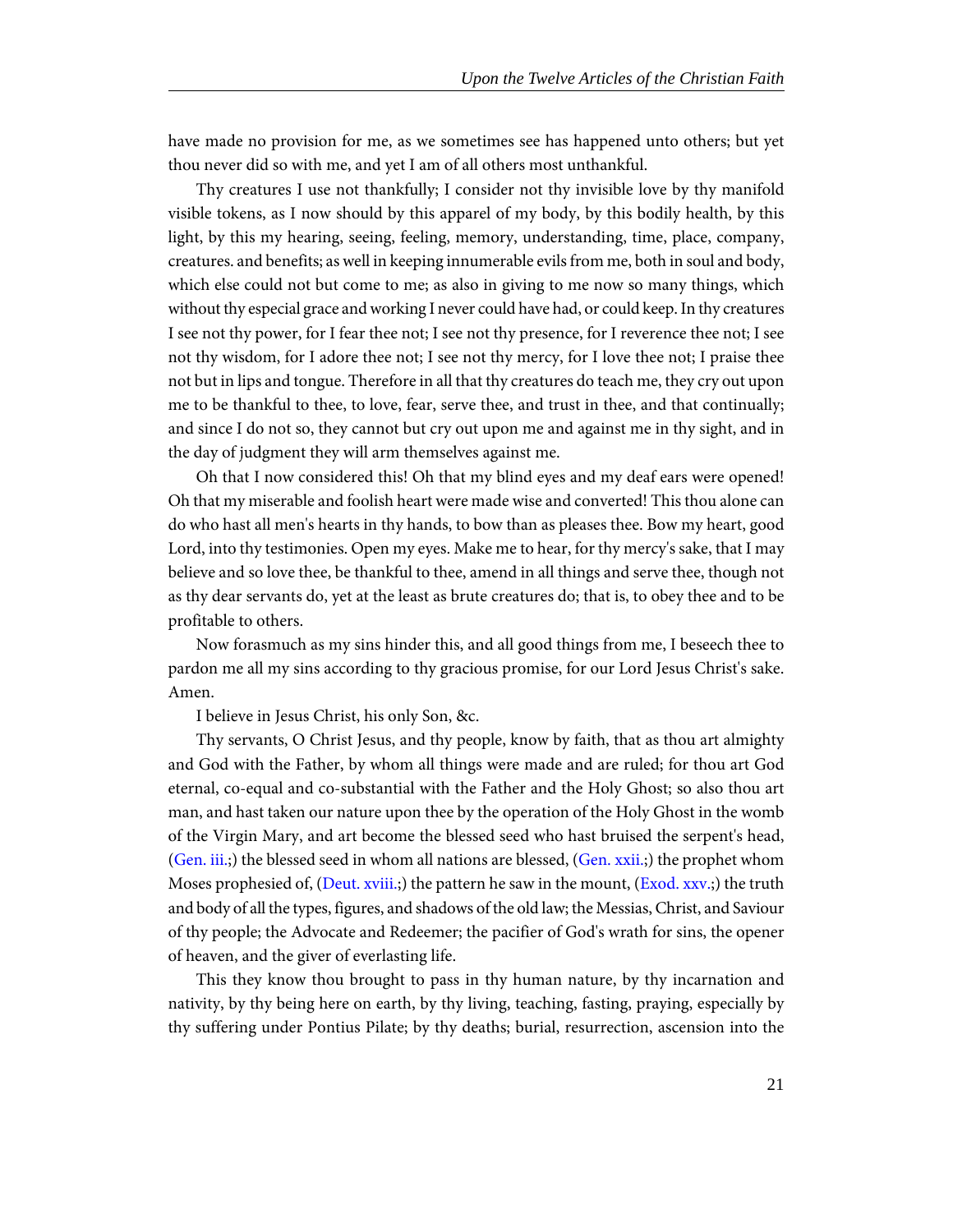heavens, and reigning on the right hand of the Father, from whence thou shall come to judge both the quick and the dead. And as they know this, so by faith they apply it also to themselves, that for their sake thou hast made man, did pray, fast, was tempted, did die, did rise again, and ascend into heaven; and there art set their Advocate, Bishop, and High priest, always appearing in God's sight for them, from whence they look for thee, knowing that thou wilt not enter into judgment with them to condemn them, who did suffer condemnation thyself for them.

By this faith they feel these affections in themselves, namely, the hatred of sin, the fear of God, the love of God, trust in thee, and love to thy church. The hatred of sin they feel, because it is so foul a thing that it could not be washed away with any other thing than with than precious blood-shedding the fear of God, because his anger is so great against sin, that no less price could pacify his wrath than their most painful death the love of God, because he has so loved them, that he would not spare thee, his dear Son, for them, even when they were his enemies trust in thee, because thou had no respect to thyself, but most willingly gave thyself wholly to be our Saviour and servant love to thy people and church, because generally and particularly in every member of the same they see how dear they are to thee, and therefore they cannot but be so to them. Oh how they imitate and follow thy footsteps! How they rejoice when they are by affliction made like to thee! Oh how they lament their sins, ingratitude, unbelief; how they love thee, and wholly yield themselves up to thee! Whereas I, O gracious God, and dear Saviour, Jesus Christ, though I say I believe in thee, who was conceived by the Holy Ghost, yet, alas! I do but babble this, for nothing is in me but unbelief. Of thy power and love, of thine anger and mercy, I have but an opinion, as my insensibleness and unthankfulness declare.

If a man should show me friendship but in a trifle, or suffer anything at all for me, I could not but be thankful: thou, besides my creation, hast redeemed me, and brought me into the number of God's children, than which nothing is greater, and lo! I am unthankful.

Thou hast suffered much for me; from heaven thou came into earth to fetch me into heaven, but I, alas, regard it not.

Thou did bear my sins on thy back, suffering a most bitter death; but I am so far from thankfulness, that I loath thee still more and more.

Thou would enter into communion with me, taking my nature unto thee, concerning the substance thereof, that I might enter into communion with thee concerning the qualities wherewith in thyself thou hast endued it, but I consider it not.

Thou did die to deliver me from death, but I still more and more give thee cause to die, so ungrateful am I.

Thou did rise to justify me, but I with the Jews would still keep thee down, because I would not leave my wickedness.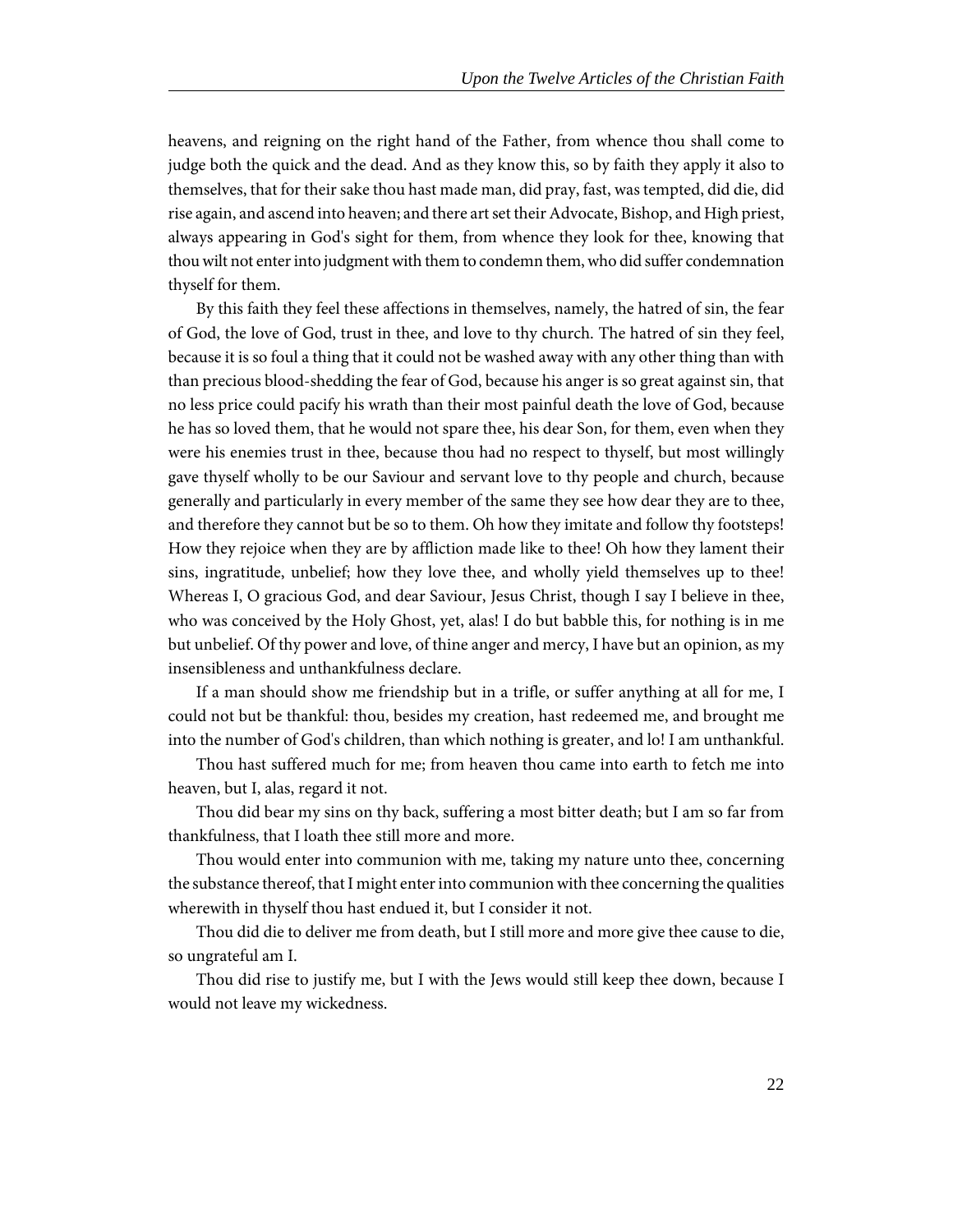Thou ascended to heaven to take possession for me there, to be always in the sight of thy Father for me, to send me down gifts, and to pray for me; but I daily am pulling thee down again, as much as I am able. I am altogether earthly; I hide myself out of thy sight by forgetting thee; I reject and abuse thy gifts; I neglect prayer.

Thou art now in readiness to come to judge both quick and dead, but I tremble not at this, nor beseech thee before thou comes to be merciful unto me, and not to enter into judgment with me. Yea, I think nothing at all of thy coming: the wicked consider not the end, they think not on thy judgments.

Thou would bring me to thy Father, that I might find grace; but I put this off, and therefore am worthy to feel thee a Judge, who refuse to feel thee a Saviour.

Now the cause of all these things is unbelief, which though it is natural, by reason of the corruption of our nature, yet I have augmented the same maliciously, in not labouring against it, and by continuing in all sin and wickedness, by reason whereof I deserve most justly thy anger thereon, even rejection from thy face for ever.

Long hast thou mourned, even with displeasure and anger, the incredulity of my heart; calling me therefrom, and offering me thy grace, which I have neglected and rejected, and therefore am never worthy to have it any more offered unto me; much more, then, I am unworthy to have grace given me to receive thy mercy.

Alas! what shall I do? Shall I despair, or, as long as I can, keep unmindful of my misery? O Saviour Christ Jesus, wilt not thou be merciful unto me? Thou did die for me when I deserved it not, and is thy mercy now shortened? Wilt not thou give me thy grace, and take from my heart this horrible unbelief? Shall I never love thee? Shall I never hate sin? Shall I never, as with my mouth I say, I believe in Jesus Christ, so in heart say the same? Shall Satan possess me for ever? O Christ Jesus, who hast led captivity captive, wilt not thou help me? Though I desire it not as I should, yet give me to desire when thou wilt.

Thou did appear to destroy the work of the devil. Thou sees his work in me; good Christ, destroy his work, but not thy work. Save me, for thy great mercies' sake. Give me to believe in thee, in thy death, resurrection, and ascension. Pardon me my sins, and now mortify in me my corrupt affections. Raise me up and justify me. Regenerate me daily more and more. Give me faith of immortality, and the resurrection of this body. Give me faith to ascend into heaven, and to be certain that thou hast already taken possession of me there. Give me to look for thy coming, and to be ready for thy coming! to find mercy to everlasting life.

I believe in the Holy Ghost.

O Holy Spirit, the third person in the Trinity, who did descend upon Christ our Saviour in his baptism in the likeness of a dove; thy children know that with the Father and the Son thou made and rules all creatures, visible and invisible; they know thee in their redemption to be no less willing and loving than the Father and the Son; for thou did always declare Christ to be the Son of God, and gayest testimony inwardly in the hearts of thy elect to believe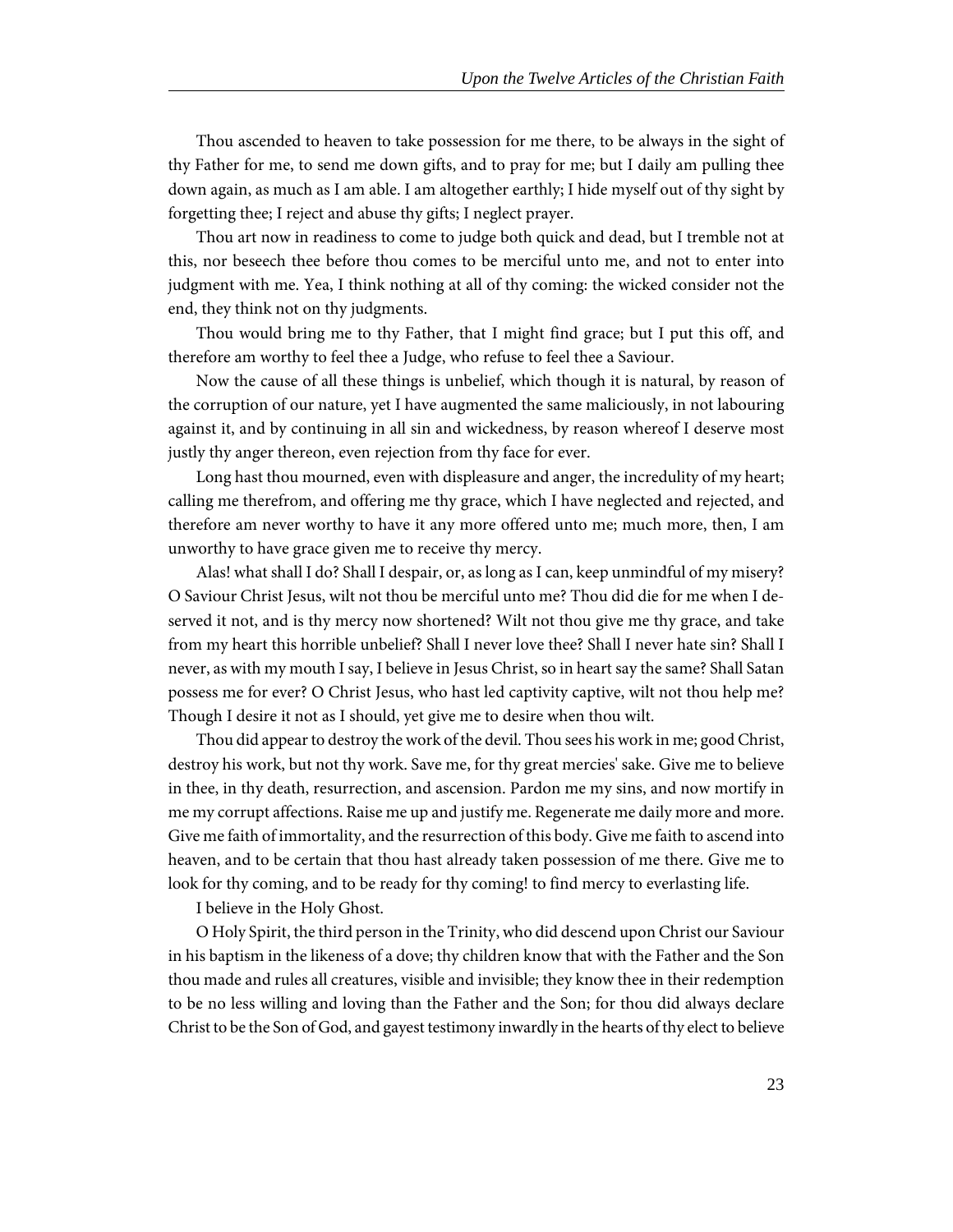and embrace the same; and outwardly, by miracles and wonders, they know thee to be the conformer and governor whom Christ promised in his corporeal absence to teach, rule, keep, comfort, and govern his church and people.

Again, as in the former part of their belief they consider the works of creation and redemption; so in this part they consider the place where the same is most effectual and takes place, even thy holy church, which is catholic; that is, extending itself to all times, to all places, to all kinds of people.

For in this church alone they know that as all things were made, so the work of redemption was taken in hand, that the blessed Trinity might in this church be praised, magnified, served, and worshipped for ever.

This church is nothing but a communion and society of saints; that is, not only a society of all such as are, have been, or shall be thy people, but also a society or partaking of Christ Jesus, who is the Head of the same. Yea, by him of thee, O blessed Father! who art the Head of Christ, and of thee, O Holy Ghost! who now shadows and sits upon the same, to hatch and cherish it, as the hen her chickens, by the extending of thy wings, not only to defend them from their enemies, but also to cover their sins, and to remit them in this life. Beginning also here the resurrection of the flesh and everlasting life, which thou wilt consummate in the end of the world so that they shall not need to be covered for sin; for then shall they be pure and have glorious bodies immortal and spiritual, which shall have the fruition of eternal joy, life everlasting, and glory, such as the eye has not seen, the ear has not heard, nor the heart of man can conceive. For then Christ Jesus shall give up his kingdom to God the Father, that God may be all in all; concerning the governance of it by the ministration of his word, and other means, whereby now he governs it, that it may be his Father's kingdom, we being become like unto him, ([1 John iii.](http://www.ccel.org/study/Bible:1John.3) :) that is, as the Godhead is united to the manhood of Christ, and is all in all without any other means; even so God shall be in us, assuming not only in the person of Christ the human nature, but also all the human nature of his church, who are members of Christ; the wicked and reprobate being separated from this communion, and cast into eternal perdition with Satan and antichrist, there to be in torments and horror for ever.

By reason of this their faith they are thankful to thee, O Holy Spirit, who hast taught them this, and given them to believe it.

By reason of this faith they pray, love, and help thy church here militant, and labour to be holy.

By reason of this faith they confess themselves sinners, they desire and believe the pardon of their sins, they are risen and rise daily concerning the inward man, and feel the life eternal begun in them, more and more labouring, praying, wishing for, and desiring the same, wholly and perfectly.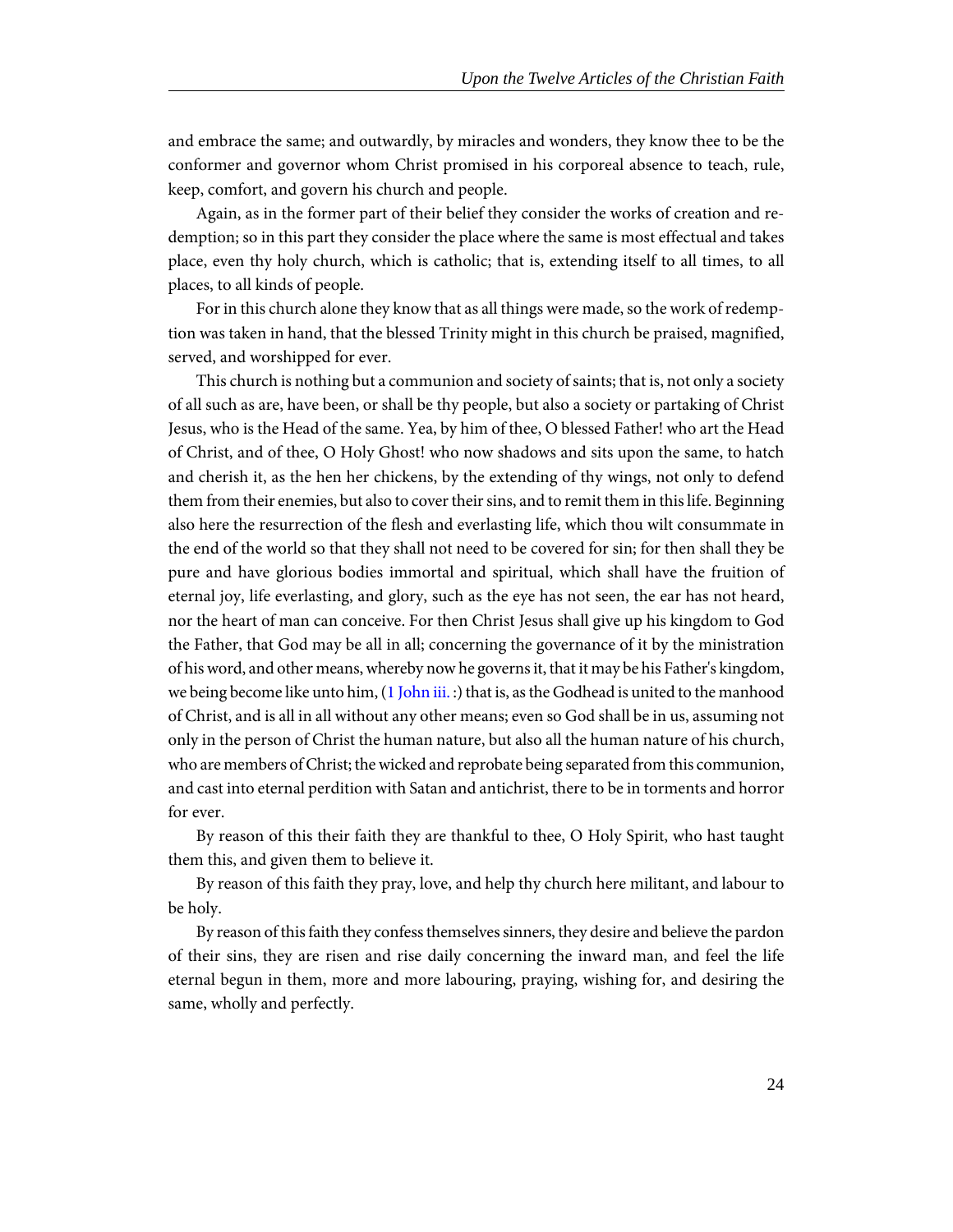Whereas, O Lord God and most gracious Holy Spirit, thou knows that it is otherwise with me. I do but babble with my lips in saying I believe in the Holy Ghost, for I am unthankful for calling me into thy church; I do not live holily; I confess not, I lament not my sins, I pray not for remission of them, I stand in doubt thereof, I feel not myself risen from a sinful life as I should be. I feel not life begun in me as it is in thy dear children, and I doubt hereof, whether I have pardon of my sins, whether I am regenerate, whether I truly feel everlasting life: this most displeases thee, and yet with my tongue I say, I believe in the Holy Ghost. Oh, I beseech thee, good Holy Spirit, for thy love's sake, which moved thee to agree and be willing to pacify and open the goodness, not only in the work of creation [\(Gen. i.](http://www.ccel.org/study/Bible:Gen.1) ii.; but also in the work of redemption, and therefore did descend and abide not only upon Christ in his baptism, but also on the apostles and church, in fiery tongues, visibly, the fiftieth day after Christ's resurrection; as now thou dost invisibly, generally, and particularly, sit upon thy church and children, being the consoler, the comforter, the teacher, and leader, the guider and governor of us all.

For this thy love's sake, I say, I beseech thee to be merciful unto me, and forgive me my doubting, unbelief, and horrible monstrous uncleanness and sin, and utterly take them from me. Bring me into thy church which thou guides; that is, guide me, make me holy, and by faith unite me to Christ, by charity to thy people; that is, give me the communion of saints with thy saints, overshadow my sins, raise me up to righteousness, begin in me everlasting life, and give me now more and more to expect and look for all these great mercies, and at length to possess eternal felicity with thee, O blessed Trinity, the Father, the Son, and the Holy Ghost, three persons and one almighty eternal, most just, wise, and good God; to whom be all glory, power and dominion, now and for ever!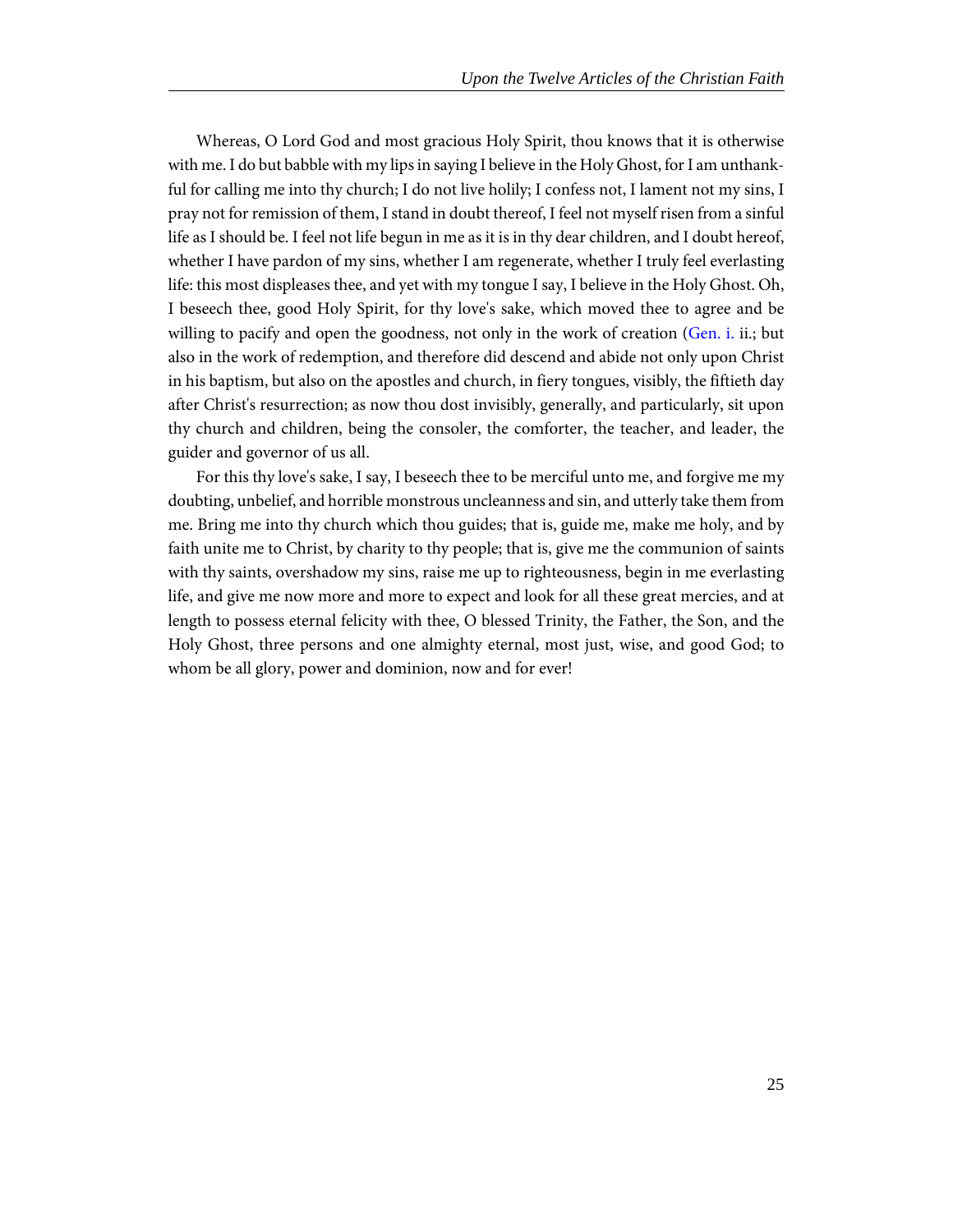#### **Upon the Commandments**

<span id="page-29-0"></span>I am the Lord thy God, Which brought thee out of the land of Egypt, &c.

O good Lord and dear Father, who brought thy people of Israel out of Egypt with a mighty hand and a stretched-out power, who gayest thy law upon Mount Sinai in great thundering, lightning, and fire; who spoke by the prophets, and did send thy dearly beloved Son, Jesus Christ, co-equal and co-substantial with thee in power, majesty, and glory, to take upon him our nature by the operation of the Holy Ghost in the womb of the Virgin Mary, of whose substance he was made and born man, but pure, without sin; that we, by birth children of wrath, by him might be made thy children, children of grace communicating with him righteousness, holiness, and immortality, by the working of the Spirit, as he communicated with us flesh and blood (but not infected with sin, as ours is,) by the working of the same Holy Spirit; which Spirit, after his bitter death, resurrection, and ascension into the heavens, he sent plentifully, and by a visible sign, unto his apostles and disciples; by whom he published the gospel throughout the whole world, and so continually has done from age to age, does, and will do unto the end of the world, by the ministry of preaching. Thou would that we should know and believe that thou, this Almighty Lord and God, who hast thus revealed and opened thyself, art the one only, very true and eternal almighty God, who made and rules heaven and earth, and all things visible and invisible, together with this thy dearly beloved Son, Jesus Christ, and with the Holy Spirit, con-substantial and coeternal with thee, dear Father. And not only this, but also thou would that I should know and believe, that by the same, thy dearly beloved Son, thou hast brought me from the tyranny and captivity of Satan and this sinful world, whereof the captivity of Egypt under Pharaoh was a figure; and in his blood shed upon the cross thou hast made a covenant with me, which thou wilt never forget, that thou art and wilt be my Lord and my God; that is, thou wilt forgive me my sins, and be wholly mine, with all thy power, wisdom, righteousness, truth, glory, and mercy. Wherefore. although I might confirm my faith by the innumerable mercies hitherto poured upon me most abundantly, as thy children of Israel might have done, and did confirm their faith by the manifold benefits poured upon then in the desert; yet specially the seal of thy covenant, I mean thy holy sacrament of baptism, wherein thy holy name was not in vain called upon me (O dear Father, sweet Son and Saviour, Jesus Christ, and most gracious good Holy Ghost,) should most assuredly confirm, and even on all sides seal up my faith of this covenant, that thou art my Lord and my God. Even as Abraham and thy people of Israel did by the sacrament of circumcision, which as the apostle called the seal or signal of righteousness, so dost thou call it; being but the sign of thy covenant indeed, yet thy very covenant; because as thy word is most true and cannot lie, as thy covenant is a covenant of peace infallible and everlasting, even so the sacrament and seal of the same is a most true testimonial and witness thereof.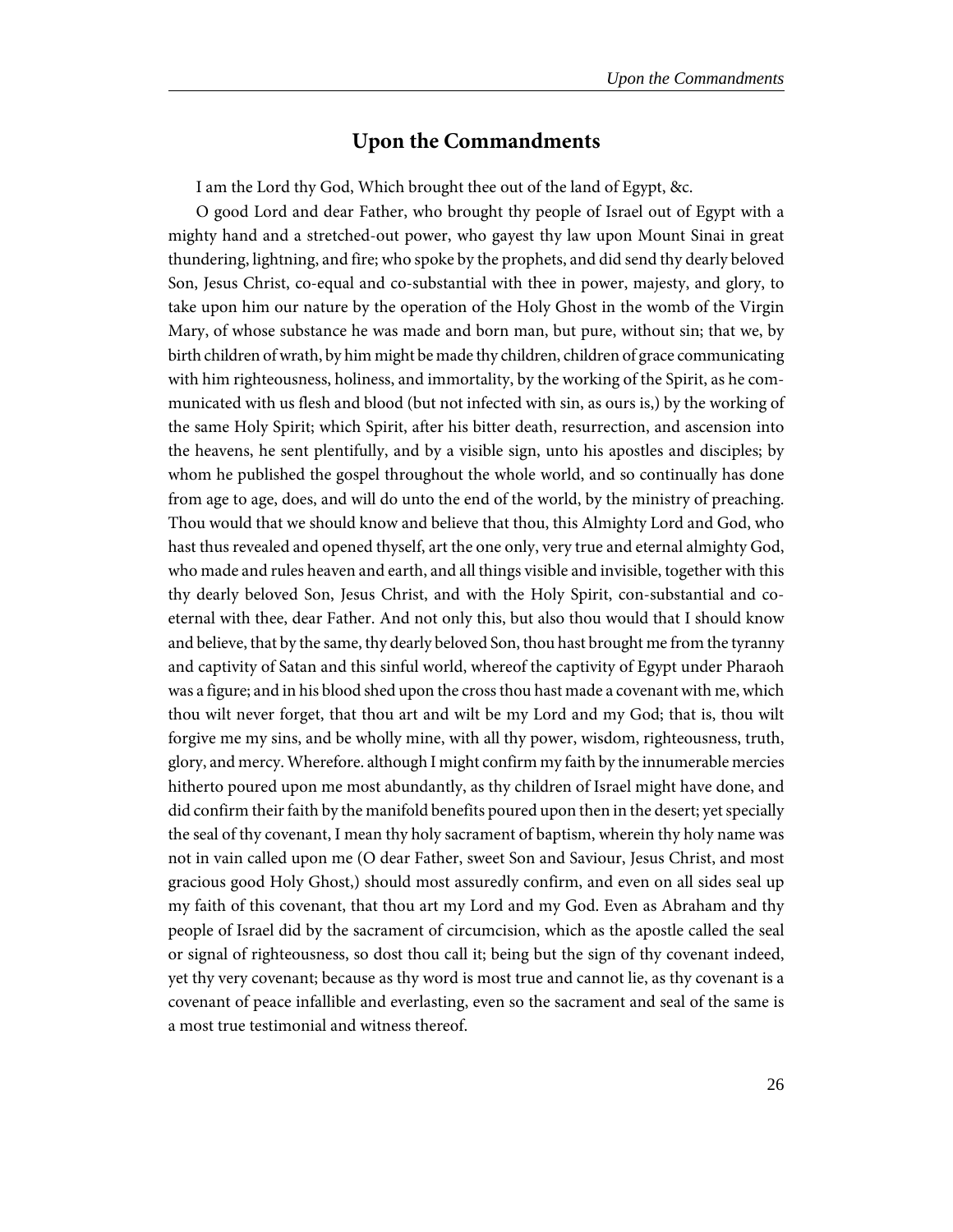Thou, the Almighty God, of thine own goodness hast vouchsafed not only to make me a creature after thine own image and likeness, who might have made me a beast to give unto me a reasonable soul endued with memory, judgment, &c. who might have made me an idiot, without wit or discretion, &c. to endue me with a body beautified with right shape, limbs, health, &c. who might have made me a cripple, lame, blind, &c. graciously to enrich me concerning fortune, friends, living, name, &c. who might have made me a slave, destitute of all friends and helps for this life. But also thou hast vouchsafed that I, being a miserable creature, born in sin, conceived in iniquity, to whom nothing is due (more than to a Turk, Jews or Saracen) but eternal damnation, should be called into the number of thy people, enrolled in thy book, and now in thy covenant, so that thou, with all that ever thou hast, art mine; for which cause's sake hitherto thou hast kept me, cherished, defended, spared, and fatherly chastised me, and now graciously dost keep me and care for me, giving me to live, to be, and move in thee, expecting also and waiting how thou might show mercy upon me. ([Isaiah xxx.](http://www.ccel.org/study/Bible:Isa.30)) In consideration of this, most justly and reasonably thou requires that, as thou art my Lord God, so I should be thy servant and one of thy people. As thou hast given thyself wholly unto me, to be mine, with all thy power, wisdom, &c. (for he that gives himself gives all he has,) so should I be wholly thine, and give over myself unto thee, to be guided by thy wisdom, defended by thy power, helped, relieved, nod comforted by thy mercy.

First therefore to begin withal, thou commands that I should have none other gods in thy sight; that is to say, I should have thee for my Lord and God, and look for all good things most assuredly at thy hands, and therefore I should put all my trust in thee, be thankful unto thee, love thee, fear thee, obey thee, and call upon thy holy name in all my needs; and I should give this faith, love, fear, obedience, thankfulness and invocation, or prayer, to none other, no, not in my heart, but only to thee or for thee, where thou commands. To do all this, O Lord God, and that with most joyful heart, I have great cause.

For what a thing is it, that thou, Jehovah, would vouchsafe to make me, as thou hast done; to give thy Son for me, and to become my God! Oh! what am I, that thou would I should put my trust in thee? This thou does, that I might never be confounded, but might be most happy. What am I, that thou would I should fear thee, when the only cause why thou requires this of me, is not only because thou hast power to cast both body and soul into hellfire, and because they that fear thee not shall perish, but also that thou might give me thy wisdom, that it might go well with me in the evil day, that thou might reveal thy Son to me, and that thy mercy might be upon me from generation to generation. Oh! what am I, that thou would have me obey thee, not only that I should never perish with the disobedient, but that thou might give me thy Holy Spirit, and rewards innumerable? Oh! what am I, that thou would I should love thee? which thing thou dost that I might fully and wholly enjoy and possess thee; and therefore dost thou require my whole heart, that I might dwell in thee, and thou in me. What am I, that thou would I should call upon thee: Verily, because thou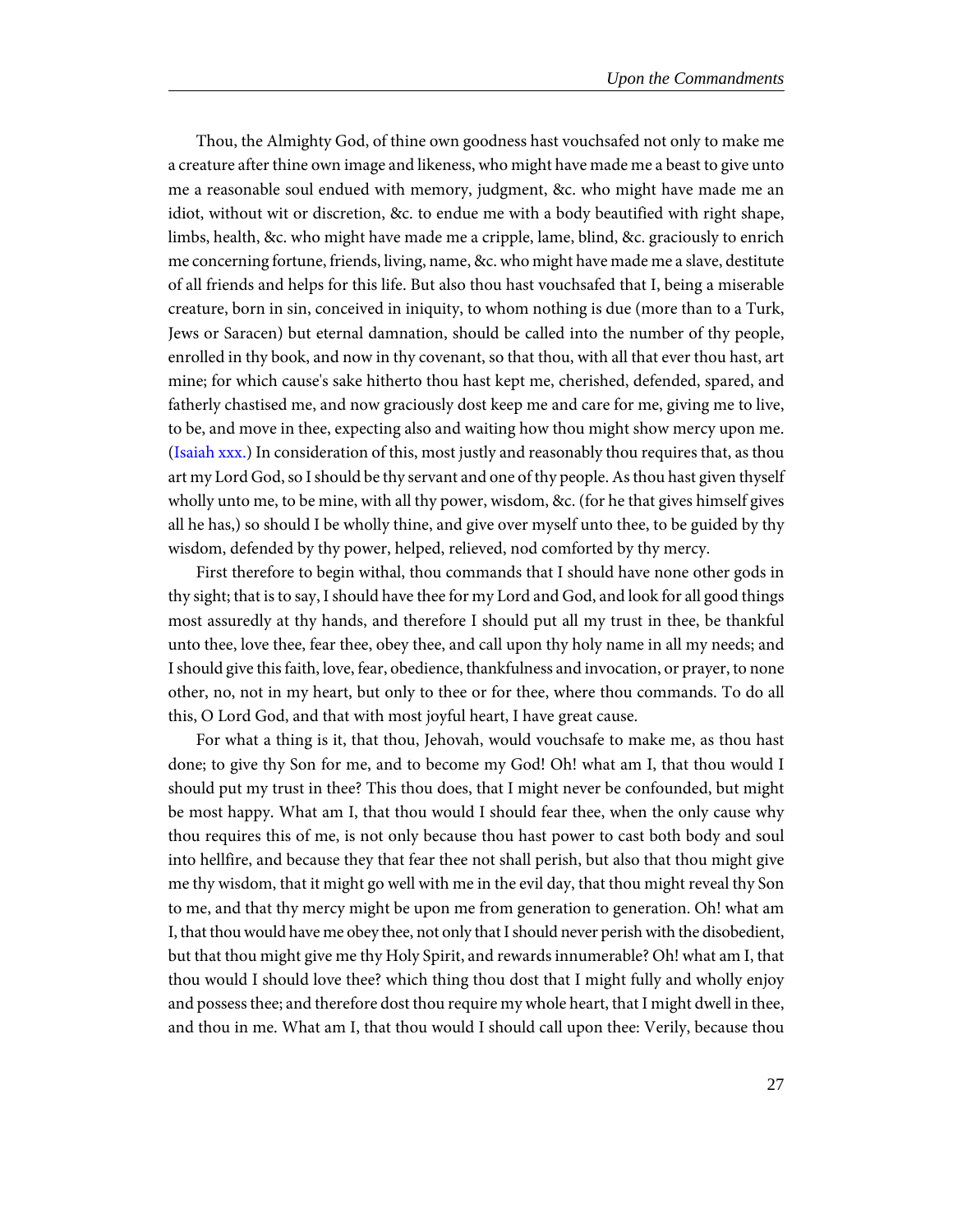wilt give me whatsoever I shall ask of thee in the name of thy dear child Jesus Christ; even so thou would have me thankful, that thou might pour out upon me, yet more plentifully, all good things. So that I have great cause to put my trust in thee, to love, fear, and obey thee, to call upon thee, to be thankful unto thee, not only in respect of the hurt which else will ensue, but also in respect of the advantage which hereby comes unto me; but most of all, yea, alone for thy own sake, for thy goodness, wisdom, beauty, strength and power, truth and great mercies.

But, alas! dear Father, what shall I say? As in times past I have horribly broken this thy law, by trusting in the creatures, calling upon them, loving, fearing, and obeying many things besides thee, and rather than thee; even so at this present time I am a most miserable wretch: I am blinded through unbelief and mine own wickedness; so that I see not firmly this thy power, wisdom, goodness, &c., but waver and doubt of it. I love thee little or nothing; I fear thee less, I obey thee least of all; thankfulness and prayer are utterly quenched in me; and therefore I deserve eternal damnation. If thou shalt deal with me only according to thy justice, I am, O Lord, condemned and lost for ever, for I am very wicked; but yet, inasmuch as thou hast given thy Son Jesus Christ to be a propitiatory sacrifice slain for the sins of the whole world, so that he which believes in him shall not perish, but be saved (for so thou hast promised,) thy truth now requires thee to save me. Howbeit, here thou may say to me, that I do not believe; and therefore, notwithstanding thy truth and promise, since I believe it not, thou may most justly, according to thy justice, condemn me. O Lord God, to this I cannot otherwise answer, (my unbelief is so great,) but because thy mercy is over all thy works, and all creatures most highly commend and magnify thy goodness and love, as wherefore thou art called God; because thou art right good, and love itself because of this thy mercy, gracious God, if thou wilt look thereon, and unite thy truth therewith then, good Lord, I shall be saved, and praise thy named for evermore.

Thou shalt not make to thyself any graven Image, &c.

As the first commandment teaches me, that thou art my God, and what God thou art, and therefore I ought to have none other gods but thee. That is, I should hang on thee alone, trust in thee, love thee, serve thee, call upon thee, obey thee, be thankful to thee, so because thou did reveal thyself visibly, that thou might visibly be worshipped, this commandment is concerning thy worship, that in worshipping thee, in no point I should follow the device or intent of any man, saint, angel, or spirit, but should consider all such to be idolatry and image-service, be it ever so glorious. And why? Forsooth because thou would I should worship thee, as thou hast appointed by thy word; for if service is acceptable, it must be done according to the will of him to whom it is done, and not of him who does it; but inasmuch as none knows the will and pleasure of a man but his spirit, except he reveal the same by word or sign; much more, O Lord, none knows thy will, except thy Spirit, and they to whom thou dost reveal the same. And therefore all those things which are abominable in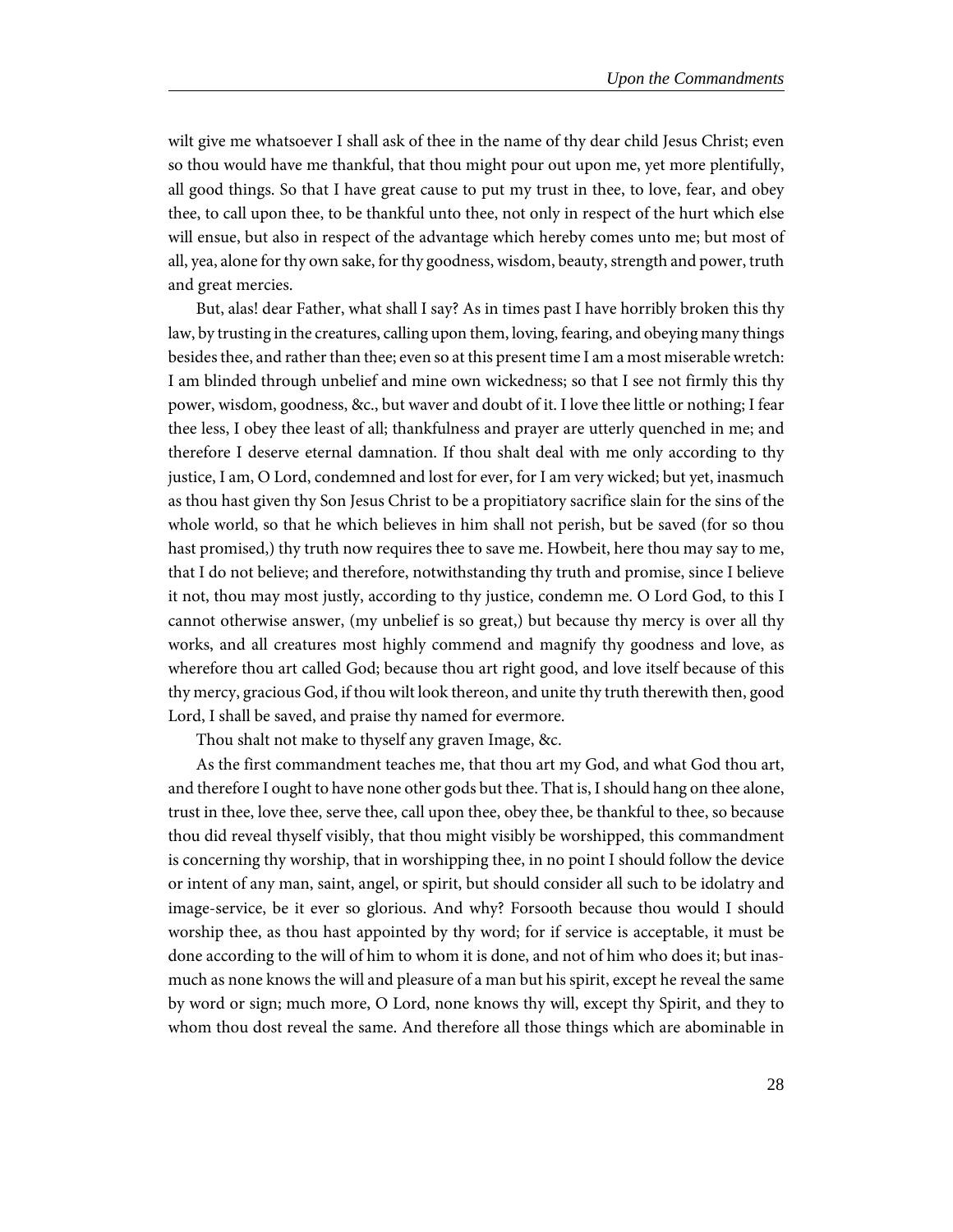thy sight, are in most force and estimation with men, because they are not according to thy word; so that the meaning of this precept is, that as in the first I should have none other gods but thee, so I should have no worship of thee, but such as thou appoints. Hereby therefore I see great cause of thankfulness for this commandment, since thou would have mine outward service, and that after thy appointment; lest I should busy my brain how best to serve thee. Good Lord, thou needs not my service: thou was perfect before I was in existence, therefore it is for my own advantage, that thou commands me, yea, even for my own wealth. Thou might have let me stand all day idle; but such is thy love, that thou would I should go into thy vineyard, that with thy servants I might receive the hire of blessedness. And how great a benefit is it, to deliver me from so great a burden, wherewith I should have been cambered, if I should have served thee in any point after my wit and reason, But, alas! I, not considering what a promotion thy service is, nor what an easy service it is, and (for one may well know what to do, and when he pleases thee, namely, when he serves thee as thou host appointed) simple as I am, and always have been unthankful; so I am, and always have been, a grievous transgressor of this thy law. For as in times past, when I did not know this commandment, I was an image-worshipper of stocks, stones, &c., yea, of bread and wine; so now I am a worshipper of mine affections, offering to them the service due unto thee, though not thereby to worship thee, as I thought when I kneeled to stocks and stones, bread and wine, &c., yet with no less transgression of thy law: for which I have deserved, and do deserve, everlasting damnation. Of thy goodness and great mercy, dear Father, I beseech thee forgive me, for Christ's sake, whom thou did give to be the fulfilling of the law, to all them that should believe. O Father, I believe, help mine unbelief. As thou hast of thy goodness hitherto spared me, though transgressing this thy holy precept; so of thy goodness forgive me, as well mine idolatry done in time past, as that which of late time I have committed, and do commit. And as thou by this commandment hast delivered me from the one, that is, from bowing myself to stocks and stones, so, dear Father, deliver me from all other bowing myself after mine oven will, to mine own affections; that I may have none other God in my heart but thee, nor do service to any other, but only to thee, and for thee, after thy word, as thou commands. Oh! open mine eyes, to see thy will in this thy gracious precept. Give me a will to love it heartily, and a heart to obey it faithfully, for thy dear Son's sakes Jesus Christ our Lord. Amen.

Thou shalt not take the name of the Lord thy God in vain.

By this commandment I perceive, O Lord, that as, in the first, thou would that in the outward service of thee I should utterly abandon mine own will and reason, and all the reasons or good entreaties of man, and wholly give myself to serve thee, after thy will and word; so here thou dost begin to tell me, how thou wilt have my tongue to be exercised in thy service. And therefore thou bids me not to take thy name in vain; as by rash or vain swearing, by cursing; praying without sense, as those do that pray in a tongue they know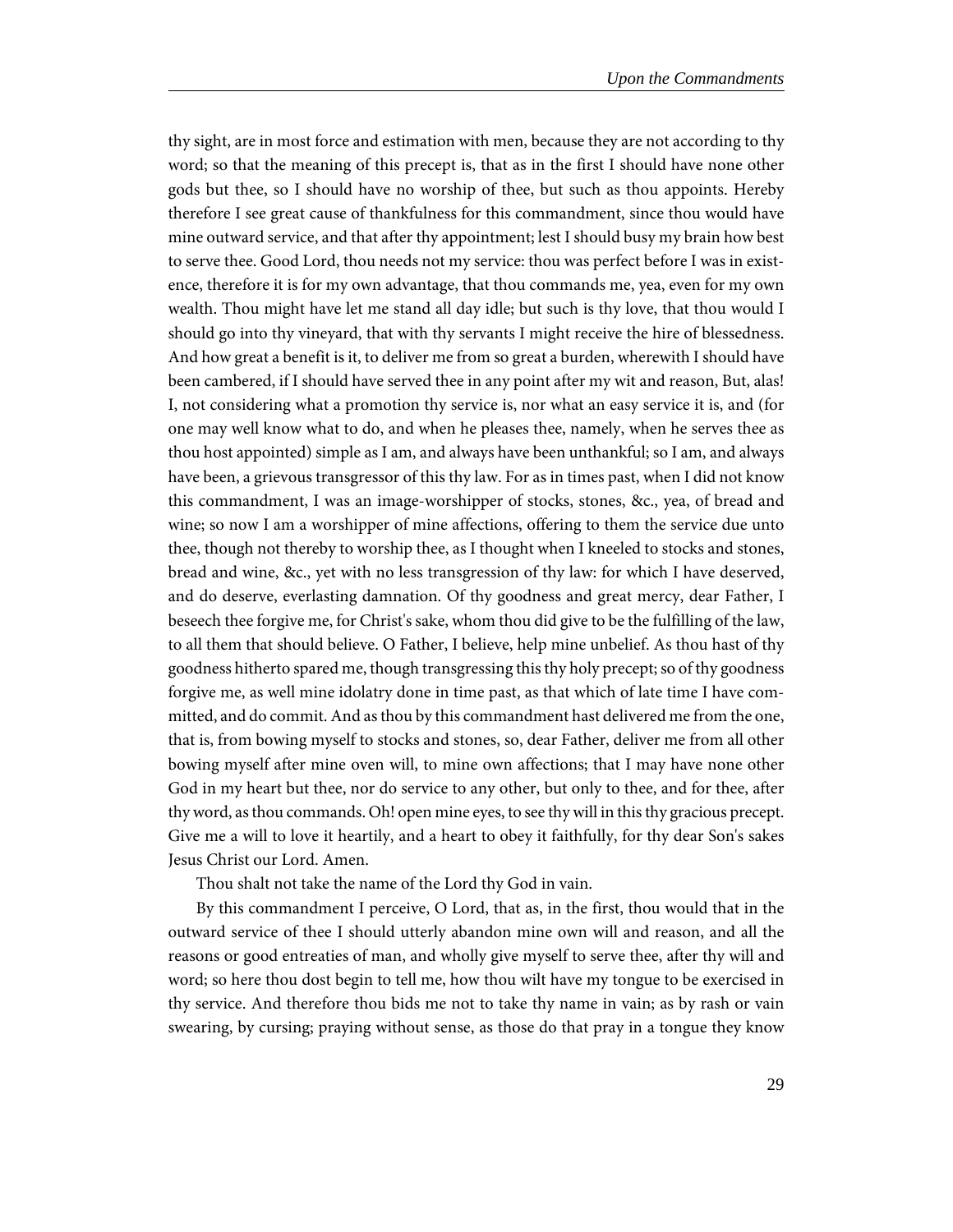not; praying without faith or consideration of the thing desired; without hearty desire and certain expectation of obtaining that which is to thy glory and my salvation; also by jesting or foolish abusing; or negligent reading or hearing of thy holy word; (by which thou, as by thy name, art known;) and in like manner, by denying thy truth and word, or concealing it when occasion is offered to promote thy glory, and confirm thy truth. By reason whereof I may well see that thou would have me use my tongue, in humbly confessing thee and thy word and truth after my vocation; in praying heartily, and calling upon thy name; in reading and hearing thy word, and speaking thereof, with all reverence, diligence, and attention; in thanksgiving and praising thee, for thy great mercy; in instructing my brother, and admonishing him when he errs, after my calling and vocation, with all humbleness, gentleness, and love.

Thus would thou have me exercise my tongue, and not think that the exercising of it in this manner is vain and unprofitable; but what pleases thee, and profits myself and others.

And forasmuch as thou knows that our tongue is a slippery member, and we very negligent over it, and of the great advantage that might come to us and others by using it in thy service; thou hast added a fearful and most true communication, that though men find no faults or punish us therefore, yet wilt not thou hold him guiltless that takes thy name in vain, [\(Lev. xxiii.,](http://www.ccel.org/study/Bible:Lev.23)) as by many examples we are taught, in thy holy word, and by daily experience, if we would consider the same.

And therefore I have great cause to give praise and thanks to thy most holy name, for many great benefits, which by this commandment I receive, and ought with thankfulness to consider. First, that it pleased thee, not only to give me a tongue, whereas thou might have made me speechless; but also that thou would have it sanctified to thy service. Again, chat thou would not only reveal thy name unto us, but also would give me leave to call upon it, and praise and publish it; yea, thou hast commanded me so to do, and not only commanded but hast promised that thou wilt hear my prayer; and that my praising of thee, and confessing thy word and truth, shall not be in vain.

Thirdly, thou would all men should use their tongue so that thereby I might be the better instructed, admonished, and occasioned to use myself well, and in the obedience of this thy holy precept. But why go I about to reckon the causes of thanks for this commandment, seeing that they are innumerable, if a man should but look upon thy word, by which, as by thy name, thou art most truly known. Which word thou commands unto us in this commandment, as thou dost preaching, private admonishing, thanksgiving, and prayer; than which, nothing is more profitable to us, in this vale of misery. But, gracious good Lord, I acknowledge myself not only to be a most unthankful wretch, for this thy holy precept, and the great mercy which herethrough I perceive thou hast most graciously poured upon me, and dost yet still offer unto me; but also that I am a miserable transgressor of this thy most holy, good, and blessed commandment, as I have always been in times past. Horribly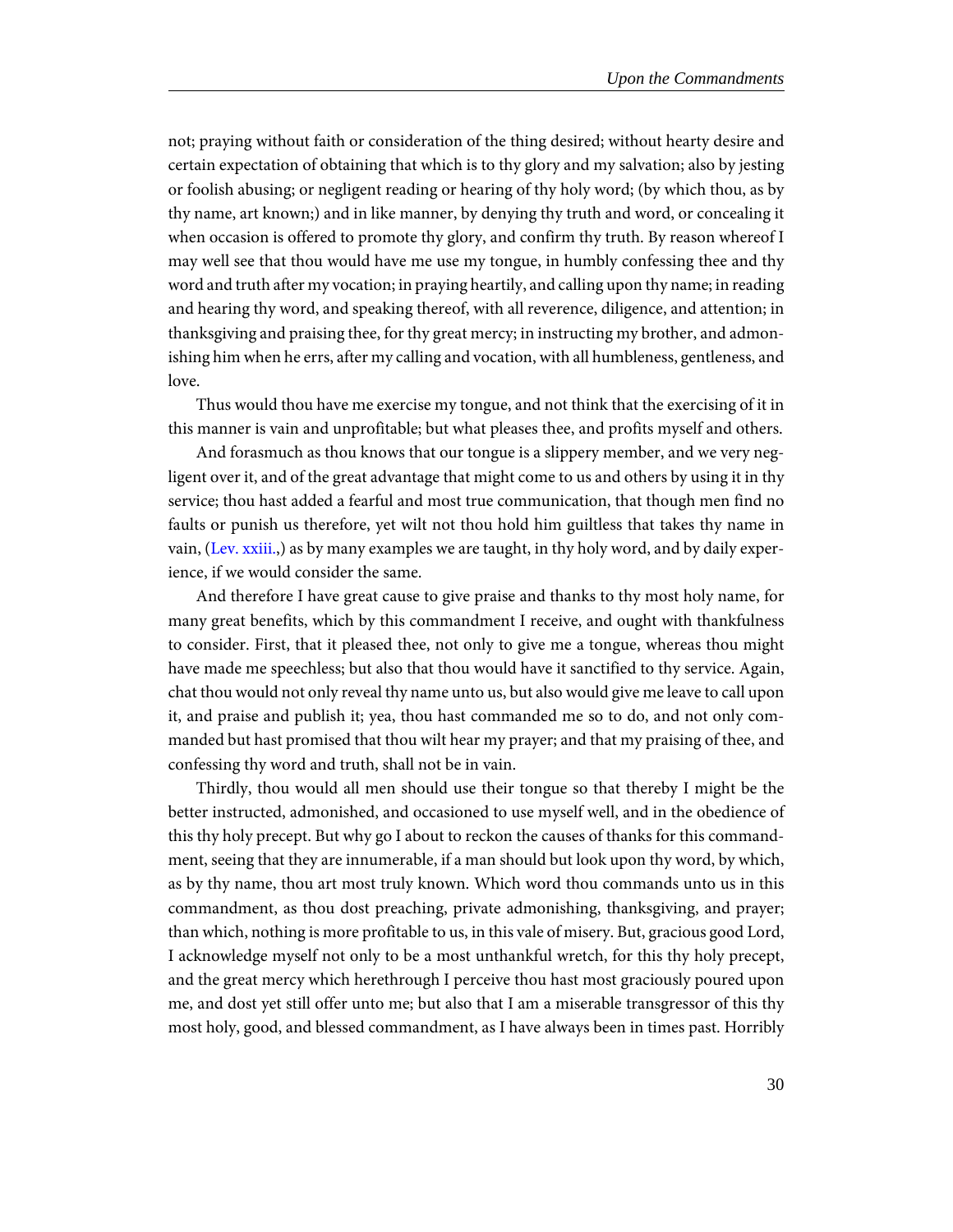have I abused thy name in swearing, cursing, and jesting wickedly. I have called upon other names than thither as the names of Peter, Paul, Mary, &c., yea, of some whose salvation is to be doubted of (he means the Romish saints, editor). I have foolishly prayed in such a tongue as I knew not what I prayed and said; with many other transgressions of this precept, wherein yet I am conversant; as in seldom praying, and when I pray I am not intent, nor very desirous of the thing I ask with my tongue. After prayer I do not earnestly look for the good things asked and prayed for; and therefore, when I obtain my request, I am most unthankful; thy word I read little, and most negligently, forgetting forthwith what I read; I admonish not others when I hear them abuse thy holy word; I am afraid, for fear of loss of friends, name, or life, to confess thy truth, gospel, and name, which was called upon me in baptism, and not in vain, if I did not thus make it in vain. But, alas! I can in no wise comprehend the multitude of my transgressions concerning this thy law. But this is a sin above other sins, that under thy name, word, and gospel, I play the hypocrite, having more care for mine own name, than for thine; for if my name were evil spoken of, it would grieve me, and I should defend it; but, alas! I hear thine daily evil spoken of, and see it profaned by false doctrine and evil living, but it grieves me not. I seek not, and do not endeavour to redress these things in myself and in others, according to my duty. And why? because, good Lord, I love myself better than thee, and not thee with my whole heart. Thy first commandment has no place with me, as it should have; it possesses not my heart, mind, and will, as thou requires, most to my own advantage; by reason whereof I am worthy of eternal condemnation. Oh! what shall I do, gracious God, who not only have been so grievous and filthy a swearer, curser, &c., so great a caller upon dead creatures (he means the Romish saints, editor), and so heinous a transgressor of this law; but also at this present time do so horribly and hypocritically offend thee, in taking thy name in vain, and that in so many ways, in praying and not praying; in reading and not reading; in speaking and not speaking; and not confessing simply, and from my heart, thy doctrine, truth, and name; but regarding mine own name far above it. Shall I fly from thee? then undoubtedly I am more guilty, and shall more disobey this thy holy precept, adding sin to sin; whereas, thou would I should call upon thy holy name, dear Lord, who hast given thy dear Son Jesus Christ to be a Mediator for us; that through him we might find, not only grace for the pardon of our sins past, but also for the obtaining of thy Holy Spirit; as well the better to understand, as also the better and more frankly to obey this thy holy precept for ever. For his sake, therefore, dear God, pardon my sins, past and presents whereof this law accuses me, and grant, most gracious Father, that I may be endued with thy Holy Spirit, to know and love thy holy name, word, and truth in Jesus Christ; that I may be zealous, wise, and constant; and that my tongue may be sanctified henceforth, and guided by thy Holy Spirit and grace, to publish, confess, and teach thy truth and gospel, after my vocation, to others, as occasion is offered; to call upon thy name in all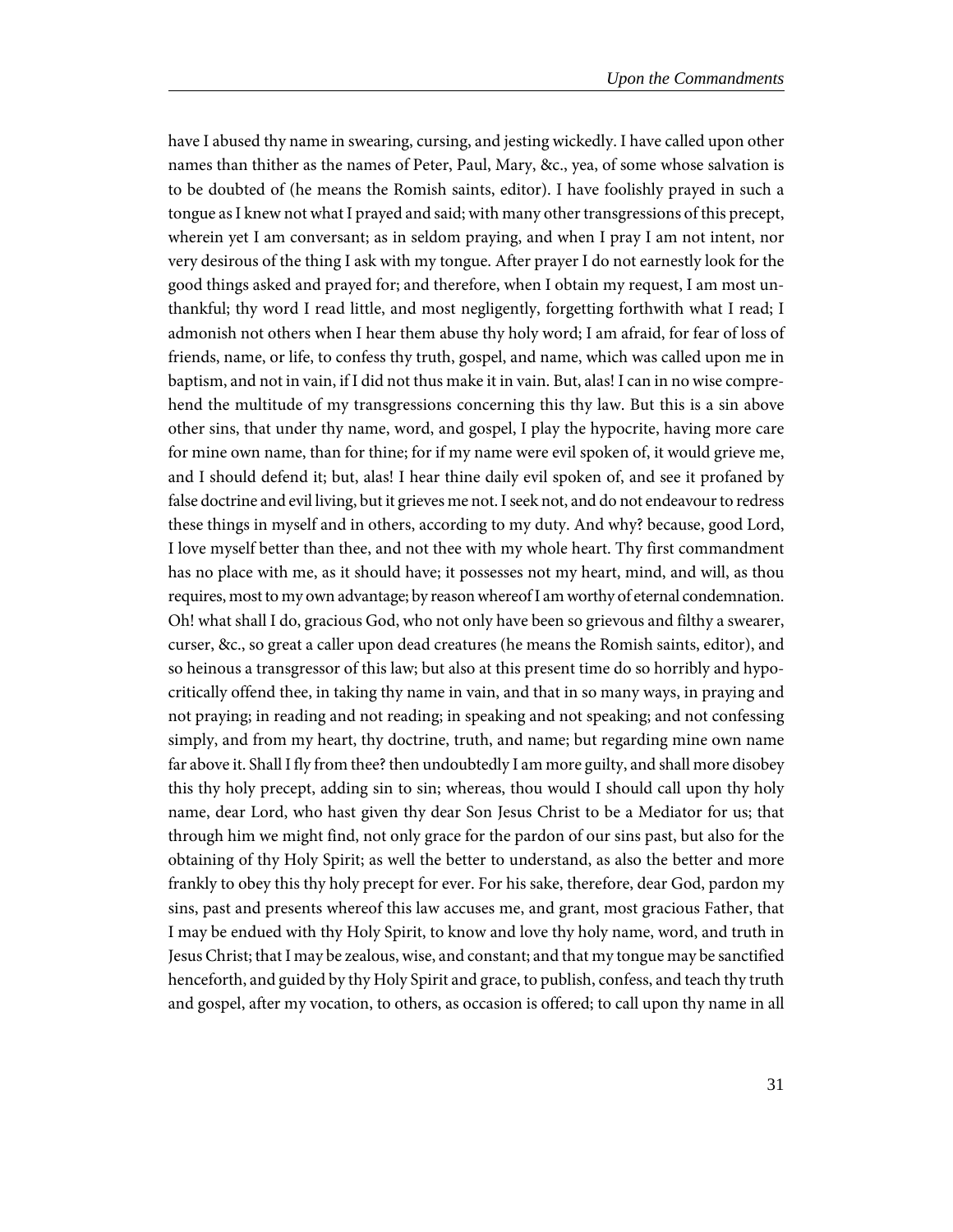my need, to give thanks unto thee, praise thee, magnify thee, and to sanctify thy holy name, as a vessel of thy mercy, for ever and ever.

Remember that thou keep holy the Sabbath-day, &c.

After thou hast told me, how in the external service of thee, gracious Lord, thou wilt have my tongue used, so dost thou now teach me, how thou wilt have mine ears and all mine whole body occupied, namely, in sanctification and holiness; that is, in those things, which thou peculiarly hast appointed, to be means immediately to help to that end. As in hearing thy word preached, and using the ceremonies appointed by thee, even as thou hast commanded; for which things to be exercised of thy people, thou at the first did appoint a certain day namely, the seventh day, which therefore thou calls thy sabbath, that thereby they with their children resting from all exterior labour, which hinders the meditation of the mind, might not only be more able to go on with their travail and labour (for without some rest, nothing can endure, in respect whereof thou would that the very beasts which were exercised in labour should have the privilege of this sabbath,) but also and much rather, that thy people with their families and children might be taught, first, by the ministry of thy word in preaching and catechising: secondly, by the using of thy sacraments appointed after thy commandment and institution, that they might be assured of thy promises; thirdly, by praying that they might be augmented in all godliness: and, last of all, by their meeting together and exercising all these thy works of sanctification, that they might increase in love and charity one towards another, as members of one body, and fellow heirs of one inheritance; and thus by meeting together, praying, and using thy sacraments, they might be instructed in thy law and of that sabbath, whereunto thou thyself did enter, after thou had made the world, ceasing from thy works, not of preservation, but of creation. Into which as after this life, and the works of this time, they should enter; so now they begin spiritually to enter, in resting from their own works, which the old man moves them unto. Not that, good Lord, thou would these works, appointed for the sabbath day, should not be exercised at any other time, but only on the seventh day; but because thou did as well ordain them for a policy (an observance, or a method of governance, editor), to endure till the coming of Christ, as also according to the revelation of thee in that time, did open thyself, beginning them in figures and shadows, whose verities at thy time were to be opened. Therefore it pleased thee to appoint then the seventh day, which seventh day, although by reason of the policy being by thee destroyed, and by reason of Christ, the verity and body of all shadows, it is abrogated from us; yet this commandment stands in force; as well for the works of sanctification, that is, for preaching thy word, coming to hear it, for praying, using thy sacraments, and coming together to that end; as also for those days which by common order, and on good ground are ordained and received;: howbeit with this liberty, that necessity of our faith, and sanctification and charity, may dispense therewith, occasion of wilful and witty offence being avoided, &c. So, that hereby I perceive thy will and pleasure to be, that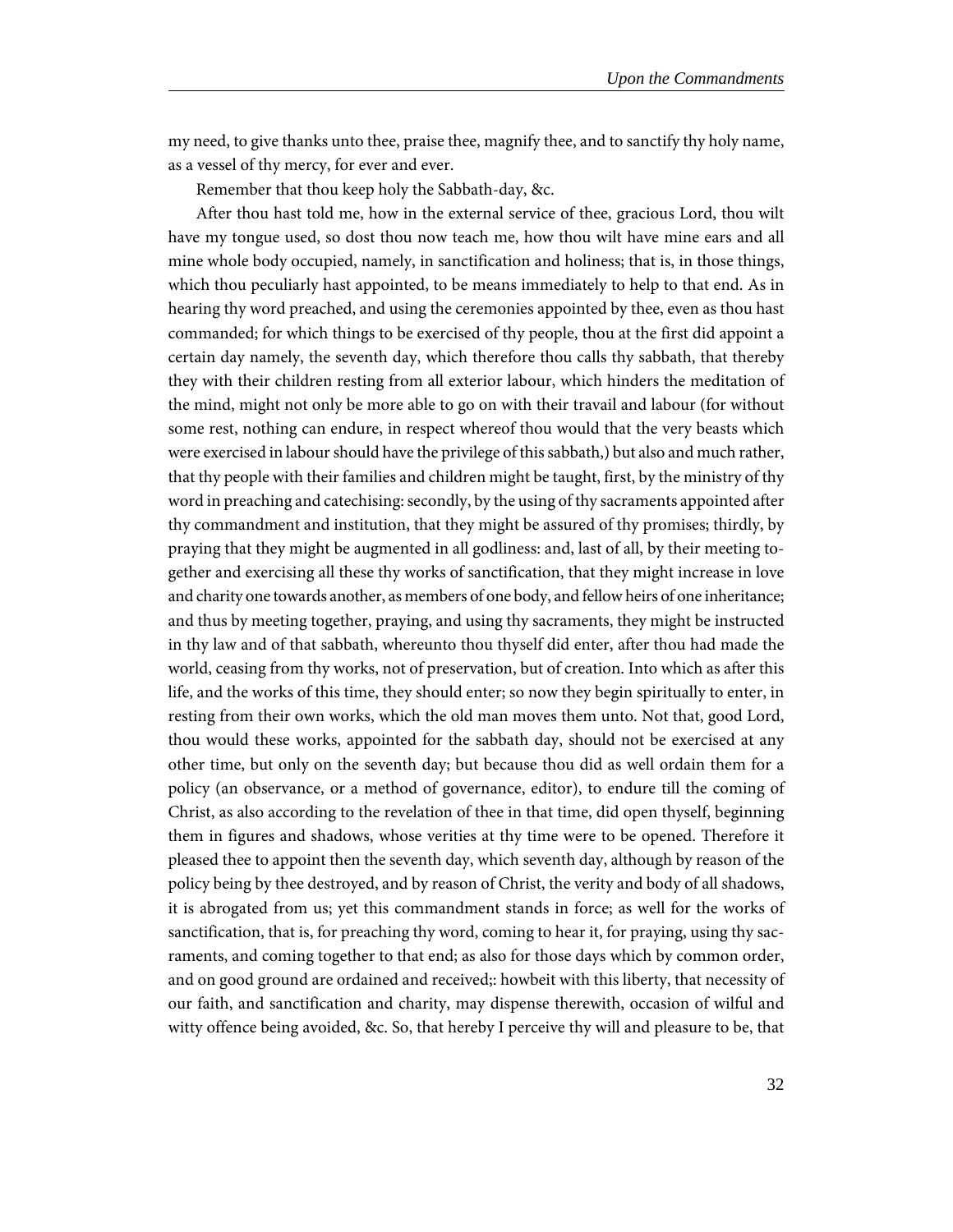I should at all times, as much as charity and necessity will permit, give over myself, and cause all others over whom I have charge, so to do, especially on the Sundays, and other holy days received, and to that end appointed, to the resorting to the temple and places appointed to prayer; to hear with meekness thy holy word, and use thy sacraments and ceremonies as thou hast commanded; and to exercise all things which might be to the confirmation and propagating of thy holy religion, or make to the increase of love and charity; as giving to the poor, reconciling such as are at variance, visiting the sick, and even (as it were) beginning that sabbath whereof Isaiah speaks. [\(Isa. lvi.](http://www.ccel.org/study/Bible:Isa.56))

<span id="page-36-0"></span>By reason whereof I have great cause to thank thee, most gracious Father, that thou would appoint me to be in this time, wherein thou hast more fully revealed thyself than thou did, not only before Christ's coming, but also since Christ's ascension. Never since England was England, did thou so manifestly reveal thy truth, as thou hast done in these days. Great cause I have to thank thee, that thou would institute the ministry of thy word and sacraments, as means whereby thy Holy Spirit is effectual to work sanctification in our hearts. Great cause have I to thank thee, that thou would preserve the books of the prophets and apostles until this time. Great cause have I to praise thee, that thou would give me such knowledge in them as thou hast done, of thy great mercy; great cause have to thank thee for the good and true ministers and preachers of thy word, which thou hast sent amongst us, and that thou hast given me grace to hear them.

Great cause have I to thank thee, that in this religion thou hast given such long quietness and harbourage (shelter, editor) to thy church; great cause have I to thank thee, for that thou would make me such a man, in whom thy Holy Spirit might work. Great cause I have to thank thee, who would call me into thine eternal sabbath and rest, full of all joy, such as the eye has not seen, and the ear has not heard. Great cause have I to thank thee, that so many days are appointed for this end, that we should meet together to hear thy word and receive thy sacraments; great cause have I to thank thee for the institution of thy sacraments, which thou hast ordained as thy visible and palpable words, to the obsignation (sealing, editor) and confirmation of the faith of all such as use the same after thy commandments. But infinite are the causes for which I ought to give thee thanks for this commandment.

But, alas! I am not only unthankful, but also a most miserable transgressor of it. I will not now speak of my past transgressions concerning this commandment; they are so many that I cannot. For thou knows how I do not only at convenient times, on the work day, keep myself away from common prayers in the congregation and assembly of thy people, and from hearing of thy word, but also on the sabbath-days. I am very ready to ride or go, about this or that worldly business; I am ready at the first bidding to sit down at the tavern, and to go to that man's table; but, alas! to resort to the table of thy Son, and receive with thankfulness the sacrament of his body and blood, for confirmation of my faith; that is, to learn spiritually to taste Christ's body broken, and his blood died, for the remission of my sins: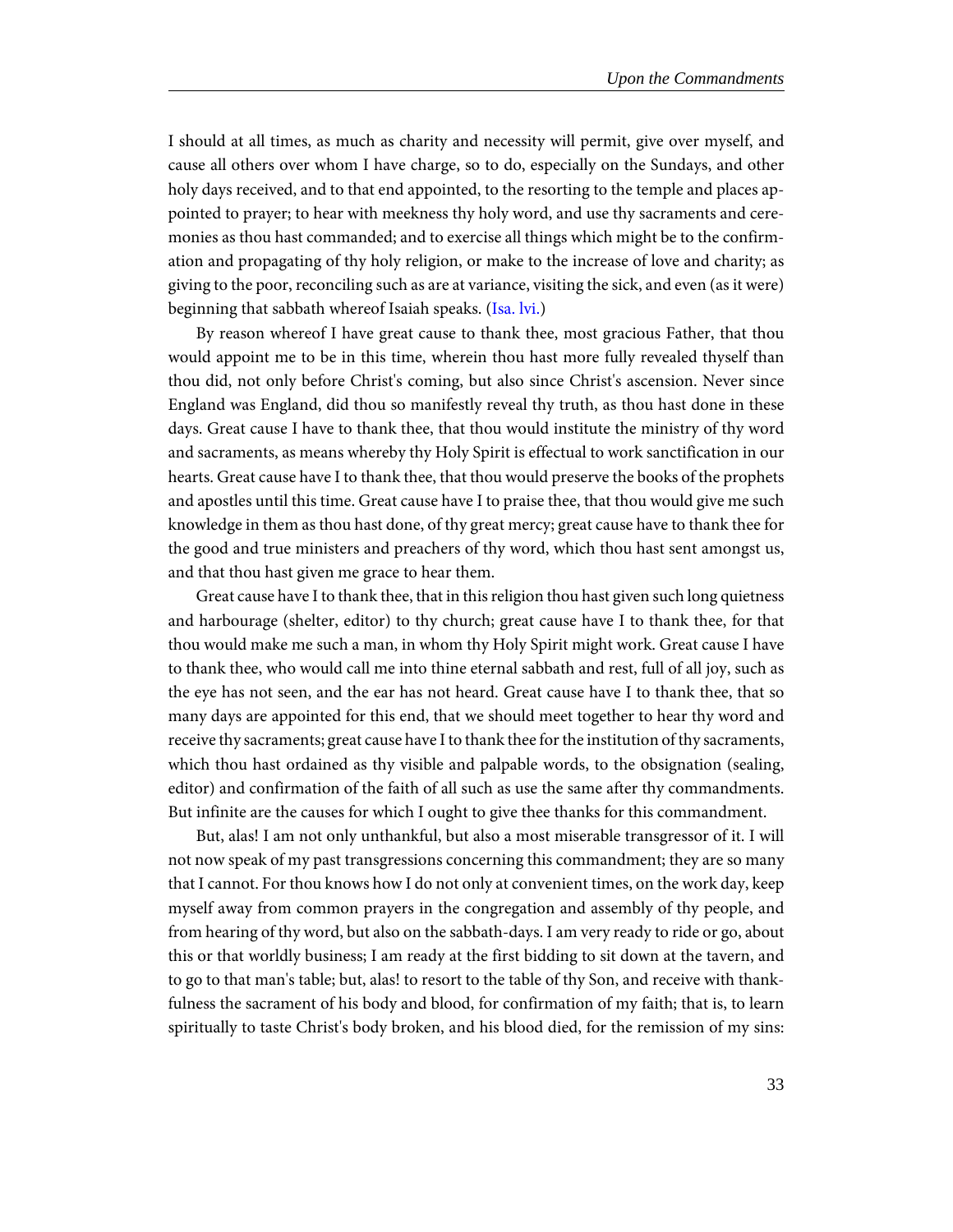to do this, oh! how unwilling am I! To go to mass and sacrings, with such like idolatry, I have often been far more ready than I am now to hear thy word, and use thy sacraments as I should do: thy ministers I pray not for; thy church I am not careful for; no, not now, good Lord, when wicked doctrine prevails, and idolatry, superstition, and abominations abound; when the sacrament and sacrifice of thy dear Son Jesus Christ are blasphemously corrupted: when for preaching there is nothing but massing; for catechising, censing; for reading of the Scriptures, bell-ringing; for singing of psalms and godly songs to our edification, all is done in Latin, with such notes, times, ditties, and descants, that the mind is utterly pulled from the consideration of the thing (if men did understand it) unto the melody. All which my wickedness has brought in, my profaning of this commandment, and my not praying. Thy ministers are in prison, dispersed in other countries, spoiled, burnt, and murdered. Many fall for fear of goods, life, name, &c. from the truth they have received, unto most manifest idolatry. False preachers abound among thy people; thy people, dearly bought, even with thy blood, are not fed with the bread of thy word, but with swillings; antichrist wholly prevails; and yet for all this, alas! I am too careless, nothing lamenting my sins, which are the cause of all this. O dear Father, forgive me, for Christ's sake, and be merciful unto me; and as of thy mercy thou gave me time to repent, so give me repentance. Grant me the Holy Spirit, to open to me this thy law; so that I may know thy will in it, love it, and always obey it. May thy good Spirit sanctify me, and work in me a true taste of eternal life and pleasure in the meditation of it. Give me, gracious, good Father one little mouthful of the bread that thou did feed Elijah with, ([1 Kings xix.:](http://www.ccel.org/study/Bible:1Kgs.19)) give it to me that with him I may come unto Mount Horeb. Help thy church, cherish it, and give it harbourage here and elsewhere, for Christ's sake. Purge thy ministry from corruption and false ministers; send out preachers to feed thy people; destroy antichrist and all his kingdom; give repentance to such as are fallen from thy truth; keep others from falling, and by their falling do thou the more confirm us; confirm the ministers and poor people in prison and exile; strengthen them in thy truth; deliver them, if it be thy good will; give them that with conscience they may so answer their adversaries, that thy servants may rejoice and the adversaries be confounded; avenge thou thy own cause, O thou God of hosts, and help all thy people, and me especially, because I have most need.

<span id="page-37-0"></span>Honour thy father and mother, that thou mayest live long, &c.

After thou hast told me, good Lord, thy will concerning thy service which thou requires inwardly and outwardly to be driven unto thee, now thou dost begin to tell me what thy will is that I should do and leave undone, for thy sake, unto man. And first thou sets before mine eyes those who for order's sake and the better advantage of man in this life, thou hast set in degree and authority above me; comprehending them under the names of father and mother, that I might know that as they are commanded by thee, to bear towards me a faithful love and a motherly care, in the very names of father and mother, wherewith thou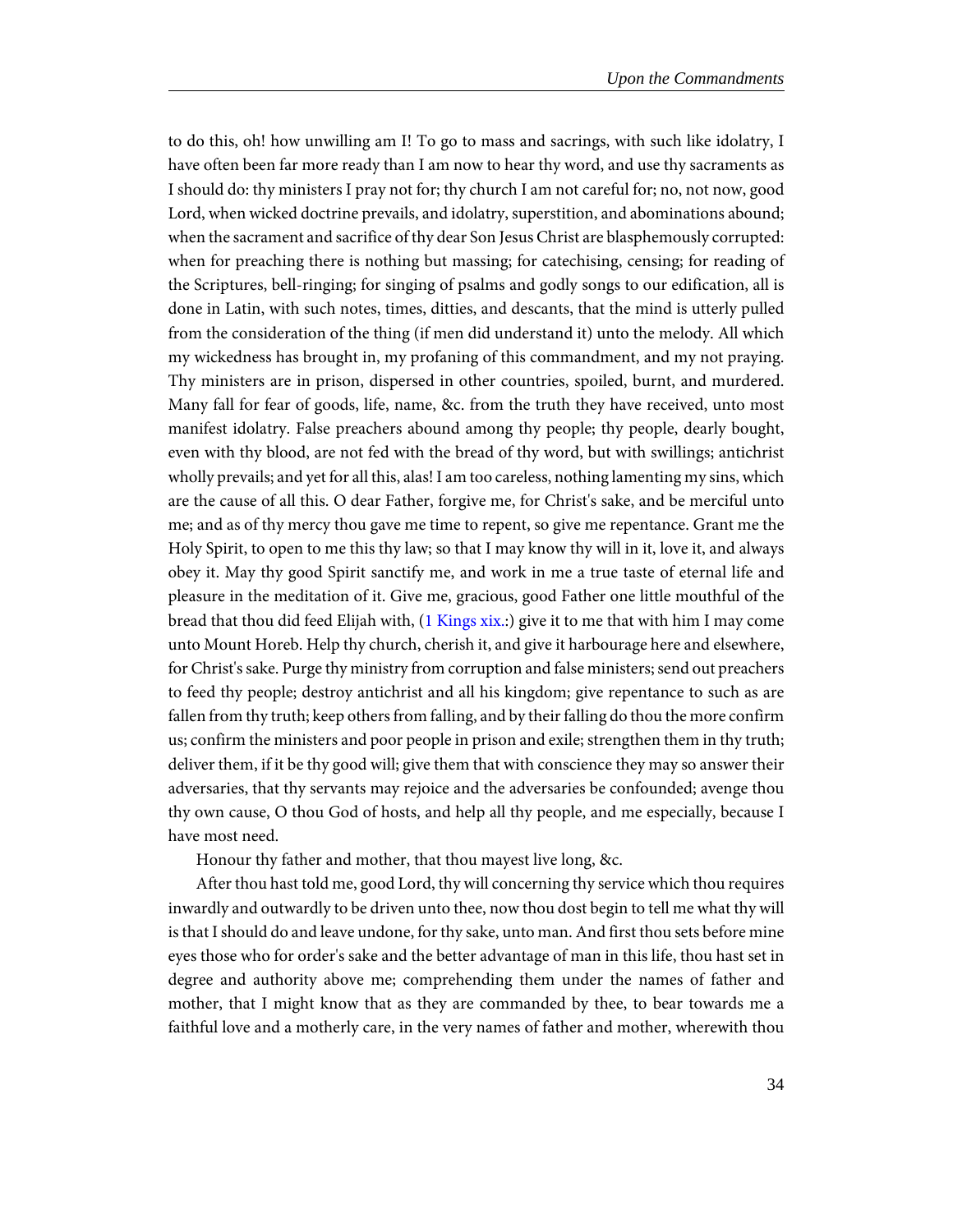honours them; so I am commanded of thee to do that which is most equal and just, as the very brute beasts teach us that with childlike affection and duty I should behave myself towards them. That is, I should honour them; which comprehends love, thankfulness, reverence, and obedience; and that not so much because they are my parents, and in their offices are careful for me, for it may be they will neglect the doing of their duty towards me, but because thou commands me so to do, howsoever they do to me. So that by this commandments I perceive that thou would I should consider them whom thou hast placed in authority and superior degree; as parents, magistrates, masters, or such-like; and accordingly behave myself toward them honour them, that is to say, love them, be thankful unto them, reverence them, and obey them, for thy sake, so long as they pass not their bounds; that is, so long as they require not otherwise than thou hast given them commission or permission to do.

And forasmuch as thou sees their care and office is great, and my corruption (unwillingness, editor) to obey is very much; so to encourage them to he diligent in their vocation, and to inflame me to humble obedience unto them, therethrough to make them more willing to sustain cares for me, thou adds a promise, that is, long life; which, so far as it is a blessing from thee, thou wilt endue us withal. Whereby we may gather, that a civil (obedient in civil concerns, editor) life much pleases thee, and receives rewards here, especially if we lead it for conscience to thy law. And on the contrary, a disobedient life to them that are in authority, will bring the sooner thy wrath and vengeance in this life. All which works much to the commendation of the state of political and civil magistrates. By reason hereof, dear Father, I see myself much bound to praise thee, and heartily to obey this thy commandment; for in it and by it thou declares thy great love toward us, who even in this present life, our pilgrimage and passage to our home, would have us to enjoy the benefit of peace, and most seemly quietness and order, and by this order so unite us, that none should contemn or despise another, but even high and low should be and account themselves as parents and children; particularly, for my part, I cannot but say that I have most cause, to thank thee for my parents, schoolmasters, and others, under whose tuition thou hast put me. No pen is able to write the particular benefits which I have hereby received in my infancy, childhood, youth, middle age, and always hitherto. Oh! how good a Lord hast thou declared thyself to me, who in them and by them hast nourished, fed, instructed, corrected, defended, and most graciously kept me! I could reckon innumerable behind me, and but few before me so much made of and cared for as I have been hitherto. No small token of thy love towards me is it, that thou would engrave in their hearts, and command them, under pain of condemnation, to be careful over me, to do me good, and provide for me, as they have done, or rather as thou hast done by them publicly. Also for the commonwealth, and such as thou hast placed in authority over me in both thy regiments (he means spiritual and temporal governors, editor), if I considered them that have been, and them that are, I could not but praise thee, good Lord; for no less praiseworthy art thou for thus chastening us, and admonishing us now at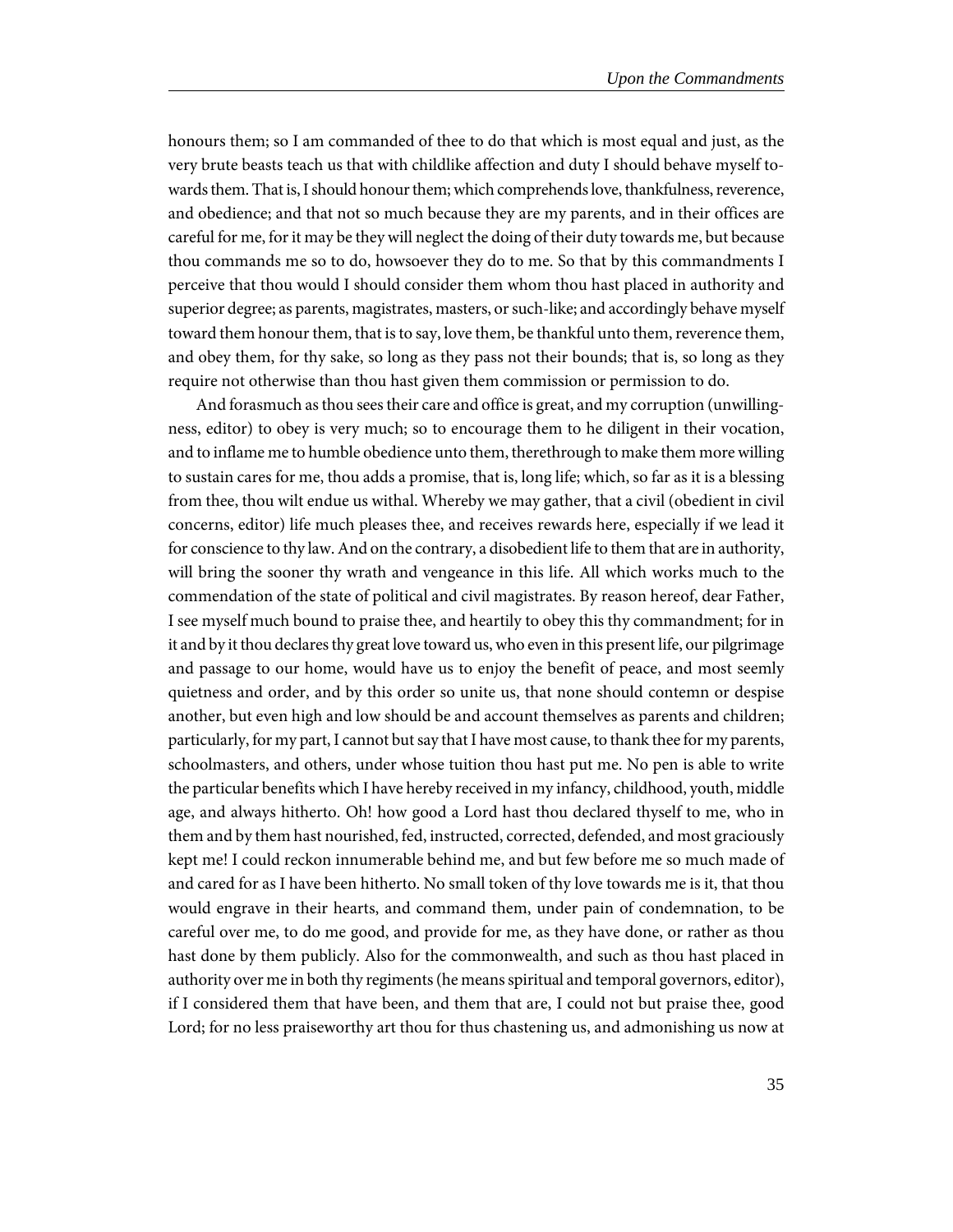present by them that are in authority, for our ingratitude and unthankfulness; than by such as have been, for all kinds of good things. But infinite are the causes of thankfulness, which this commandment, being considered, should stir up in me; but, alas! most merciful Father, as I acknowledge myself most unthankful unto thee for all thy benefits poured upon me in this life by my parents, nurses, tutors, masters, magistrates, bishops, pastors, and good friends, even from my cradle unto this hour, so unto them have I always been and am unthankful in not loving them; as my coldness in praying for them, and my carelessness in helping them, declares. And also my not reverencing them, my contemning them, and my temerariousness (rashness, editor) in mistrusting, or too narrowly and too straitly looking at them and their duties shows; and in not obeying them, as by my contumacy appears, not only when any thing to me unpleasant or unprofitable, but also profitable and convenient, is required; and yet I speak not of evil and muttering reports, or the offences in transgressing the laws about apparel and meats, and other no small offences, which I have committed and given. Oh! this is a sin, dear Father, that I always have been a private more than a common weal man, always seeking for mine own advantage, and contemning that which made to the commodity of others. As for my disobedience and wicked behaviour towards my own parents, and all others whom thou hast set over me, dear Father, no tongue can express it, and therefore I am worthy of condemnation. But, gracious, good Lord and dear Father, I beseech thee, for thy Christ's sake, to have mercy upon me, and pardon me, as of thy goodness it pleased thee to pardon the patriarchs. Thou hast given this commandment as thy holy law, to open to us how corrupt we are, and how much we swerve from the pattern whereafter we were first made, and once agreed thereto before Adam's fall, that we might loathe ourselves, and even thereby be driven to seek and set by thy sweet mercies in Christ Jesus, whom therefore thou did send to fulfil the law in his flesh, that we might borrow of him the same, by true faith, which of thy goodness work in us by thy Holy Spirit; and open this law unto us, that we may more and more increase in the knowledge, love, and obedience of it to thy glory and our salvation. Amen. Dear Father, be merciful to our magistrates especially the Queen's highness, whose heart, with the residue of her counsellors, turn to thy testimonies; give them thy wisdom, and a zeal for the truth according to knowledge, that they may use the power they have received of thee to the cherishing of thy church, that with us here thy word may have free passage, and thy true worship may he maintained; and not only here, but also every where among those whom thou would we should pray for. Be merciful to my poor parents, gracious Lord, with my brethren, sisters, wife, children, family, servants, kinsfolks, neighbours, as thou knows they all have need. Give unto the hearts of all parents, magistrates, and such as are in authority here or elsewhere, that they may, according to that which thou hast entrusted them with, be faithful, diligent, careful, and happy. Grant unto children, servants, and subjects, that every one may render love, obedience, thankfulness, and reverence to all such as thou hast put in authority over them. Bless the church, and send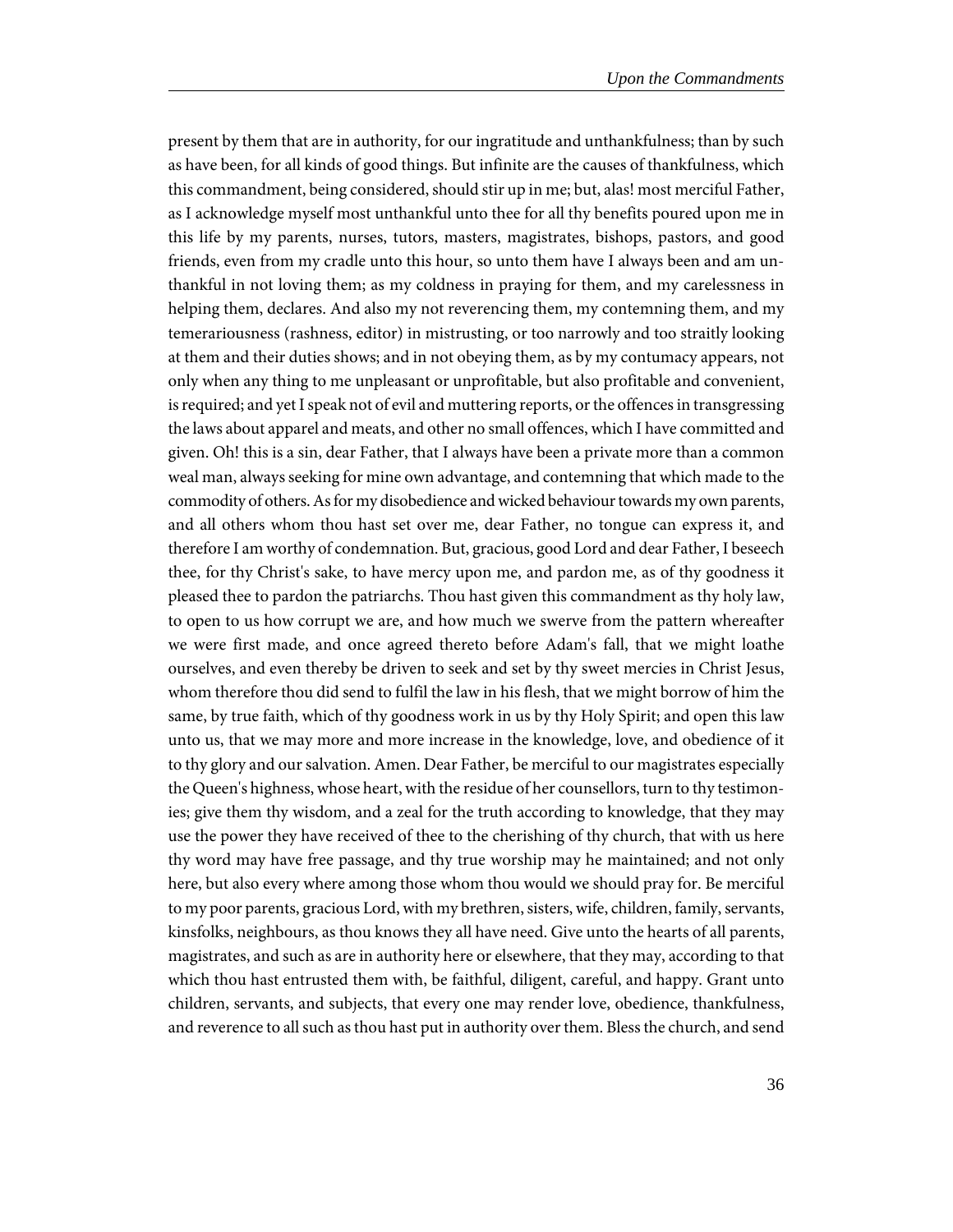it peace and harbourage (shelter, editor), here or elsewhere; bless the common weal, and send us peace; bless the dioceses and shires, and send them good bishops and justices; bless every household and family, that thy peace may be in the same continually. Finally, write thy law, and all thy laws, in our hearts, we beseech thee, that we may keep them. Amen.

Thou shalt do no Murder.

<span id="page-40-0"></span>As in the commandment next before, thou, O Lord, sets before me the persons of all such as thou for the advantage, order, and peace of man in this life, hast placed in authority, and accordingly by us to be esteemed for thy sake, so dost thou in this commandment set before us to look on the persons of all men generally, high and low, over whom thou gives us a charge, that we shall not kill or murder them. In which word thou comprehends all kinds of hatred or malice, in word, thought, or deed, as thy dearly beloved Son, expounding this commandment, did teach. ([Matt. v.](http://www.ccel.org/study/Bible:Matt.5)) Yea, because thou would all men should be dear unto us, being all of one substance, of one similitude, coming of the same parents, Adam and Eve, made of one God, redeemed of one Christ, in whom we should be joined together as members of one body, and live to the aid, succour, and comfort one of another; because of this (I say) we may easily see that not only thou here forbids us to beware of all kinds of displeasure, but also thou commands us to bear and exercise all kinds of love and favour in heart, word, and deed, and that for thy commandment's sake; for else our hearts would arise towards our enemies, and be great, in that they, contemning their duties towards us, seem to deserve the like at our hands.

By reason hereof I have great cause to thank thee, dear Father; for hereby I see that thou dost much love my soul, who art so careful over my body, that he which hurts it displeases thee, and he that does it good pleases thee, if he does it for thy sake. By this commandment now I see that it is thou who hast kept me from doing many evils, which else I should have outrageously done, and hast stirred me up to do good to my brethren, if at any time I have done any, even as thou hast also kept and dost keep at present, others from doing me hurt, and best and dost stir up those that do me good, to do so unto me. Oh! how great is the multitude of thy benefits, good Lord, wherewith thou hast overwhelmed me, and which, through this commandment, I perceive myself to have received, at present do receive, and so long as I live am likely to receive; for thou commands all men everywhere to do me good, to love me, defend me, and cherish me; such is thy love to me in this present life, and that for my body. Oh! how great is thy love then to me in everlasting life, and that for my soul! If in a strange country so great is thy protection; how great is it at home! But, alas! dear Lord how unthankful have I been, and am still, for these thy fatherly benefits! Oh! mine ingratitude! Yea, Lord, horribly have I transgressed, and still do transgress, this thy gracious precept, in pride, envy, disdain, malice, hardness of heart, unmercifulness, and contemning thy children, saints, and servants. Self-love altogether reigns in me, and the desire of praise, rule, and fame. I am so far from love and mercy in heart, good Lord, that no man can hear it in my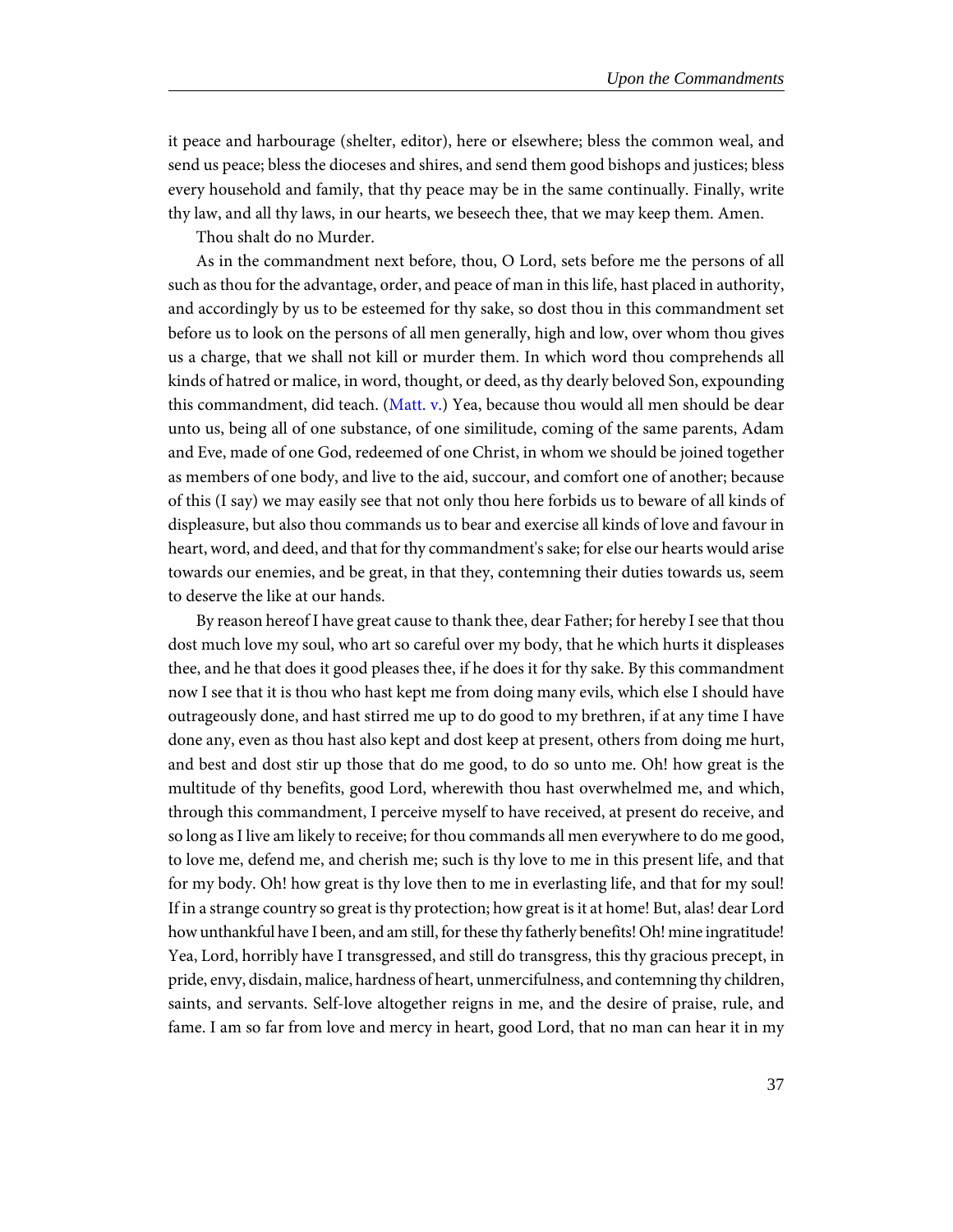tongue, nor see it in my works; but rather quite the contrary, and that generally, and towards them to whom I am bound most particularly. By reason whereof I have deserved everlasting condemnation, and to be cast away from thy presence for ever. O most gracious Father, forgive me, for Christ's sake, I beseech thee; for to this end thou did give this commandment, that I, seeing my corruption and depraved nature by sin, might come to thy mercy deserved by Christ, and through faith in him might find not only pardon of that which is past, but also thy grace and Holy Spirit, to begin in me the obedience to this and all thy other holy precepts for evermore. So be it. For this thy Christ's sake, dear Father, I beseech thee therefore to take from me, and all others for whom thou would that we should pray, all envy, prides arrogance, disdain, hatred, and all suspiciousness; and grant unto us bowels of mercy, humility, patience, meekness, longsuffering, gentleness, peace, charity, and all kinds of brotherly love. Comfort the feeble, relieve the poor, help the fatherless, heal the sick, bless the afflicted; show thy great mercy upon all poor prisoners, and deliver them in thy good time; remember thy pity towards strangers, captives, widows, and such as are oppressed.

Thou shalt not commit Adultery.

Here, good Lord, thou commands unto me pureness and chastity and therefore thou says I should not commit adultery; in the which word thy Son our Saviour Jesus Christ comprehends all uncleanness, yea, the very concupiscence and abusing of the heart in lusting after any man's wife, or otherwise unchastely. By which thou would have us to love in ourselves and others purity and cleanness, that we might he holy as thou our God art holy, and our bodies being temples of thy Holy Spirit might be kept pure; and accordingly we may easily see that as thou forbids all unclean deeds, words, looks, and thoughts, so dost thou command us to love and exercise all purity, chastity, cleanness, sobriety, temperance, &c.

By reason whereof I have great cause to be thankful unto thee, who not only for the help and advantage of man, but also for remedy of man's infirmity, hast made womankind, and ordained the state of matrimony, which in thy sight is so holy and pure, that thou accounts this state of matrimony to be an undefiled thing. And such care thou hast over the persons who are married and their condition, that those sin unto damnation, who not only go about to defile that bed, but wish or desire it within their hearts, yea, which do not endeavour themselves with thought, word, and deed, to help that purity and cleanness may be kept between married folks. But the great causes thou gives us to thank thee for this state and ordinance, and for thy defending us (forbidding us from evil, editor) by this commandment, are innumerable.

Full well I see, that it is thou who by this commandment not only restrains me, but also keeps my wife from impurity, which else we might both commit. Great is thy love O good Lord, and more than I am able to consider, who declares thyself to be thus careful over me, concerning the benefits which come unto me, both for the mind, body, and goods, by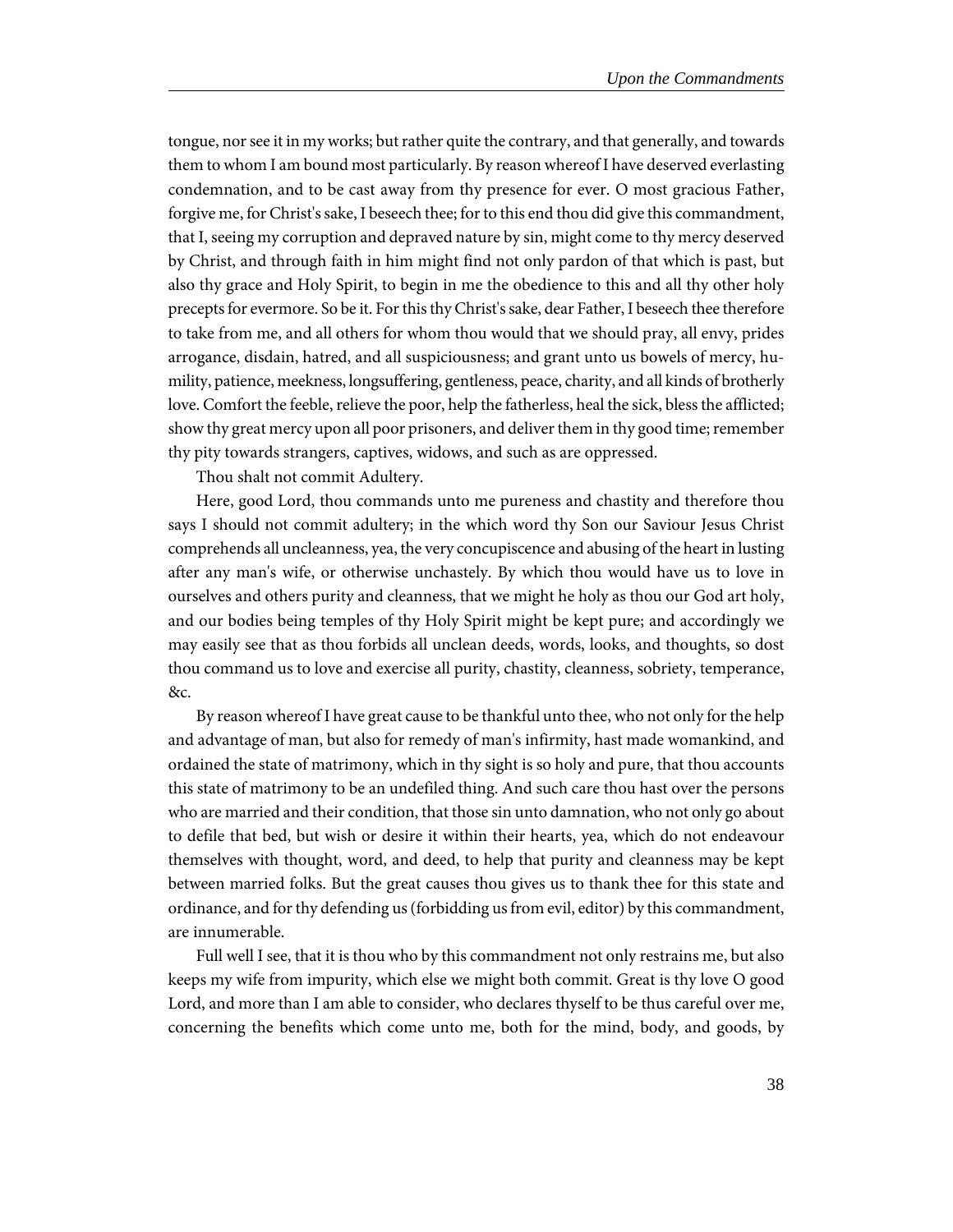sobriety and temperance, which thou here requires: only this I cannot but see, that I have great cause to thank thee, who art so careful over me, as by this commandment I well see.

But, alas! good Lord, what shall I say, who am and have been so far from thankfulness, that I am to be accounted among the most unthankful; yea, thou knows it, good Lord. Grievously have I broken this law, and caused others so to do, of whose repentance I am uncertain; as also my tongue, alas! has often been shamefully exercised, mine eyes and thoughts too wickedly abused.

All this I have increased by mine intemperance in eating, drinking, cherishing my body, &c. I have also hurt my bodily health, diminished that which I and others should live on, and horribly hindered all good prayers and meditations; wherein, though I have time and place, yet, alas! I nothing exercise myself as I should do. By reason whereof I have deserved everlasting damnation.

<span id="page-42-0"></span>O good Lord and gracious Father, do thou for thy name's sake, and in Christ's blood, pardon me and forgive me, I beseech thee; and as thou hast most mercifully hitherto spared me, so of thy mercy put away my trespasses, and the transgressions of those whom I have caused to sin; let that love which moved thee to pardon Judah, David, Bathsheba, and the great sinner of whom we read in [Luke vii.](http://www.ccel.org/study/Bible:Luke.7) move thee to pardon and forgive me also. Thou gave this commandment to this end, that I might know my sin and sinful nature, and so thereby be driven to thy Christ crucified, for whose sake I ask mercy; and also that thy good Spirit may be given unto me, to purify me, and work so in me and with me, that I may truly know, heartily love, and faithfully obey this thy holy precept, inwardly and outwardly, now and for ever. Amen. Gracious good Lord, grant to me and my wife, that we may dwell together according to knowledge, and may keep ourselves in holiness; grant, O Lord, that we may be pure and undefiled, and grant the same to all that are married; and to them which are unmarried, grant that they may live a pure, chaste, and undefiled life; and if they have not the gift of singleness of life, grant unto them mates with whom they may live holily to thy praise. Dear Father, give me the gift of sobriety and temperance, and grant the same to all them whom thou would I should pray for. As in times past I have fired my tongue and other members evil, so now, good Lord, grant that I may use them well, chastely and godlily. This I pray thee to grant, through Jesus Christ; and finally, O Lord, sanctify me both in soul and body, and as in thy temple dwell in me now and for evermore. Amen.

Thou shalt not Steal.

Now that thou hast taught me the service required of thee for me to observe towards the persons of all men and women, of every condition, thou begins to tell me what thou would I should do concerning their goods; and as in the commandment next before this thou did command unto me sobriety and pureness; so dost thou in this, command justice and righteousness; forbidding me to steal; under which word thou comprehends all kinds of deceit; which thou dost, because thou would that I should give over myself wholly to the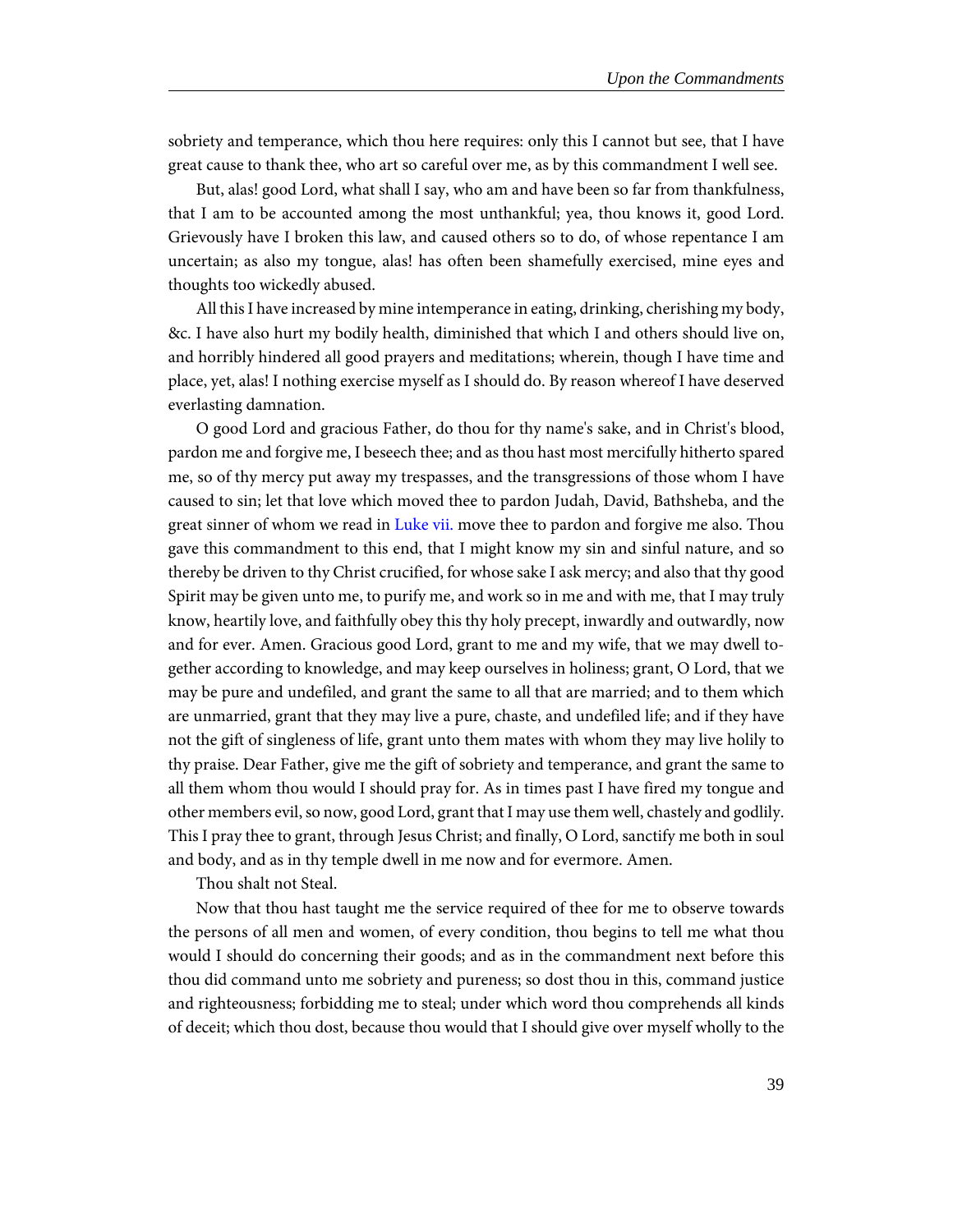study and exercise of justice; as in the precept going before, thou would I should give over myself wholly to the keeping of sobriety and pureness; so that I see thy good pleasure herein is not only that I should abstain from all theft, but also from all fraud and craft in word or deed, yea, tot I should earnestly follow and exercise all equity, truth, and justice.

By reason whereof, I see myself much bound to praise thee, who art so careful over my goods and substance, that if any man should go about to steal from me, or to defraud me in any thing, yea, whosoever goes not about to keep and care for that which I have, as he would do for his own, the same displeases thee.

O Lord, if thou hast such care for my goods, cattle, and such pelf, how great is thy care for my soul! If this commandment had not been given, I perceive, I for my own part should have done and should do much worse than I have done; and much worse would have been done to me and mine than has been done. It is thou, good Lord, I perceive, who hast both given all that I have, and also still preserves and keeps the same, and not my own polity, wisdom, and industry; for in vain were all this, except thou did vouchsafe to use and take it as a mean to work by. There is nothing therefore that I have, but whenever I look upon it, by this commandment, I learn thy goodness, strength, and power; for as thou gives it of thy mercy, so it speaks to me that at present thou still dost keep it for me, so that exceeding great cause have I to thank thee for this precept, dear God and most gracious Lord.

But, alas! I am for from thankfulness, and always have been so, for all thy care for me, and for all that ever thou hast given unto me, so that I have used subtlety and craft, yea, sometimes theft and bribery; and now, good Lord, I still exercise the same, when occasion is offered. I live also voluptuously upon that which thou hast given and lent me, and nothing consider, what equity requires; and what or how great the necessity of the poor is, whom I thus defraud by excess and prodigality. That which I borrow, I with unwillingness repay; I use it more negligently than I would do my own. Lack of justice, the great usury, robbery, oppression, and such like wickedness which are exercised among us, I lament not, I labour not after my vocation for the redress of the same, I pray not to thee thereabout, but neglect it altogether.

Yea, even those things wherewith I am entrusted, or am hired to do, those (I say) I do with great negligence; so that my sin is great herein, and I am worthy of condemnation. But, merciful God, I beseech thee, for Christ's sake, to have mercy upon me, and to pardon me my unthankfulness, thefts, frauds, deceits, avarice, negligences, and great carelessness, for the lack of justice, and for the monstrous oppression, usury, excess, and riot, which are horribly exercised in the common weal. For thy mercy's sake in Christ Jesus, O Lord, whom thou has given to fulfil the law for them that do believe, give me true faith and thy Holy Spirit, to work in me the knowledge, love, and perpetual obedience of this thy holy precept, and all thy other commandments for ever.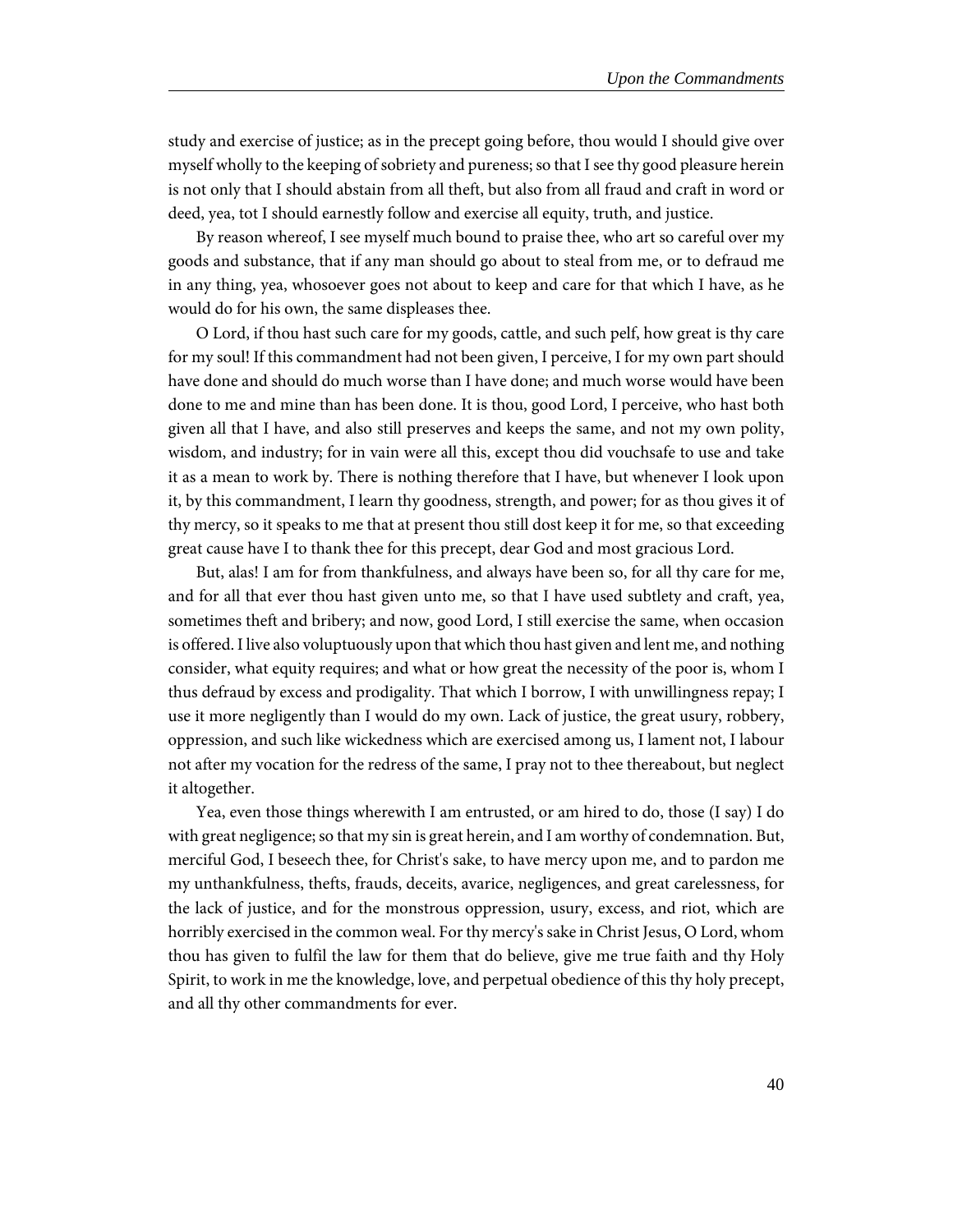Dear Lord, give unto me, and to all whom thou would I should pray for, the hatred of all craft, and love of all justice; grant to the oppressed thy comfort, to wrongers repentance; to thieves and deceivers, that they may make restitution; to justices of peace, landlords, and the rich of the world, that they may have thee before their eyes, love their poor tenants and brethren, and give to labourers and artificers, that they may be diligent in their work and labours, and that wherewith they are put in trust.

Thou shalt not bear False Witness against thy Neighbour.

Now dost thou, most gracious Lord, instruct me in this commandment, how I should use my tongue towards my neighbour, and behave myself concerning his name, forbidding me to bear false witness; in which thou forbids me all kinds of slandering, lying, hypocrisy, and untruth. And why? because, as members of one body, thou would we should speak truth one to another; and be careful, every one, to cover the other's infirmity, and with our tongue to defend the names of others, even as we would that others should defend ours; so that in this commandment, as thou forbids me all kinds of evil, calumnious and untrue speaking; thou dost command to me all kind of godly, honest, and true report and talk.

By reason whereof I have great cause to praise thee, since I see thee to be so careful over my name, that all men are commanded by thee to defend the same. O precious God, great is thy care over my soul, I now perceive. If this commandment were not, I see, I should have done and should do much worse with my tongue to others than has happened, and so should I have felt of others towards me.

Besides this, no small advantage is it to me, that thou would all men should use truth in all their words to me.

Oh! how great and how good a thing is this unto me: If we consider the hurt that comes by untruth and by deceitful words, easily may we see a wonderful benefit and care of thee for us in this commandment.

But, gracious Lord, I acknowledge my unthankfulness to be monstrous and great, and that it always has been so; and yet I continue in wonderful hypocrisy in all my conversation; often lying and speaking vainly, offensively, fleshly, subtlety, calumniously, and giving my ears to hear things slanderously spoken; not repining or admonishing others (as the slanderer) to do as he would be done by, to tell his tale where he should tell it, nor admonishing the party slandered of that which is reported of him, thereby to take better heed; but rather I augment it. By reason whereof I have deserved eternal condemnation.

But thou, good Lord, be merciful unto me, I beseech thee, for Christ's sake, whom thou hast ordained to be the end of the law to all them that do believe, as well for pardon of that which is past, as for not imputing the imperfection that remains. In his name therefore, good Lord, I beseech thee to pardon me, and give me thy Holy Spirit to open to me this law, and all thy other precepts; and so to understand them that I may heartily love them, and faithfully give myself to the obedience of them for ever. Grant me thy good Spirit to sanctify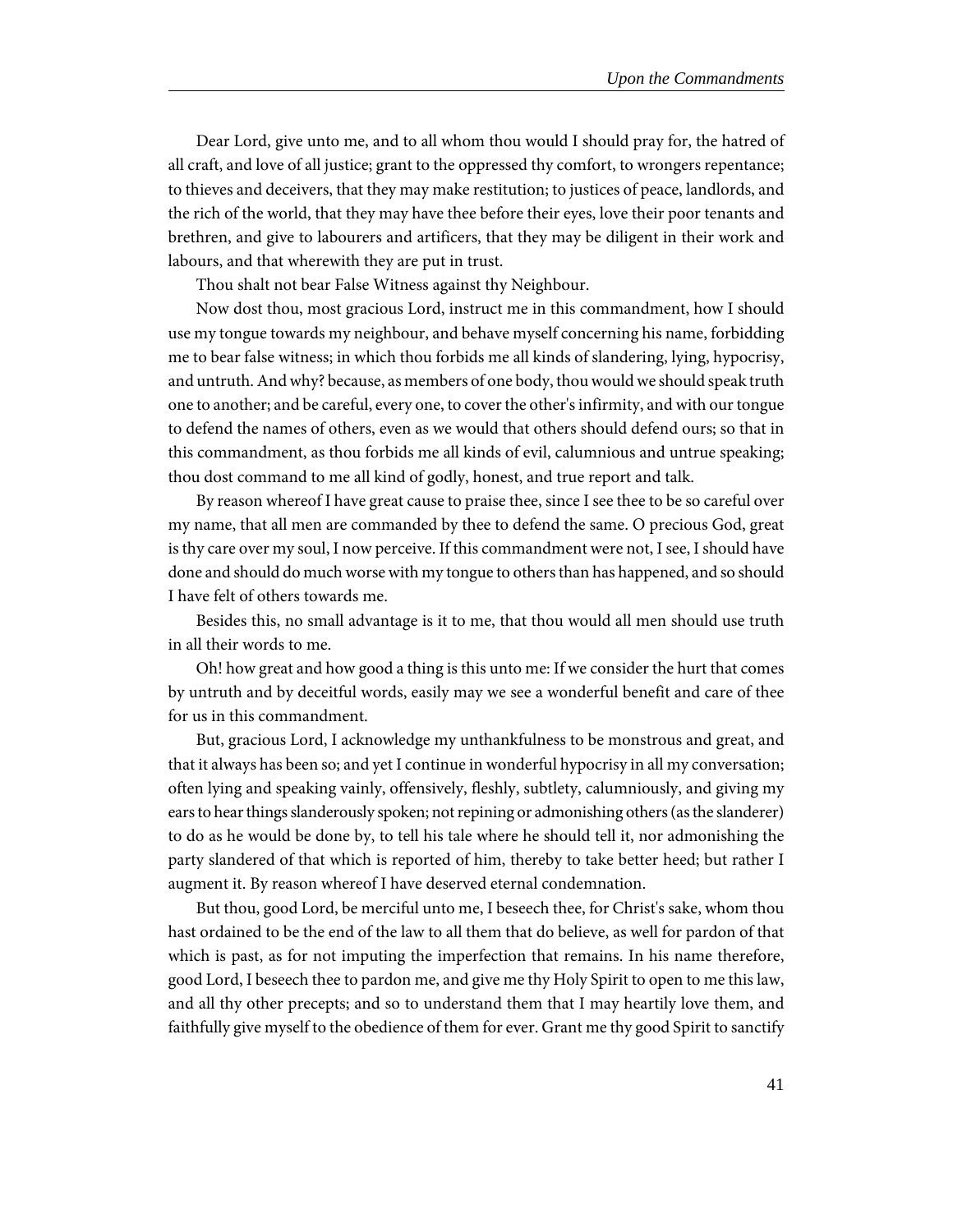my tongue, that it may be kept from lying, slandering, and all such vices; and that it may be continually used in thy service, and speaking that which may be to edify, to thy glory and praise, through Jesus Christ our Lord. Amen.

Thou shalt not covet thy Neighbour's House, thou shalt not covet thy Neighbour's Wife, nor his Servant, nor his Maid, nor his Ox, nor his Ass, nor anything that is his.

Here, O most gracious Lord and God, thou gives me the last commandment of thy law, who having taught what outward actions I shall avoid, that I do not thereby offend or undo my neighbour, as murder, adultery, theft, or false witness: now thou teaches a rule for my heart, to order that well, from the abundance whereof all works and words proceed, that I covet not any thing that is my neighbour's.

I know hereby, that if he have a fairer house, I may not wish for it: if he have a more beautiful wife, I may not desire her: if he have an honest and faithful servant, such a one as helps to get his living. I must not think to myself, I would I had him from his master. I may not desire to take his ox, nor his ass, no not his dog, no not the meanest thing he has in his possession. So that in the other commandments; as thou has forbidden all injuries and evil practice against my neighbour, now thou charges me to beware of thinking any evil thought against him.

By reason whereof I have great cause to praise thee, in that I see thee to he so careful over mine estate, my house, my wife, my servants, and the beasts that drudge for my service: that all men are by thee commanded not once to wish them from me. Thy apostle said well, when he taught us, saying, "Cast all your care upon God, for he cares for you." It is true, I find it true, thus thou cares for us, and would have us so to care one for another.

But gracious Lord, I must needs confess, that I have forgotten and broken this commandment, and do so still every day. I am wishing and woulding (desiring, editor) every minute. I have gone about to take my neighbour's house over his head. Many times have I had unchaste thoughts in my heart. I have gone about to inveigle and entice his servants from him: I could have been content to have wrought his beast and spared my own: I always thought he had too much, and I have too little; the dregs of these things, O Lord, are not quite out of my heart. Wherefore I deserve to have thy law executed upon me with all severity.

But thou, good Lord, be merciful unto me in this point also, for Jesus Christ's sake: for otherwise, I am of all men most miserable. Good Lord, pardon me, consider the frailty of my flesh, the corruption of my nature, the multitude of temptations, how of myself, I am able to do nothing; how if left to myself, I shall come to nothing.

Set my heart straight in the case of religion, to acknowledge thee one God, to worship none other God, to reverence thy name, and to keep thy sabbaths. Set my heart right in matters of human conversation, to honour my parents, to obey rulers, and reverence the ministry of the gospel; to have hands clean from blood, true from theft, a body free from adultery, and a tongue void of all offence. But purge the heart first, O Lord, and then the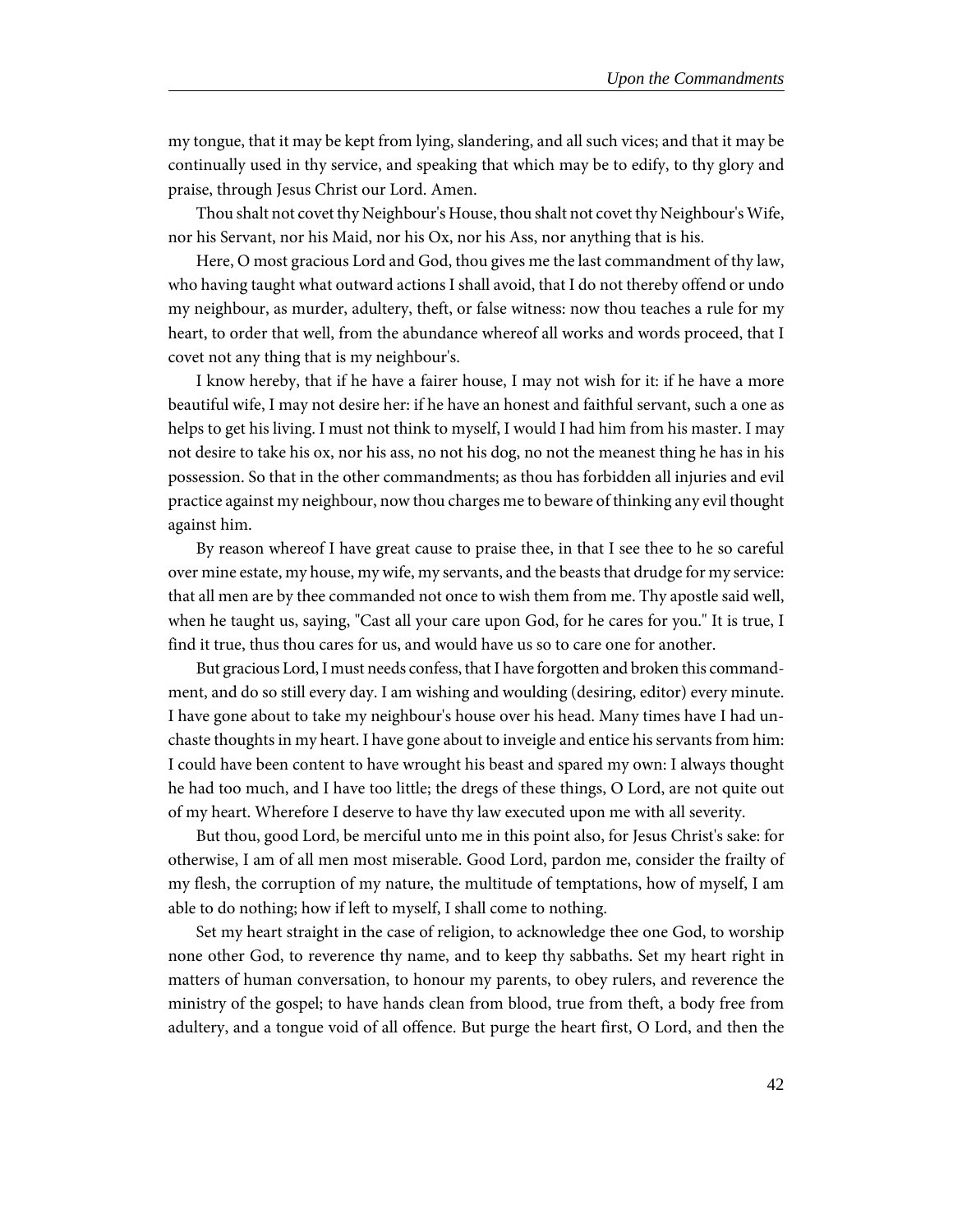hand, the eye, the tongue, the foot, and the whole body will be cleaner. Write all these thy laws in my heart, O Lord, and in the hearts of all the faithful people, that we may believe them and keep them all the days of our lives to thy glory and praise, through Jesus Christ our Saviour. Amen.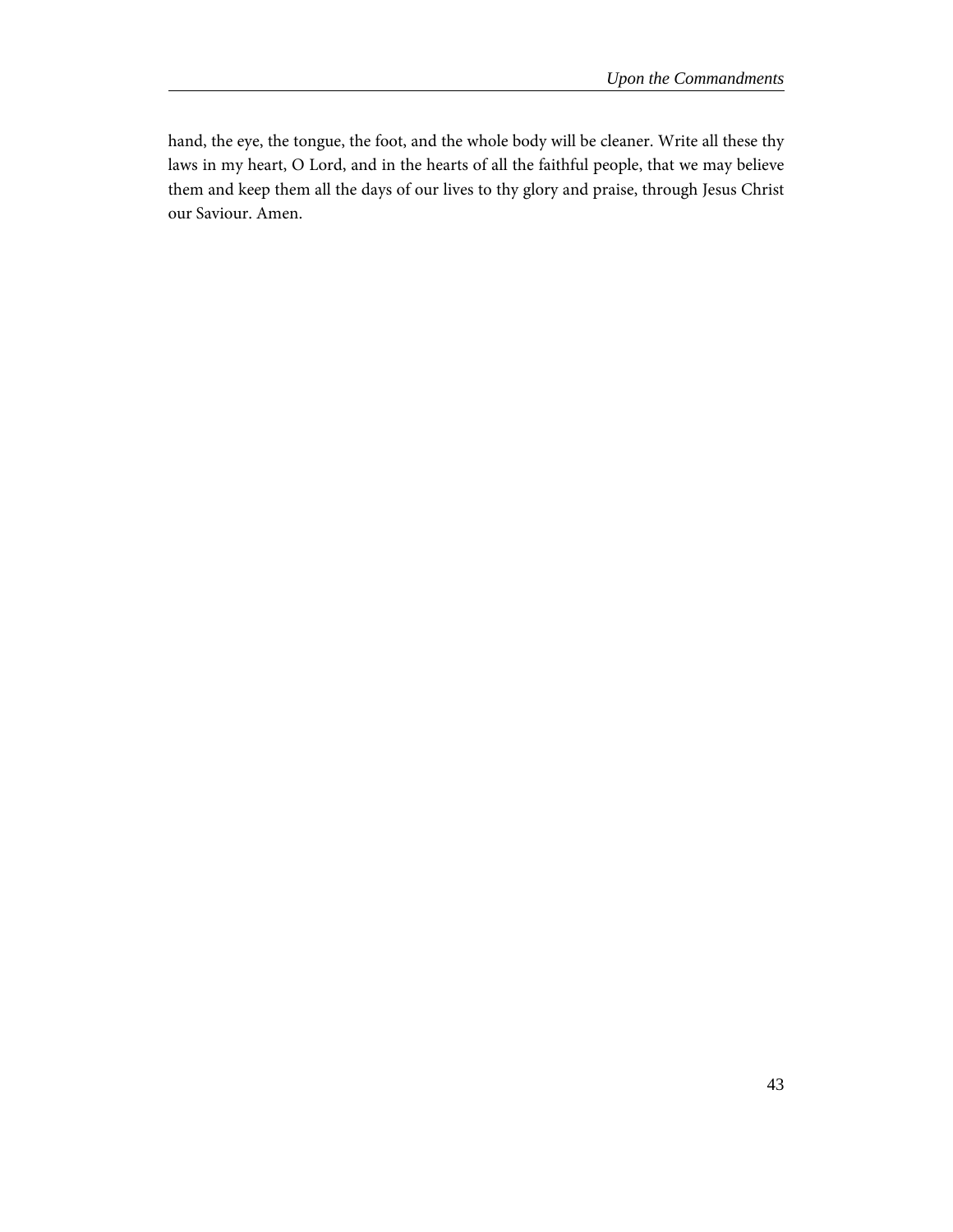#### **A Meditation concerning Prayer, with a brief paraphrase upon the Petitions of the Lord's Prayer**

The mind of man has such large room to receive good things, that nothing can fully fill it but God alone; whom thy mind fully possesses, when it fully knows him, fully loves him, and in all things is framed after his will. They therefore, dear Lord God, that are thy children, and have tasted somewhat of thy goodness, do perpetually sigh, that is, do pray, until they come thereto; and since they love thee above all things, it wonderfully wounds them that other men do not so, that is, love thee, and seek for thee, with them. Whereof it comes to pass, that they are inflamed with continual prayers and desires, that thy kingdom might come everywhere, and thy goodness might be both known, and in life set forth by every man.

And because there are innumerable things, which as well in themselves as in others are against thy glory, they are kindled with continual prayer and desire, sighing unspeakably in thy sight for the increase of thy Spirit. And sometimes, when they see thy glory more put back than it was wont to be, either in themselves or in any others, then are they much more disquieted and vexed. But because they know that thou dost rule all things after thy good will, and that none other can help them in their need, they oftentimes go aside, all business laid apart, and give themselves to godly cogitations and talk with thee, complaining to thee as to their Father, of those things that grieve them, begging thereto, and that most earnestly, thy help, not only for themselves, but also for others, especially those whom especially they embrace in thee. And they often repeat and remember thy gracious benefits to others and to themselves also; wherethrough they are provoked to render to thee hearty thanks, thereby being inflamed, assuredly to hope well of thy good will towards them, and patiently to bear all evils; also to study and labour to mortify the affections of the flesh, and to order their whole life to the service of their brethren, and the setting forth of thy glory.

<span id="page-47-0"></span>This they know is that prayer which thy Son Jesus Christ our Lord commanded to be made to thee in the chamber, the door being shut. ([Matt. vi.\)](http://www.ccel.org/study/Bible:Matt.6) In this kind of prayer he himself watched often, even all the whole night. Herein was Paul frequent, as all thy saints are. This kind of prayer is the true lifting up of the mind unto thee; this stands in the affections, in the heart, not in words and in the mouth. As thy children are endued with thy Spirit, so they frequently thus talk with thee the more thy Spirit is in them, the more are they in talk with thee. Oh! give me plentifully thy Spirit, which thou hast promised to pour out upon all flesh, that thus I with thy saints may talk with thee night and day, for thy only beloved Son's sake, Jesus Christ our Lord. Amen.

Moreover, thy saints, to provoke themselves to this kind of prayer, use first their necessity, which they consider in three sorts; inwardly, concerning their souls; outwardly, concerning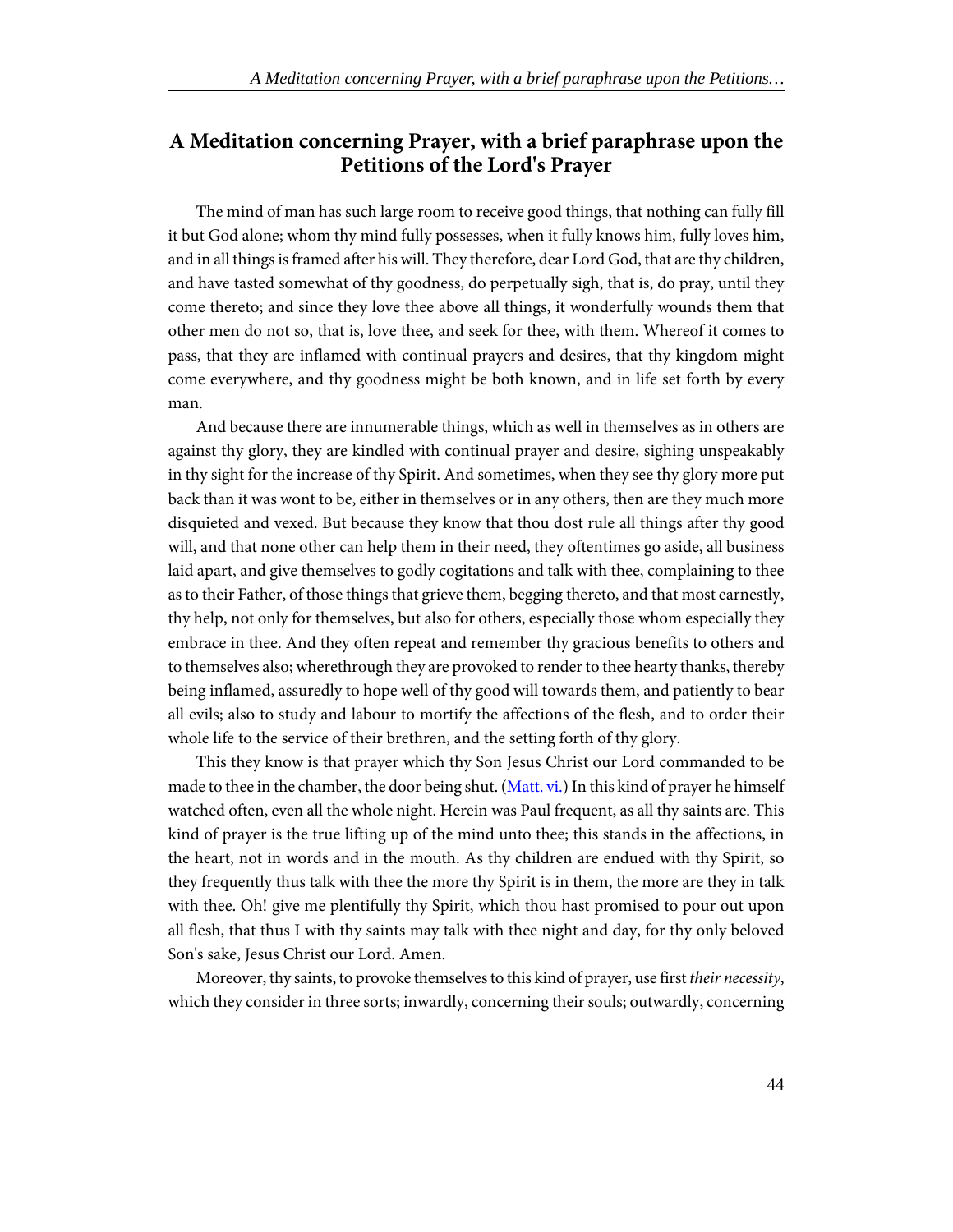their bodies; and finally, concerning their names and fame: whereto they add the necessities of those committed to them, of thy church, and the common weal.

Secondly, they use thy commandments, which require them under pain of sin, to pray to thee in all their need.

<span id="page-48-0"></span>Thirdly, they use *the consideration of thy goodness*, who art naturally merciful to young ravens calling upon thee, much more then to them for whom ravens and all things else were made, for whom thou hast not spared thy dear Son, but given him up for us all. ([Rom. viii.](http://www.ccel.org/study/Bible:Rom.8))

Fourthly, they use thy most sweet and free promises, made to hear and help all them that call upon thee in Christ's name.

Fifthly, they use *examples*, how that thou, who art the God of all, and rich unto all them that call upon thee in Christ's name, hast heard and helped others calling upon thee.

Sixthly, they use the benefits given them before they asked; thereby not only provoking them to ask more, but also certifying their faith, that if thou was so good to grant them many things unasked, now thou wilt not deny them any thing they ask to thy glory and their weal.

<span id="page-48-1"></span>Last of all, they use the reading and meditation upon psalms and other good prayers, because they know thereby peculiarly, besides the other Scriptures, there is no small help, as may appear by Paul, [\(Eph. v.,](http://www.ccel.org/study/Bible:Eph.5) [Col. iii.](http://www.ccel.org/study/Bible:Col.3)) where he wills the congregation to use psalms, hymns, and spiritual songs, but so that in the heart we should sing and say them; not that thy children do not use their tongues and words in praying to thee, for they do use their tongues, speech and words, to stir up their inward desire and fervency of the mind; full well knowing that else it were plain mocking of thee, to pray with lips and tongue only. Oh! that now I might feel thy Spirit so affect me, that with heart and mouth I might heartily and in faith pray unto thee.

Now concerning the things that are to be prayed for, thy children know that the prayer taught by thy Son, most lively and plainly contains the same; and therefore they often use it. First, asking of thee, their heavenly Father, through Christ, that thy name might everywhere be had in holiness and praise; then, secondly, that thy kingdom, by regeneration and the ministry of the gospel, might come. And, thirdly, that willingly, perfectly, and perpetually, they might study to do, yea, to do indeed thy will, with thy holy and heavenly angels and spirits. These things they seek and pray for, namely, thy kingdom and thy righteousness, before any worldly benefit. After which petitions, because all things, yea, even the benefits of this present life, come from thee, they godly desire the same under the name of daily bread; being instructed of thy wisdom, that after spiritual benefits to ask for corporeal, is not unseemly to thy children, who know that both spiritual and corporeal come from thy mercy. In the other petitions they pray for things to be taken from them, beginning with forgiveness of sins, which, if their hearts were not so broken, that they could forgive all things to all men for their own part, were impudently prayed for. They add their profession, that is, charity, whereby they profess they have forgiven all offences done to them; howbeit,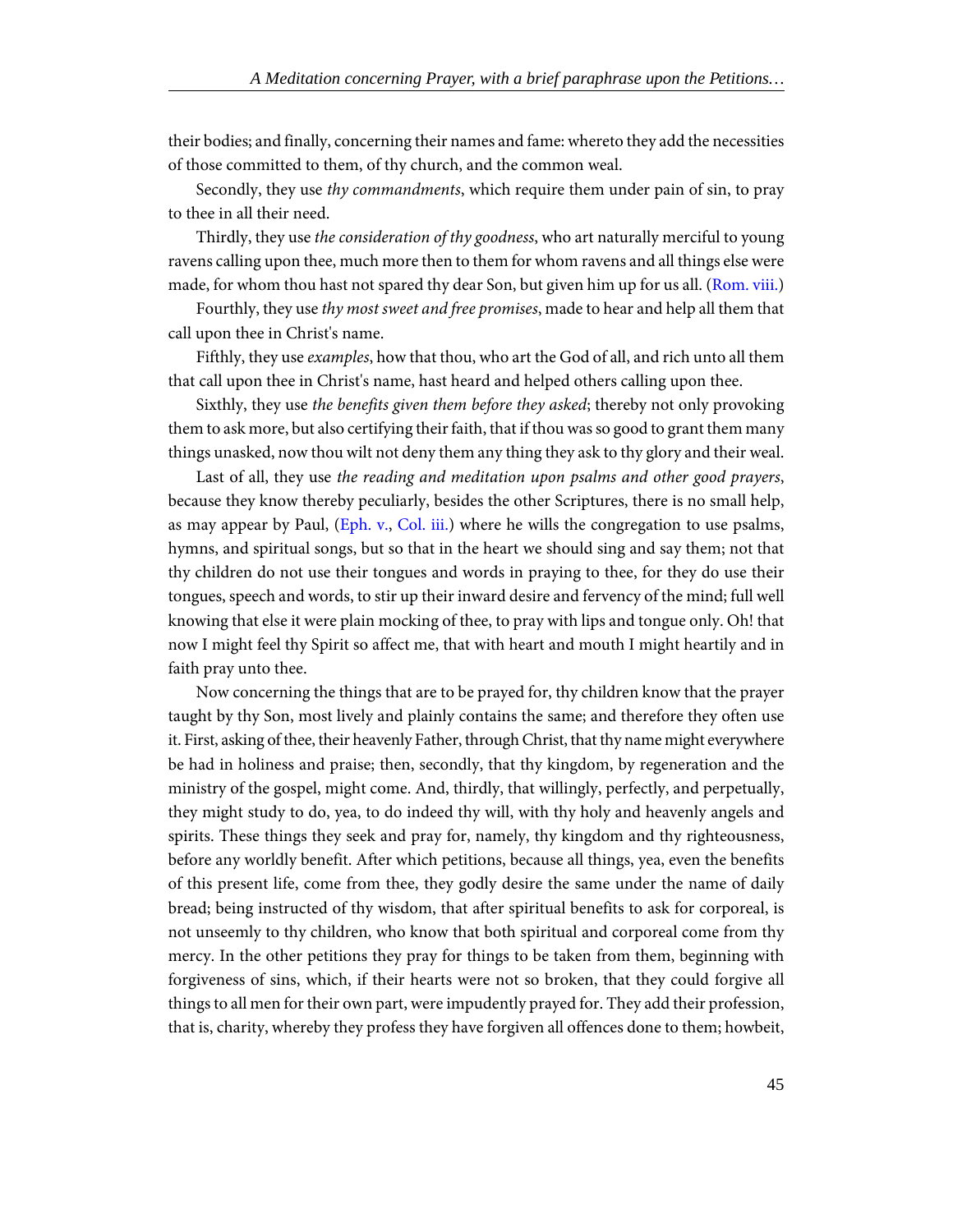because it is not enough to have pardon of the past, except they are preserved from new offences, they pray thee not to lead them into temptation, by permitting them to follow perverse suggestions of Satan; but rather to deliver them from his importunity and power. By evil, they understand that Satan the author of all evil is meant. Oh! dear God, that thou would endue one with thy Spirit of grace and prayer, with thy children, so to make this prayer always when I pray.

As for outward evils, so long as they do not, as it were enforce thy people to sin, Christian profession accounts them among thy benefits, and thy Son has not taught thy church to pray for the taking away of them in this prayer; for here he has contained only those things for which all Christians, generally and particularly, may of faith pray at all times. It often comes to pass; that exterior evils, because they are not evils indeed, that is, because they are not against God's grace in us, therefore they cannot of faith he prayed against to be taken away; for thy children that have faith always prefer thy judgment before their own; which judgment when they know, by that which happens to them, they submit themselves thereto wholly although thy Spirit make his unspeakable groanings to help their infirmities by prayer, not to have them taken away, but that they might have strength and patience to bear the burden accordingly. Which burden, if it be too heavy in the better sense and feeling thereof, they in their prayers complain somewhat of, rather than pray to have it taken away. As our Saviour did in the garden, when he added to his complaint, "Not my will, but thy will be done;" so do thy people in all their complaints add, "Not as we will, but as thou wilt;" for they are taught by thy Spirit not to pray for the taking away of corporeal evils, either from themselves or from others, unless they by the same Spirit can certainly perceive that the same makes to thy glory; as did thy apostles and servants, when absolutely and without condition they asked health or miracle for any, when they healed or raised the dead by prayer, for they know nothing can be better, thaw when it is according to thy will. Oh! that I might always know thy will in all things, and for ever apply myself thereto. Hereof it comes that thy saints and dear children, who love their neighbours as themselves, do yet in their prayers ask vengeance on some, as in the Psalms, because, in praying and talking with thee, they see by thy Holy Spirit (without it there is no true prayer) sometimes thy judgments upon some, whom they perceive to sin to death, who therefore ought not to be prayed for; but rather prayed against, because thy glory cannot be set forth as it should be without their destruction. Thy will is always best, and the thing whereto they frame all their desires. Therefore when they perceive it decreed with thee, that such and such by their destruction set forth more mightily thy glory, how should they but desire and pray for the same, and write it as David has done, that the godly in reading and weighing such prayers might receive comfort, and the ungodly be afraid? Else when they perceive not manifestly the determined judgments of God, they in their prayers do most heartily pray for them, as Samuel did for Saul, Moses for the Israelites, Abraham for Sodom. Good Father, for thy mercy's sake, give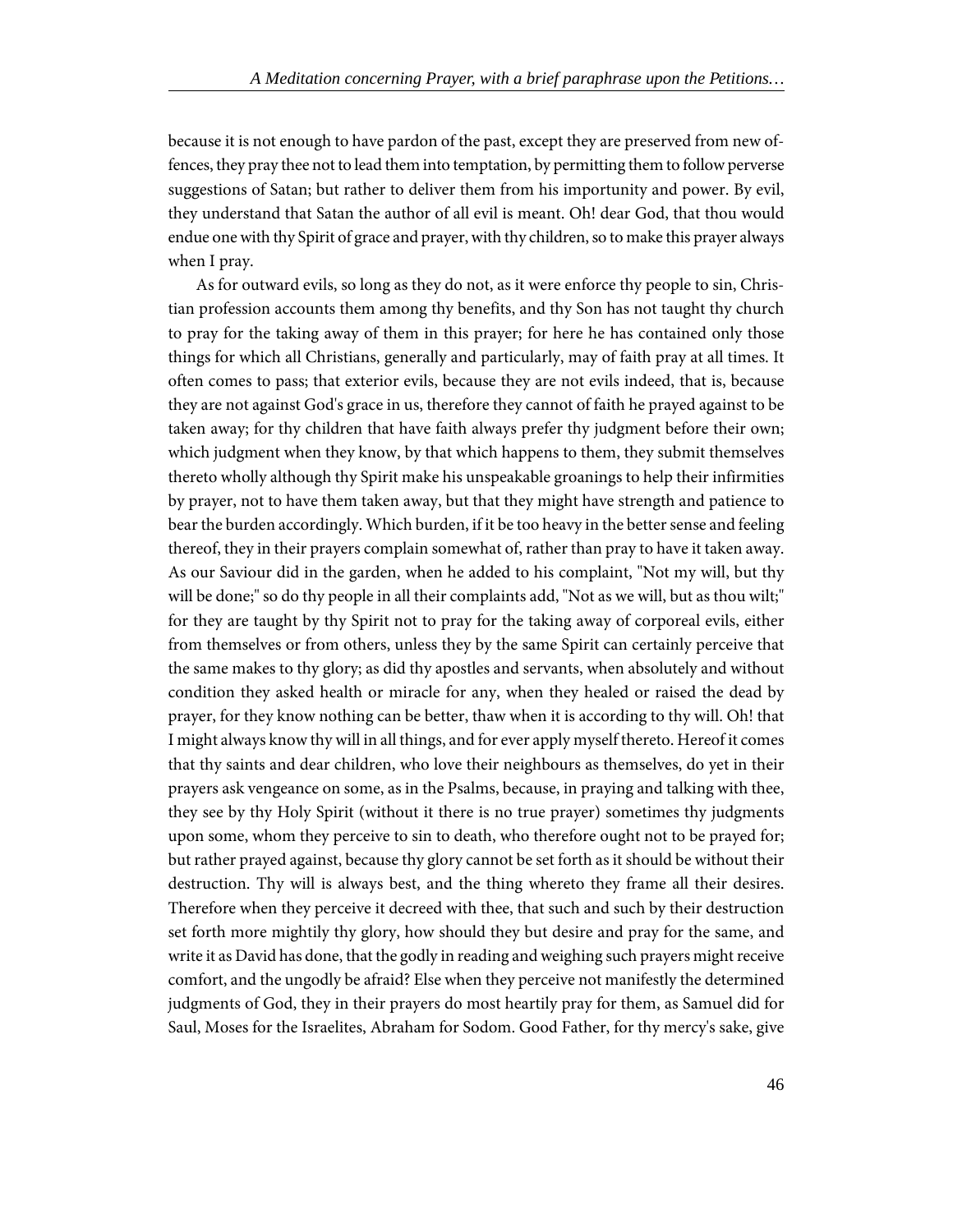me true love of mankind; but so that I may love man for thee and in thee, and always prefer thy glory above all things, through Christ our Lord.

Now though thy children know, that thy will cannot but be done, and that nothing can be done but what thou of thine own will hast determined to do, although no man should desire the same, yet are they earnest and frequent in prayer; first, to render obedience to thee, who requires prayer as spiritual service to thee; secondly, because thou hast ordained prayer to be as an instrument and mean, by which thou works things with thee already decreed and determined. Thy children use prayer to offer to thee their service, if it please thee to use the same. As they eat and drink, which is a mean ordained, for the preservation of life, not looking thereby to lengthen days above the bounds which already thou hast appointed; but as it becomes them to use means which thou hast ordained to serve thy providence, so they (herein as men not curious to know thy providence further than thou reveals it) use prayer as a mean by which thou art accustomed to work many of thy children's desires, that according to thy good will thou may use the same. They do not think there is mutability in thee, for thou art God, and art not changed with thee there is no variableness, and therefore they pray, not as men who would have thy determinations and ordinances altered, which are ordained in the fullest wisdom and mercy, but rather that they might submit their wills to thine, and make them more able to bear thy will and pleasure. They know that thou hast promised to help them who call upon thee; wherefore they doubt not, but that thou wilt do so, and pray accordingly. They love thee heartily, and therefore they cannot but desire much to talk with thee, that is to pray even as a well mannered and loving wife will not ask anything of her husband at all, but what she hopes he would take in good part, and do of his own free will, although she had not spoken thereof. When she knows what her husband's will is, she gladly talks with him, and accordingly as she sees he is purposed to do, she will often desire him to do. Even so thy children, who heartily love thee, since they know thy wisdom and will is best; how can they but often talk with thee, and desire thee to do that which they know is best, which they know also thou would do, though none should ask or pray for the same? Thy children use prayer as a means, by which they see plainly thy power, thy presence, thy Providence, mercy, and goodness towards them, in granting their petitions, and by prayer they are confirmed of them all. Yea, thy children use prayer to admonish them that all things are in thy hands. In prayer they are, as it were, of thee put in mind of those things which they have done against thee their good Lord. By reason whereof repentance ensues, and they conceive purpose to live more purely ever afterwards, and more heartily to apply to all innocence and goodness. Who now, considering that so many great advantages come by reason of prayer, would marvel why thy children are much in prayer, and labour to provoke others thereto?

For as no one that is a suitor to any other, will use any thing which might offend or hinder his suit, so no man that uses prayer will flatter himself in any thing that should dis-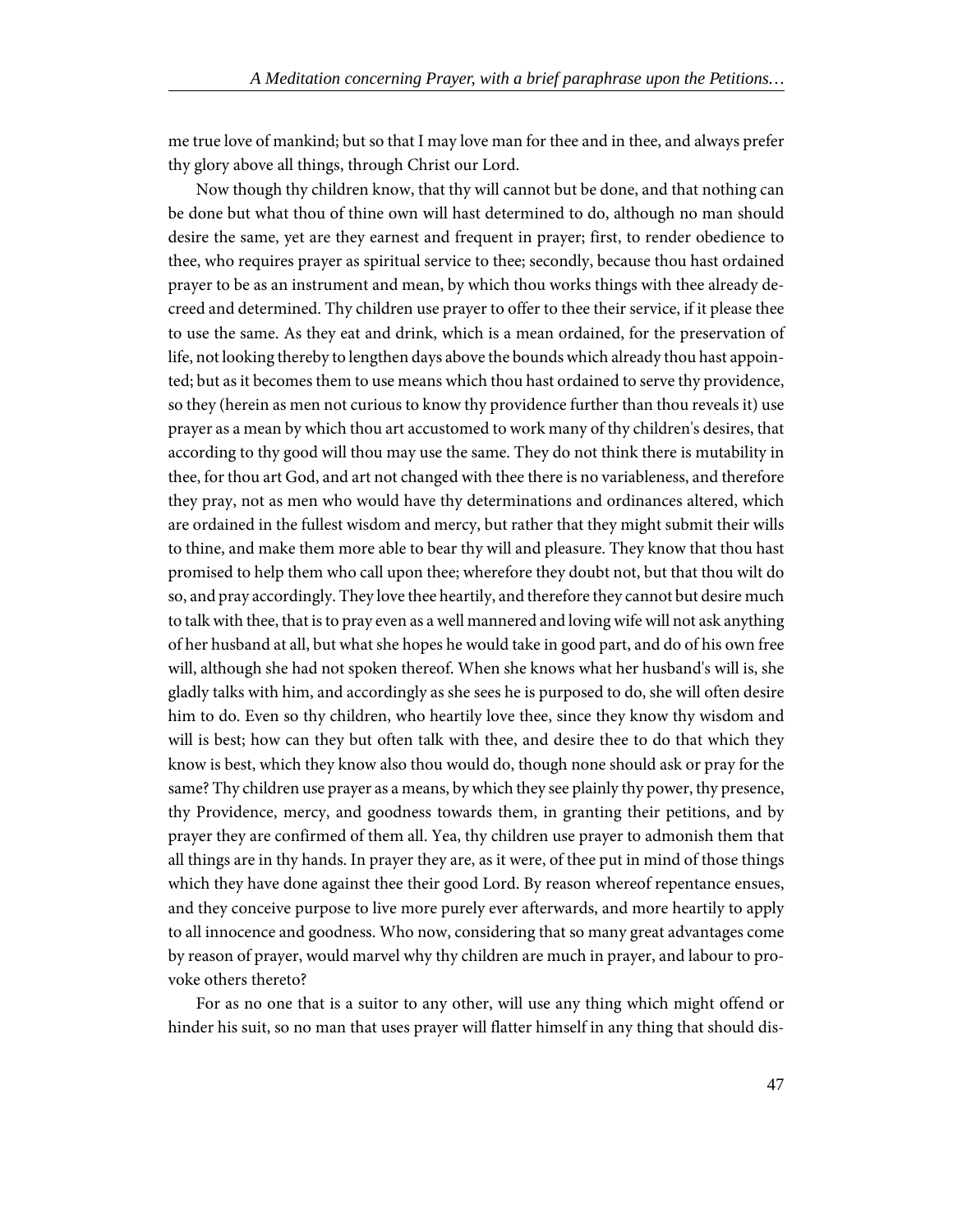please thee, to whom by prayer he makes suit whenever he prays; so that nothing is greater provocation to all kinds of godliness than prayer. Therefore not without cause we see thine apostles and servants laboured so diligently, and desired that others might use prayer for themselves and others. Concerning outward things, which thy children pray for, although they know thy will and decree is not variable, and thy purpose must needs come to pass yet they receive by their prayer no small advantage. For either they obtain their requests, or not; if they obtain them, then they prove by experience that thou does the will of them that fear thee, and they are more kindled to love and serve thee. For this purpose thou art wont, when thou wilt do good to any, to stir up their minds to desire the same good of thee, that thou and thy gifts may be more magnified, and set by of them, by how much they have been earnest petitioners for the same: for how can it but inflame them with love towards thee, to perceive and feel thee so to care for them, hear them, and love them? If they do not obtain what they pray for, yet undoubtedly they receive great comfort to see, that the evils which press them, and whereof they complain still, do not oppress and overcome them, and therefore they receive strength to bear the same the better. O good Father! help me that I may heartily love thee, complain to thee in all my need, and always by prayer pour out my heart before thee. Amen.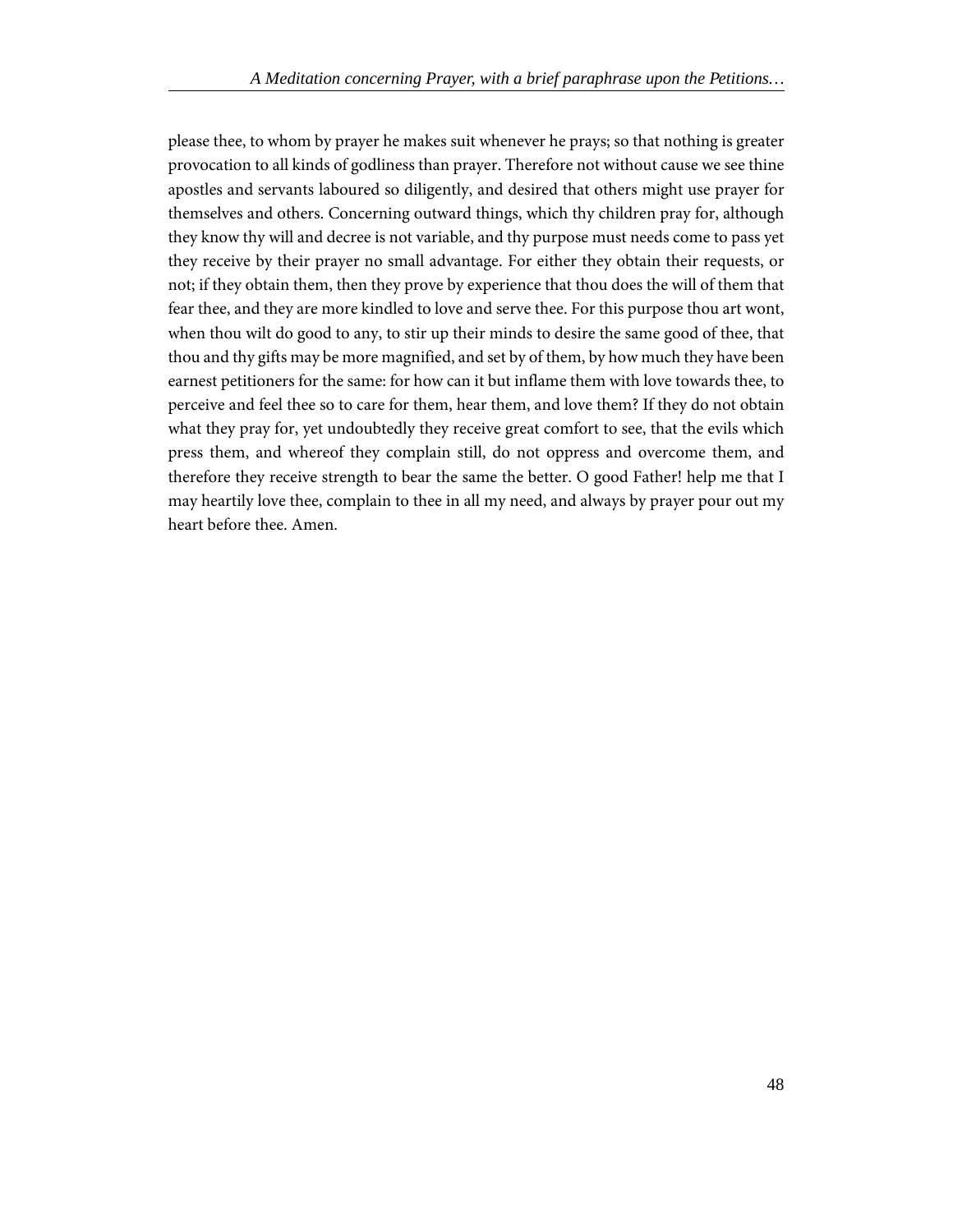### **Another Paraphrase or Meditation upon the Lord's Prayer**

O almighty and eternal God, of whom all fatherhood in heaven and in earth is named, whose seat is the heaven, whose footstool is the earth, who of thy great clemency and unspeakable love hast not weighed nor considered our great unkindness and wilful disobedience, but according to the good pleasure of thy eternal purpose hast in thy well-beloved Son Jesus Christ chosen us out of the world, and dost accept us far otherwise than we are in deed; to be called, yea, and to be indeed thine adopted sons; and dost vouchsafe, O loving Father, that we, being, as it were, heavenly children, should every one of us confess, declare, and call thee our heavenly Father. Grant, dear Father, that among us thy poor children, by pureness of mind and conscience, by singleness of heart, by uncorrupt and innocent life, and example of virtue and godliness, thy most holy name may be sanctified; and that so many of all other nations as thou hast thereunto chosen and predestinated, beholding our godliness and virtuous deeds that thou works in us, may be the more stirred to hallow and glorify thy blessed name.

Oh! faithful Father, we beseech thee that the kingdom of thy Holy Spirit, of grace and prayer, of thy loving kindness and mercy, and of all other thy holy virtues, and of thy holy and most blessed word, may continually reign in our hearts, so that thou would vouchsafe thereby to make us worthy to be partakers of the realm and kingdom of thy glorious and blessed presence.

Oh! dear God and heavenly Father, we humbly desire thy goodness to bow our hearts unto thee, to make us humble of mind, to make us low in our own sight and obedient, that, like as thy dear Son, our only Saviour Jesus Christ, counted his meat, works, praise, and life, to be only in obeying their most blessed will, wherein for our sakes he became obedient to the death of the cross, that so we may, even unto the very death, in lowliness, in meekness, patience and thankfulness, obey thy holy will, and not murmur and grudge, nor refuse whatsoever thy fatherly pity shall think good to lay on us, be it poverty, hunger, nakedness, sickness, slanders, oppressions, vexations, persecutions, yea, or death itself, for well-doing. But in all things may we seek and labour to make these our earthly bodies serviceable to do thy will, and to refuse what thou wills not, never to strive nor wrestle against thy holy will, but with thy heavenly citizens and household, built upon the foundation of thy holy prophets and apostles, thy Son Jesus Christ being the head corner-stone; all self-will and controversy in opinions being set aside; the lusts, desires, and affections of the flesh mortified; the flattering assaults of the vain world, the cruel and subtle layings in wait of the devil overcome; agreeing together quietly, and united in spirit, we may freely obey thy most blessed will, therein to walk all the days of our life.

Oh! dear God, give unto our needy bodies necessary sustenance, and take from us all love of worldly things, all anxiety and covetousness, that we may the more freely worship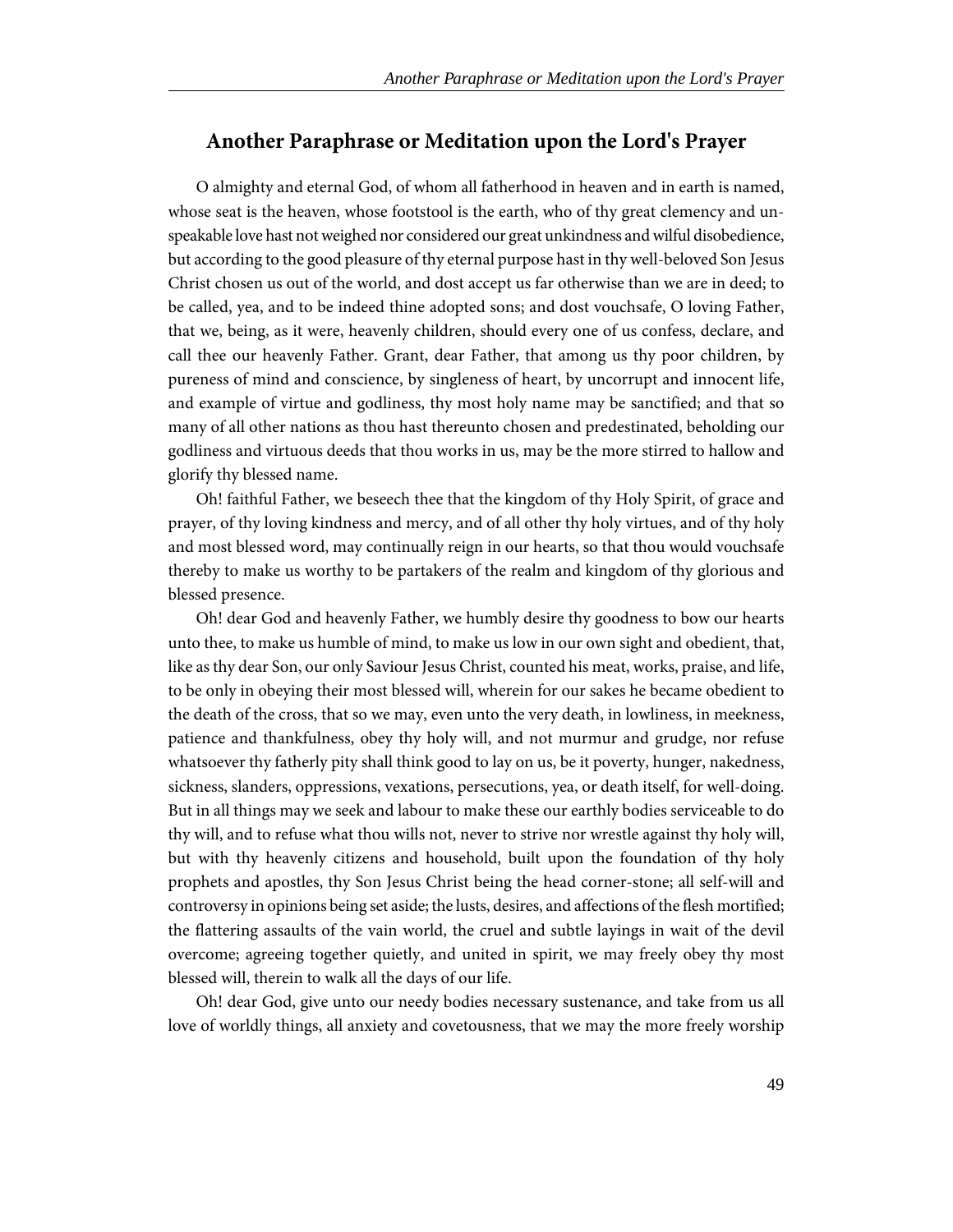and serve thee. Oh! merciful Father, we beseech thee to give unto us that heavenly bread to strengthen our hearts; I mean the body of thy dear Son Jesus Christ, the very food and health of our souls, that we may always with thankfulness firmly feed on him by faith, and utterly forsake and abhor all false doctrine and persuasions of men, and all lying spirits that shall persuade us any otherwise of him than thy holy word teaches and assures us. Satisfy our hungry souls, dear Father, with the marrow and fatness of thy rich mercy, promised to us in the same thy Son, and of our eternal elections redemption, justification, and glorification in him. Make us, O gracious God, to contemn and despise this world, with the vain things and pleasures thereof, and inwardly to hunger for thy blessed kingdom and presence, which do thou satisfy, good God, in thy good time, according to thy good will and pleasure. Oh! most loving God, give us the bread of thy divine precepts, and make our hearts perfect, that we may truly and freely walk and live in them all the days of our life. Oh! dear and merciful Father, we beseech thee give us the bread of thy lively and heavenly word, and the true understanding thereof, which is the light of our paths, the food, strong tower, and sure defence of our souls, that we, being well fenced with this ammunition, fed and filled with this food, may be worthy guests at thy celestial feast and wedding, where we shall never hunger nor want.

Oh! most righteous and merciful God, Father, and Governor of our life; we confess that we have grievously sinned against thee from our youth up until now, in ingratitude, in unthankfulness, wilfulness, disobedience, presumption, and our innumerable negligences and sins, which we from time to time most heinously have committed; whereby we have deserved not only sore and grievous plagues, but even eternal damnation, were it not that thou art the Lord of mercy, and hast power to show mercy on whom thou wilt; wherein thou art rich and plentiful to all them that call upon thee faithfully. Wherefore, dear Father, we, seeing our manifold and grievous sins which we have committed against thee, and also thy great mercy, loving kindness, patience, and longsuffering towards us; are compelled not only to bear patiently and suffer our enemies when they rail on us, slander us, oppress us, vex us, or trouble us, curse, persecute, and kill us; but also to speak well of them, to instruct them, to pray for them, to do them good, to bless them, to clothe them, and feed them, so heaping coals of thy charity and love upon them, and mercifully to forgive them, even as thou, dear Father, for thy beloved Christ's sake hast forgiven us. Thus hast thou taught us, good Father, not as the hypocrites, to look narrowly on our neighbours' faults, but diligently to examine our own consciences, wherein we have offended thee; and also what occasion of offence or falling we have given to our brethren in eating, drinking, going, apparel, speaking, dissolute or uncomely laughter; in bargaining, or by any means, and with all speed to seek to reconcile ourselves to them, and to forgive unto others, from the bottom of our hearts, whatsoever they have offended us, and to do none otherwise than we wish and desire in our hearts that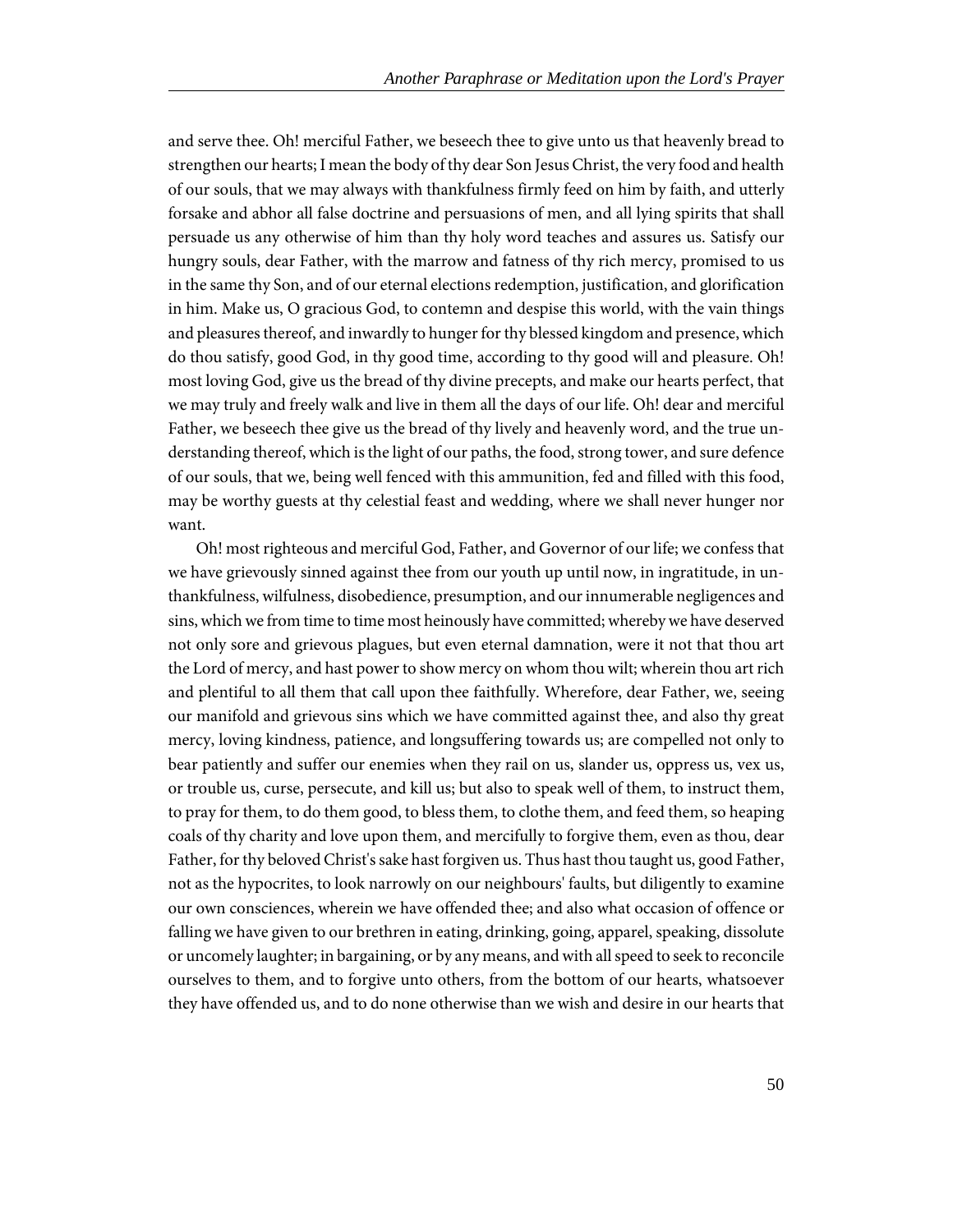others should do to us; that so we may find thee, O Lord, in forgiving us our trespasses, mild and merciful, which do thou speedily show thyself unto us, for thy dear Christ's sake.

Oh! Lord, thou God of the righteous, we feel the frailty of our nature to be so perverse and apt to sin, that when thou by the gifts of thy Holy Spirit dost move us, and (as it were) call us, yea, rather draw us unto thee, then are we drawn away and tempted of our own concupiscence and lust, besides the great and dangerous assaults of the world and devil; therefore, faithful Father, we thy poor children beseech thee to take from us all those evils and occasions that may draw us from thee. Oh! dear God, protect, defend, and strengthen us against all the suggestions and assaults of our enemies, the world, the flesh, and the devil; that neither in prosperity we should be haughty and high-minded to say unthankfully, "What is the Lord!" nor yet in the abundance of temptation, anguish, vexation, tribulation, or persecution, be oppressed with fear, nor be deceived by flattery, nor yet to fall in despair, and so utterly perish. But in all dangers and perils of temptation, and in the midst of the stormy tempests of tribulation, dear Father, make us thy poor children, to feel the consolation of the certainty of our eternal election in Christ Jesus our Lord, and to perceive thy fatherly succour ready to help us; lest that we, being overcome with the wicked sleight (craftiness, editor), and deceitful invasions of the enemies, should be drawn into an obstinate mind, as without thy grace and merciful protection we shall, and so be shut up by the knowledge that should lead thy gracious gifts, and benefits unto us, to our advantage and comfort, so that thou might lead us forth with the evil doers and harden our hearts. Therefore, O good God, give us these thy good gifts, namely, strength, patience, and joyfulness of heart, to rejoice in temptation, and assure us that it is the trial of our faith; that faith in us may have her perfect work, that when we are well approved, and purified with the fire of temptations, we may finish our life in victory, and evermore live with thee in thy heavenly kingdom, where no temptation shall hurt us.

Finally, most merciful Father, we humbly beseech thee to deliver us from this present evil world, from all human and worldly fear, from all infirmities of the flesh and mind, from false prophets and teachers, from false brethren, from traitors, tyrants, &c. And if it be thy good pleasure, and may make most to the glory of thy name, deliver us from the hands of our enemies, and from all other evils, present and to come, both of body and soul; that we, being by thy great mercy defended from all hurtful things may always use those things that are profitable for us, devoutly given to serve thee in good works; that the yoke of our enemies and the bands of sin being shaken off, we may possess the inheritance of thy heavenly kingdom, which thy dear Son Jesus Christ has with his precious blood purchased for thine elect from the beginning of the world. For thine is the kingdom, thou only hast the majesty, thou only art the God above all gods, King of all kings, and Lord of all lords: thou only hast the power and authority to set up kings, and to put them down; thou lifts the poor out of the dirt, and makes him to sit among the princes of thy people; thou only makes wars to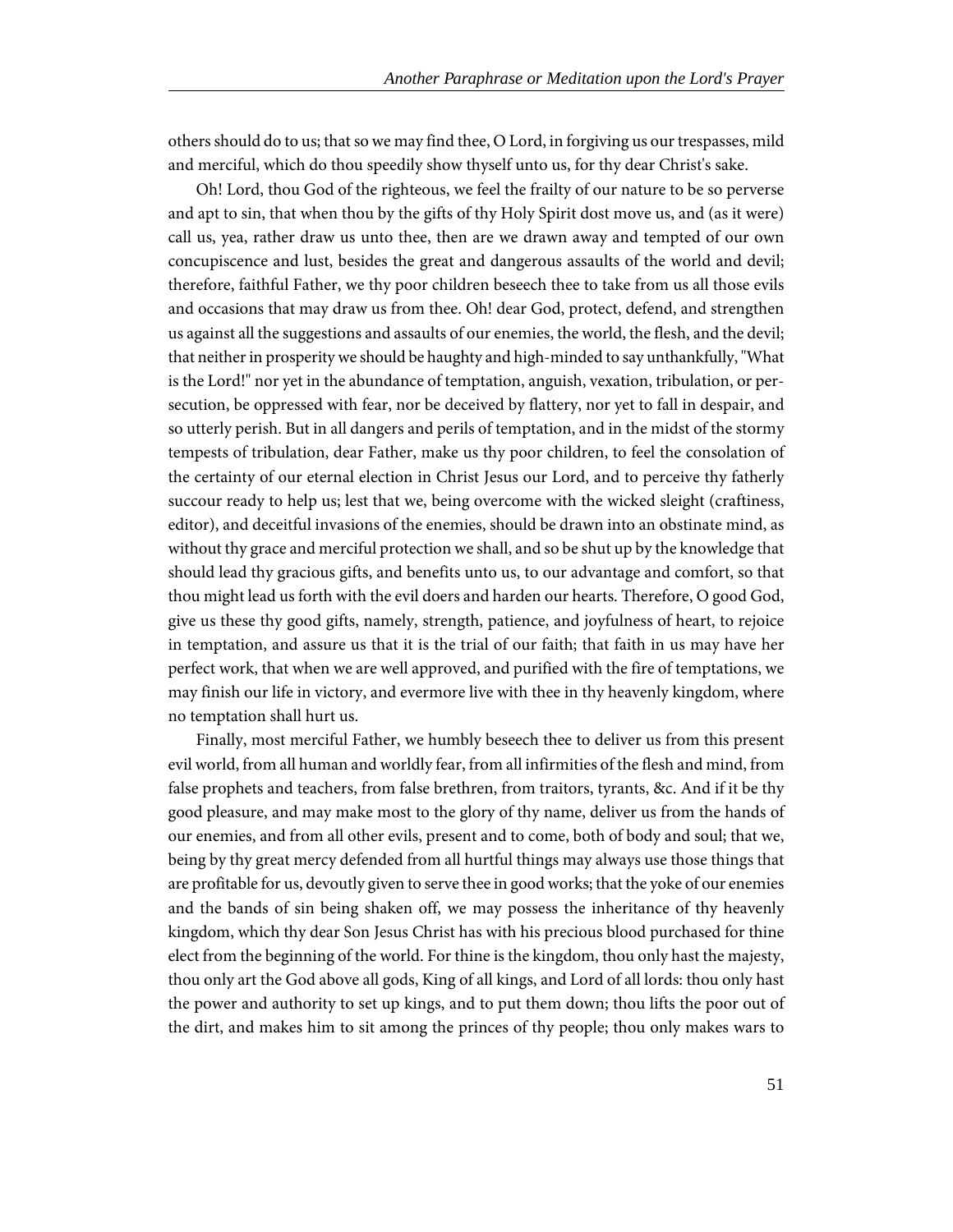cease, and gives victory to whom thou wilt. Oh! dear God there is neither majesty, rule, nor power, honour nor worship, dignity nor office, riches nor poverty, health nor sickness, plenty nor scarcity, prosperity nor adversity, war nor peace, life nor death, nor any other thing, but it is all thine; and thou both hast the power, and wilt give it to whom it pleases thee, in thy time and season, that all glory may be given to thee alone, for thou art worthy.

Oh! dear Father, to thee we come therefore for help and succour, for without thee there is no help at all. Oh! good Father, deliver us from all that is evil in thy sight, for thine own name's sake, and for thy dear Christ's sake; that we being armed with thy holy armour, and weaponed with thy blessed word, and instructed with thy Holy Spirit, may, according to thy holy promise, serve thee without fear all the days of our lives, in such holiness and righteousness as is acceptable in thy sight. To thee therefore, our dear Father, our Creator, Feeder, Protector, Governor, and Defender; and thy beloved Son Jesus Christ, our only Peace, Mercy-seat, Redeemer, Justifier, and Advocate; and thy Holy Spirit, our Sanctification, our Wisdom, Teacher, Instructor, and Comforter, be all dominion, power, and glory, for ever and ever. Amen.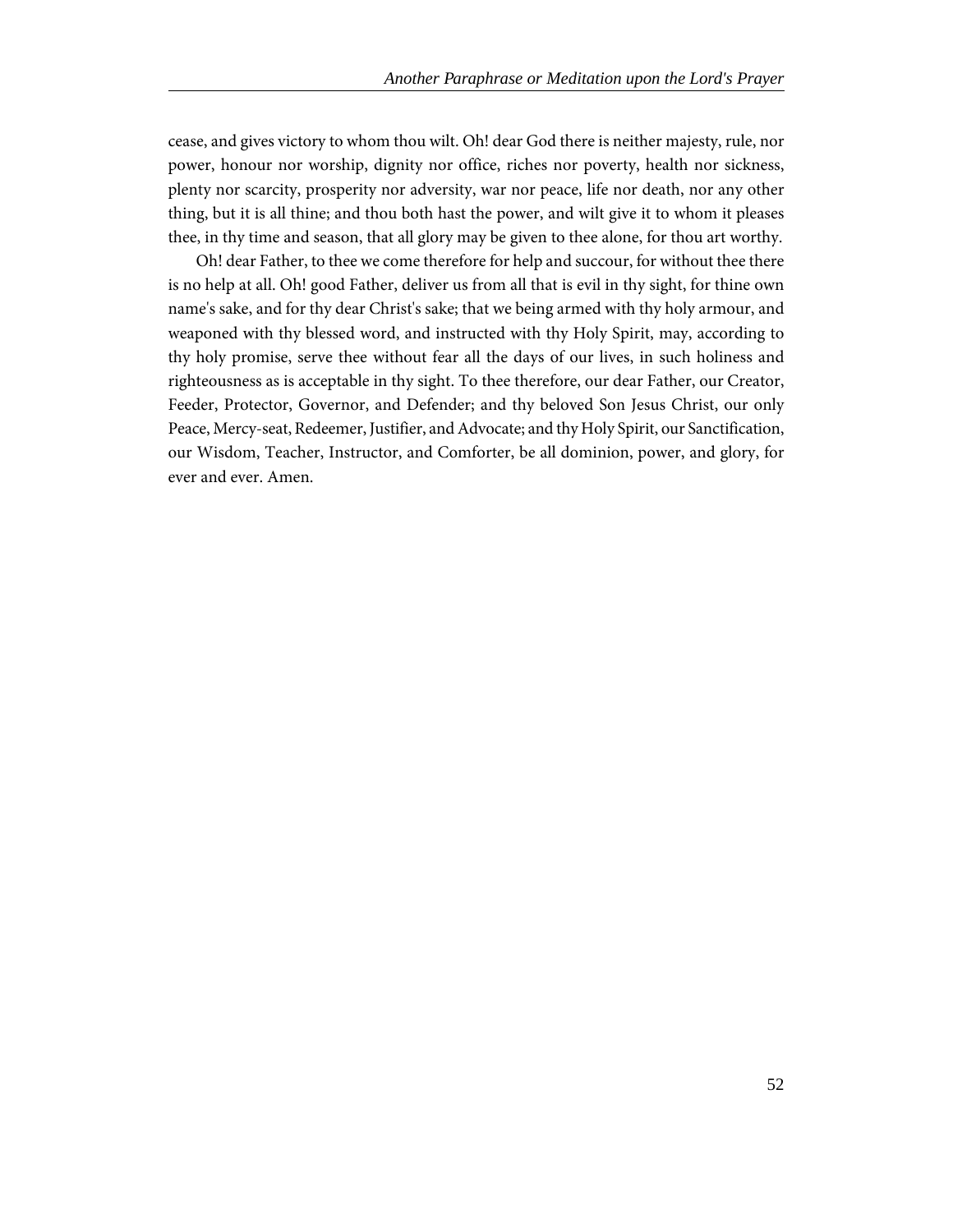#### **A Meditation on the coming of Christ to Judgement, and of the Rewards both of the Faithful and Unfaithful**

<span id="page-56-0"></span>O Lord Jesus Christ, the Son of the ever-living God, by whom all things were made, are ruled, and governed, of thy love for our redemption thou did not disdain to be our Mediator, and to take upon thee our nature in the worst, of a virgin, purely and without sin, by the Operation of the Holy Spirit; that thou might in thine own person wonderfully, beautify and exalt our nature, and work the same in us also, first abolishing the guiltiness of sin by remission; then sin itself by death; and last of all, death, by raising up again these our bodies, that they may be like unto thine own glorious and immortal body, according to the power wherewith thou art able to subject all things unto thee. As of thy love, for our redemption thou became man, and that most poor and afflicted upon earth, by the space of thirty-four years at the least, in great humility, and did pay the price of our ransom by thy most bitter death and passion, for which I most heartily give thanks to thee: so of the same love towards us, in thy good time thou wilt come again in the clouds of heaven with power and great glory, [\(Matt. xxv.](http://www.ccel.org/study/Bible:Matt.25),) with flaming fire, with thousands of saints, with angels of thy power, with a mighty cry, the shout of an archangel, and blast of a trump, suddenly as the lightning which shines from the east, when men think least of it, even as a thief in the night, when men are asleep. And thou wilt so come thus suddenly in the twinkling of an eye, and all men that ever have been, are, and shall be, with women and children, must appear before thy tribunal judgment-seat, to render an account of all things which they have thought, spoken, and done against thy law, openly and before all angels, saints, and devils; and to receive the just reward of thy vengeance, if they have not repented and obeyed the gospel; and to depart from thee to the devil and his angels, and all the wicked which ever have been, are, or shall be, into hell-fire, which is unquenchable and of pains intolerable, baseless, endless, hopeless, even from the face of thy glorious and mighty power. But if they have repented and believed thy gospel, if they are found watching with their lamps and oil in their hands, if they are found ready apparelled with the wedding-garment of innocence; if they have not hardened their hearts, and hoarded up their treasure of thy vengeance in the day of wrath to be revealed, but have used the time of grace, the acceptable time, the time of salvation, that is, the time of this life, in which thou stretches out thy hand and spreads thine arms, calling and crying unto us to come unto thee, who art meek in hearts and lowly; for thou wilt ease all that labour, and are heavy laden. And if they have visited the sick and prisoners, comforted the comfortless, fed the hungry, clothed the naked, lodged the harbourless. And if they have not loaded their hearts with gluttony and surfeiting and carefulness of this life; if they have not dug and hid their talent in the ground, doing no good therewith, but have been faithful to occupy thy gifts to thy glory, and have washed their garments in thy blood by hearty repentance. If they have done thus, then shall thy angels gather them together, not as the wicked, which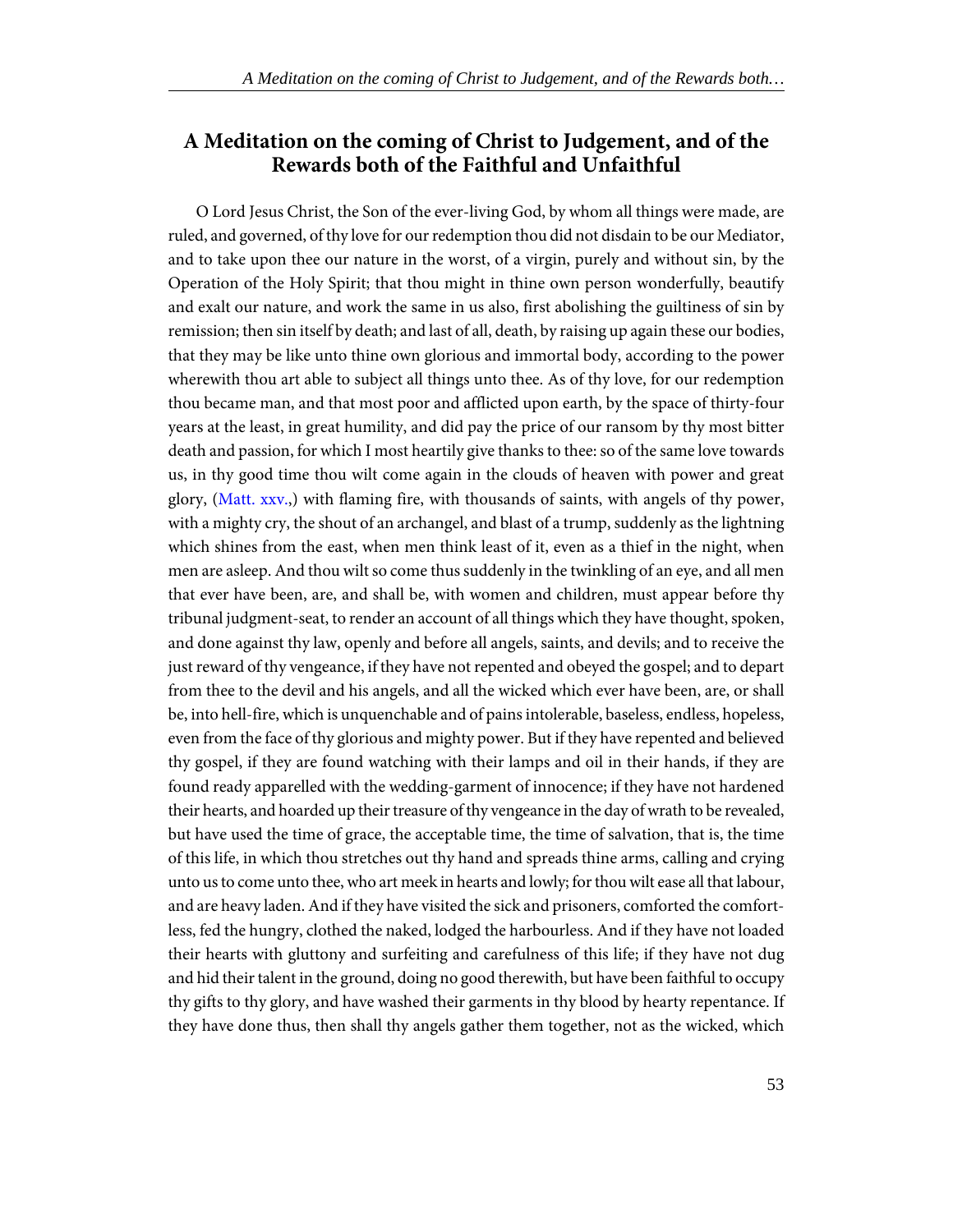<span id="page-57-2"></span><span id="page-57-1"></span><span id="page-57-0"></span>shall be collected as fagots, and cast into the fire, but as the good wheat that is gathered into thy barn then shall they be caught up to meet thee in the clouds then shall their corruptible body put on incorruption then shall they be endued with immortality and glory then shall they be with thee, and go whither thou goes then shall they hear, "Come, blessed of my Father, possess the kingdom prepared for you from the beginning, &c." then shall they be set on seats of majesty, judging the whole world then shall they reign with thee for ever then shall God be all in all with them and to them then shall they enter and inherit the heavenly Jerusalem, and the glorious restful land of Canaan; where is always day and never night, where is no manner of weeping, tears, infirmity, hunger, cold, sickness, entry, malice, nor sin; but always joy without sorrow, mirth without measure, pleasure without pain, heavenly harmony, most pleasant melody, saying and singing, Holy, holy, holy Lord God of hosts, &c. A sum the eye has not seen, the ear has not heard, neither has it entered into the heart of man but which they shall then inherit and most surely enjoy although here they are tormented, prisoned, burned, solicited of Satan, tempted of the flesh, and entangled with the world, wherethrough they are enforced to cry, "Thy kingdom come, come Lord Jesus, &c. ([Rev. xxii.](http://www.ccel.org/study/Bible:Rev.22)) How amiable are thy tabernacles! Like as the hart desires the water-brooks, so pants my soul after thee, O God. ([Psalm xiii.\)](http://www.ccel.org/study/Bible:Ps.13) Now let thy servant depart in peace; I desire to be dissolved, and to be with Christ. We mourn in ourselves, waiting for the deliverance of our bodies, &c." [\(Rom. viii.](http://www.ccel.org/study/Bible:Rom.8)) Oh! gracious Lord, when shall I find such mercy with thee, that I may repent, believe, hope, and look for these blessings, with the full fruition of these heavenly joys, which thou hast prepared for all them that fear thee and so rest with thee for evermore?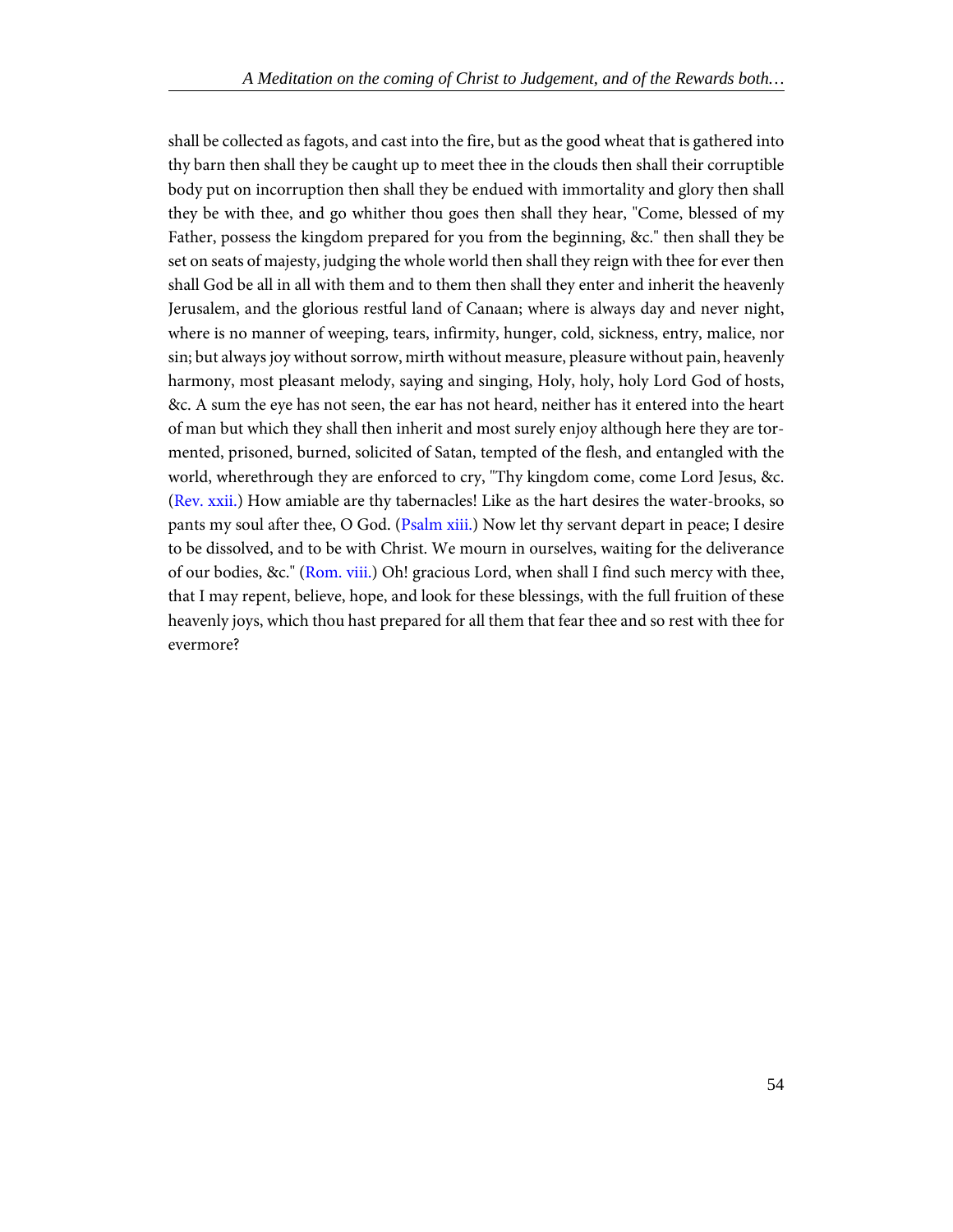#### **A Meditation concerning the Sober usage both of the Body and Pleasures in this Life**

We could not but use this our body, which God has made to be the tabernacle and mansion of our soul for this life, otherwise than are do, if we considered it accordingly. That is, we should use it for the soul's sake, being the guest thereof, and not for the body itself, and so should it be served in things to help, but not to hinder the soul. A servant it is, and therefore it ought to obey, to serve the soul, that the soul might serve God; not as the body will, neither as the soul itself will, but as God will; whose will we should learn to know, and behave ourselves thereafter. To observe which is hard for us now, by reason of sin, which has gained a mansion-house in our bodies, and dwells in us, as does the soul; to which (sin I mean) we are altogether of ourselves inclined, because we naturally are sinners, and born in sin; by reason whereof we are ready as servants to sin, and use our bodies accordingly, making the soul to sit at reward, and pampering up the servant to our shame. Oh! therefore, good Lord, that it would please thee to open this unto me, and to give me eyes effectually to consider what this my body is, namely, a servant lent for the soul to sojourn in, and serve thee in this life. Yea, it is by reason of sin, that has his dwelling there, become now to the soul nothing else but a prison, and that most strait, vile, stinking, filthy, and therefore in danger of miseries, to many in all ages, times, and places, till dead has turned it to dust, whereof it came, and whither shall return; that the soul may return to thee, from whence it came, until the day of judgment come, in the which thou shalt raise up the body, that then it may be partaker with the soul, and the soul with it, inseparably, of wealth or woe, according to that which is done in and by the same body here now in earth.

<span id="page-58-0"></span>Oh! that I could consider these things often and heartily, then should I not pamper up this body to obey it, but bridle it, that it might obey the soul. Then should I fly the pain it puts my soul unto, by reason of sin and provocation to all evil, and continually desire the dissolution of it, with Paul, [\(Philip. i.](http://www.ccel.org/study/Bible:Phil.1)) and the deliverance from it, as much as ever did prisoner his deliverance out of prison. For only by it the devil has a door to tempt, and so to hurt me; in it I am kept from thy presence, and thou from being so conversant with me as else thou would be. By it I am restrained in a great degree from the sense and feeling of all the joys and comforts which are to be taken as joys and comforts indeed. If it were dissolved, and I out of it, then Satan could no more hurt me; then would thou speak with me face to face; then the conflicting time were at an end; then sorrow would cease, and joy would increase, and I should enter into inestimable rest. Oh! that I considered this accordingly!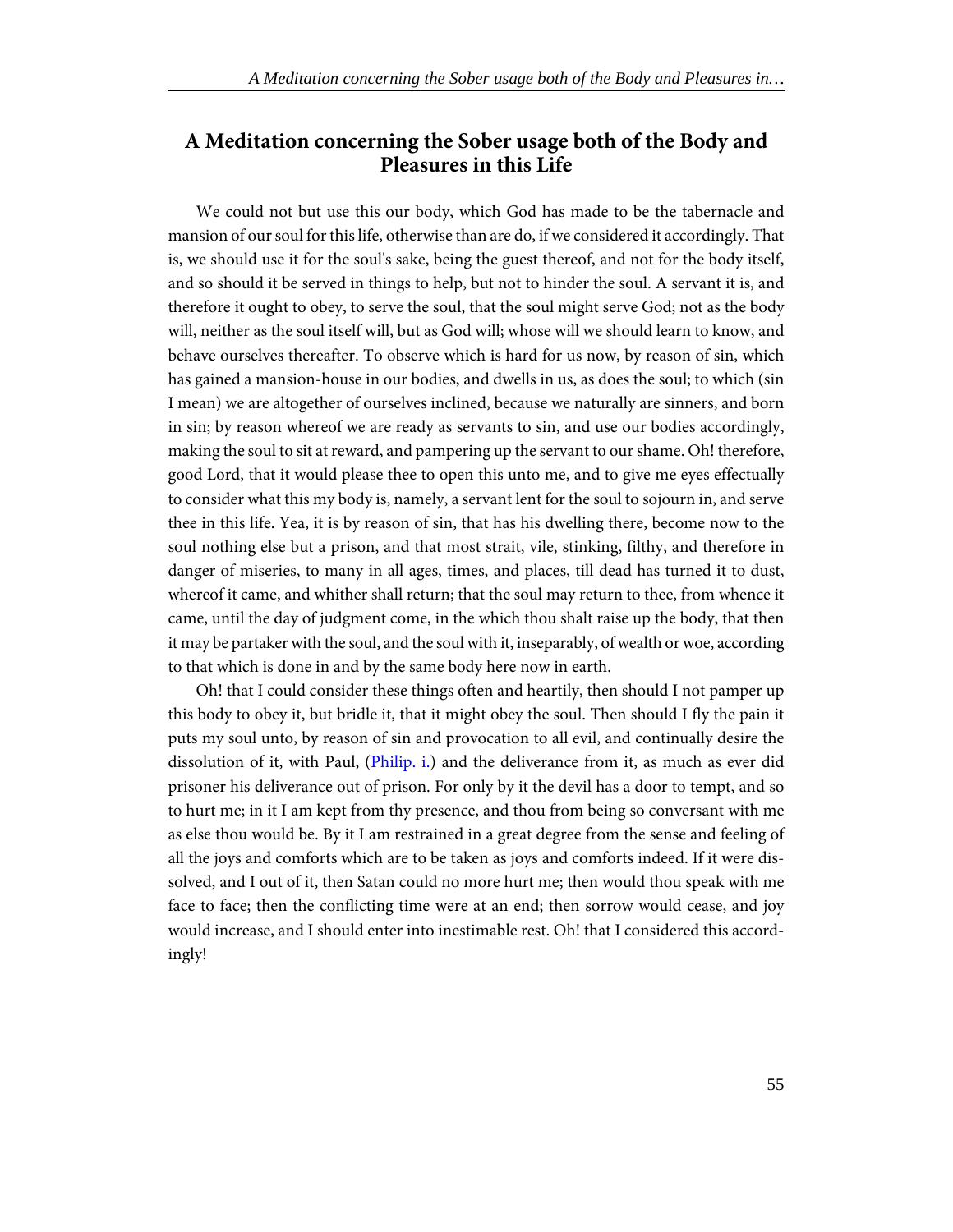#### **Another Meditation to the Same Effect**

The beginning of all evil in our sinning springs out of the depravity and corruptness of our judgment, because our will always follows that which the reason judges should be followed. Now that which every man takes to be friendly and agreeing to his nature, the same he judges necessarily to be good for him, and to be desired. Thus meat, drink, apparel, riches, favour, dignity, rule, knowledge, and such like, because they are thought good and agreeing either to the body or to the mind, or to both, (for they help either to the conservation or to the pleasure of man,) are accounted by every one amongst good things.

Howbeit, such is the weakness of our understanding on the one part, and the blindness and too great rage of our lusts on the other part, that we, being left to ourselves, in the desire of things which we judge good and agreeing to our nature by the judgment of our senses and reason, cannot but overpass the bounds whereby they might be profitable unto us, and so we make them hurtful to us, which of themselves are ordained for our health. What is more necessary than meat and drink, or more agreeing to our nature? but yet how few there are who do not hurt themselves by them! In like manner it is with riches, estimation, friends, learning, &c. Yea, although we are in these most temperate, yet when the Spirit, our Regenerator, is wanting in them, we are so drowned in them, that we utterly neglect to lift up our minds to the good pleasure of God, to the end we might imitate and follow God our Maker, by yielding ourselves over, duly to use his gifts to the common and private utility of our neighbours. But now God only is life and eternity, and he cannot but demand of his handiwork, that we should render ourselves and all we have to the ends wherefore we were made, that is, to resemble for our portion, his goodness, as those who are nothing else but witnesses and instruments of his mercy. So that when we wholly and naturally strive against thaw kind of life whereto he has created us, by seeking always ourselves, what other thing ought to ensue, but that he should again destroy us, and take away his notable gifts, wherewith he endued us, that by all kinds of well-doing we should resemble his image? Yea, what other thing may ensue, but that he should leave us, and that eternally, that we might feel, and by experience prove, how bitter a thing it is to leave the Lord, in whom is all goodness? Oh! that therefore I might find such favour in thy sight, dear Father, that thou would work in me, by thy Holy Spirit, a true knowledge of all good things, and hearty love to the same, through Christ Jesus our Lord and only Saviour Amen.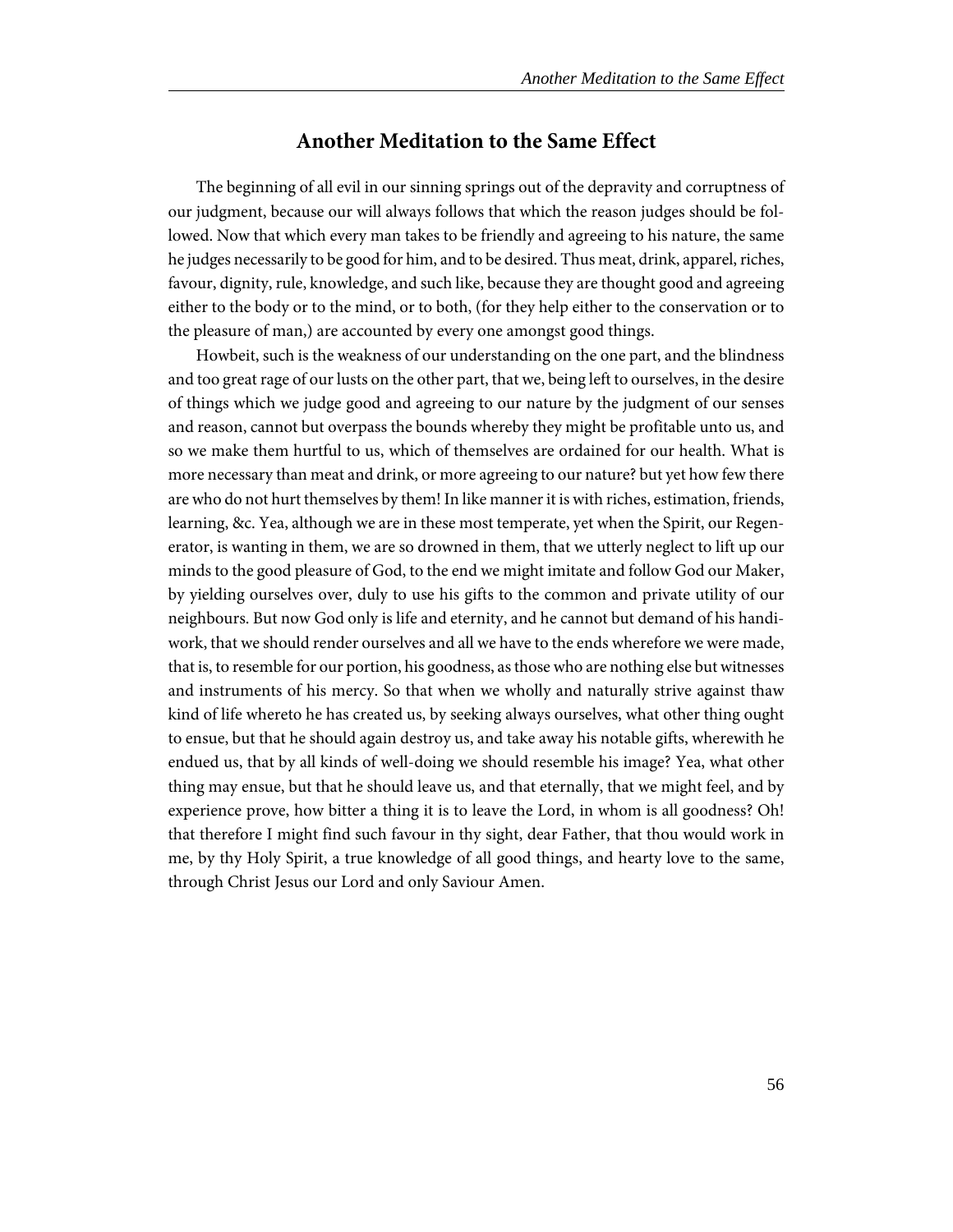#### **A Meditation for the Exercise of our Mortification**

He that will be ready in weighty matters to deny his own will, and be obedient to the will of God, had need accustom himself to deny his desires in matters of less weight, and to exercise mortification of his own will in trifles. For if our affections by this daily custom are now (as it were) half slain, surely when the plunge shall come, we shall find the more to do. If we cannot watch with Christ one hour, as he said to Peter, we undoubtedly can much less go to death with him. Wherefore that in great temptations we may be ready to say with Christ, "Not my will, but thine be done," since this commonly comes not to pass, but when the roots of our lusts by thy grace, dear Father, are almost rotten, and rooted out by a daily denial of what they desire, I humbly beseech thee, for Christ's sake, to help me herein. First, pardon me my cherishing and, as it were, watering of my affections, obeying them in their devices and superfluous desires. Wherethrough since they have taken deep root, and are so lively in me, I secondly, do beseech thee to pull them up by the roots out of my heart, and so henceforth order me, that I may continually accustom myself to weaken the principal root, that the by-roots and branches may lose all their power. Grant me, I beseech thee, that thy grace may daily mortify my concupiscence of pleasant things, that is, of wealth, riches, glory, liberty, favour of men, meats, drinks, apparel, ease, yea, and life itself; that the horror and impatience of more grievous things may be weakened, and I may be made more patient in adversity. Whereunto I further desire and pray thy goodness, dear Father, that thou wilt add this namely, that I may for ever become obedient and ready to thy good will in all things, heartily and willingly to serve thee, and to do whatsoever may please thee. For doubtless, although we accustom ourselves, in the pleasant things of this life, to mortification and denial of ourselves, yet we shall find enough to do when more bitter and weighty crosses come; for if thy Son our Saviour, ever wont to obey thy good will, prayed so heartily and so often, "Not my will, but thy will be done," whereby he declared himself to be very man; how can it be but that we, whose nature is corrupt, not only in our birth but in our whole life also, shall find both our hands full in great and grievous temptations, and should wholly resign ourselves unto thee? Grant therefore, dear Father, for thy Christ's sake, to me a most miserable wretch, thy grace and Holy Spirit to be effectual in me, that I may daily accustom myself to deny my will in the more easy and pleasant things of this life, that, when need shall be, I may come with Christ to thee with a resigned will, always steadfastly expecting thy mercy, and in the mean season continually obeying thee with readiness and willingness, doing whatever may most please thee, through Christ our Lord, who lives with thee, &c.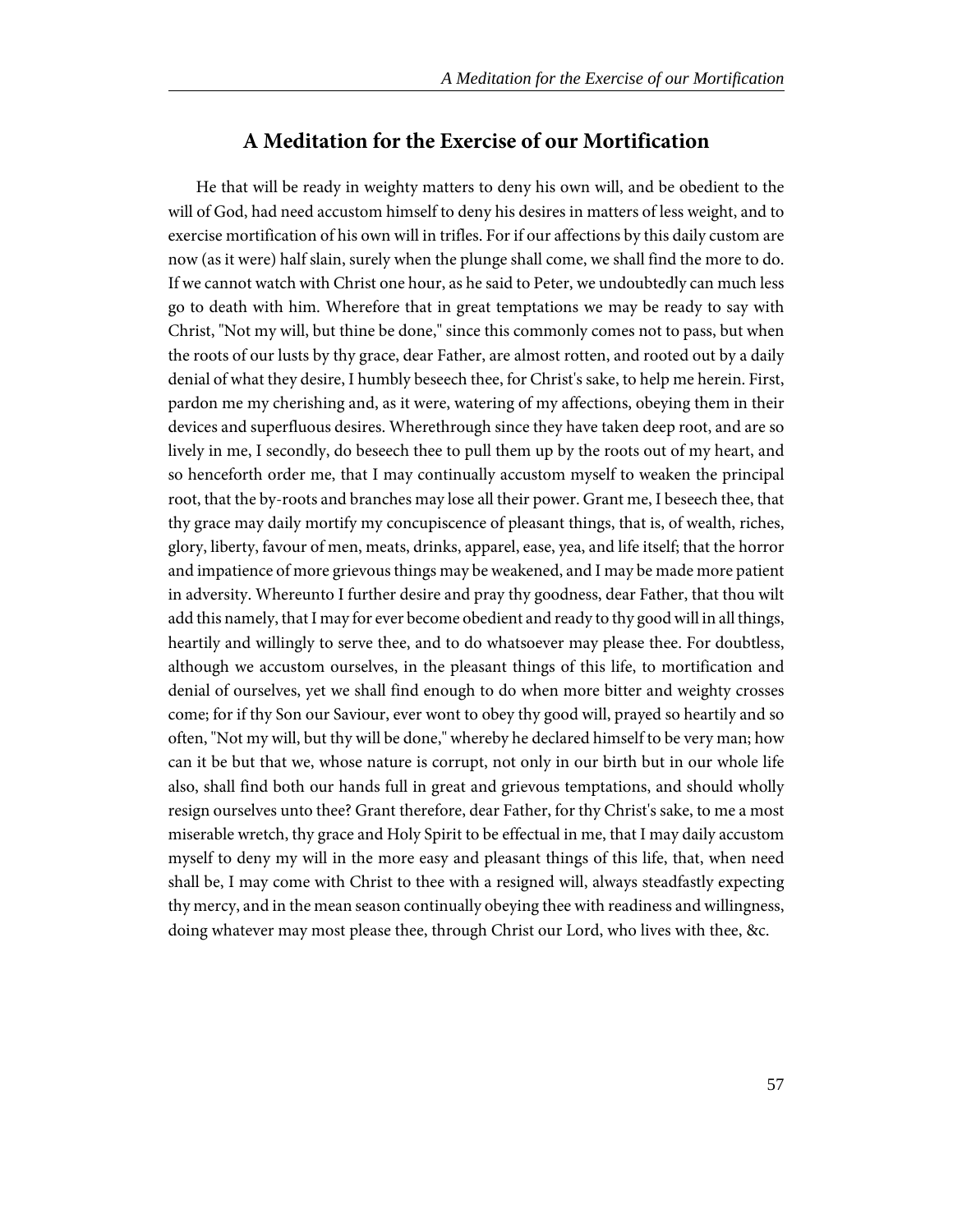#### **A Godly Meditation and Instruction on the Providence of God towards Mankind**

<span id="page-61-0"></span>This ought to be most certain unto us, that nothing is done without thy providence, O Lord. That is that nothing is done, be it good or bad, sweet or sour, but by thy knowledge, that is, by thy will, wisdom, and ordinance; for knowledge comprehends in it all these, as by thy holy word we are taught in many places, that even the life of a sparrow is not without thy will, [\(Matt. x.\)](http://www.ccel.org/study/Bible:Matt.10) nor have all the devils in hell any liberty or power upon a beast, [\(Matt.](http://www.ccel.org/study/Bible:Matt.8) [viii.](http://www.ccel.org/study/Bible:Matt.8)) but by thy appointment and will; which will we always must believe most assuredly to be wholly just and good, howsoever otherwise it may seem unto us. For thou art marvellous and not comprehensible in thy ways, and thou art holy in all thy works.

But hereunto it is necessary also for us to know no less certainly, that though all things are done by thy providence, yet the same providence has many and divers means to work by, which means being contemned, thy providence is contemned also. As for example, meat is a mean to serve thy providence for the preservation of health and life here; so that he who contemns to eat, because thy providence is certain and infallible, the same contemns thy providence. Indeed, if it were so that meat could not be had, then should we not tie thy providence to this mean, but make it free, as thou art free, that is, that without meat thou can help and give health and life; for it is not from any need that thou uses any instrument or mean to serve thy providence; thy power and wisdom are infinite, and therefore should we hang on thy providence, even when all is quite against us. But for our instruction and infirmities' sake, it has pleased thee by means to work and deal with us here, to exercise us in obedience, and because we cannot else, so great is our corruption, sustain thy naked and open presence. Grant me therefore, dear Father, I humbly beseech thee, for Christ's sake, that as I now know something of these things, so I may use this knowledge to my comfort and advantage in thee; that is, grant that in what state soever I am, I may not doubt but the same comes to me by thy most just ordinance, yea, by thy merciful ordinance; for as thou art just, so art thou merciful; yea, thy mercy is above all thy works.

And by this knowledge, grant me that I may humble myself to obey thee, and look for thy help in time convenient, not only when I have means, by which thou may work, and art so accustomed to do; but also when I have no means, but am destitute, yea, when all means are directly and wholly against me; grant I say, yet, that I may still hang upon thee and thy providence, not doubting of a fatherly end in thy good time.

Again, lest I should contemn thy providence, or presume upon it by uncoupling those things which thou hast coupled together, preserve me from neglecting thy ordinary and lawful means in all my needs, if so be I may have them, and with good conscience use them, although I know thy providence is not tied to them further than it pleases thee. But grant that I may with diligence, reverence, and thankfulness use them, and exert my diligence,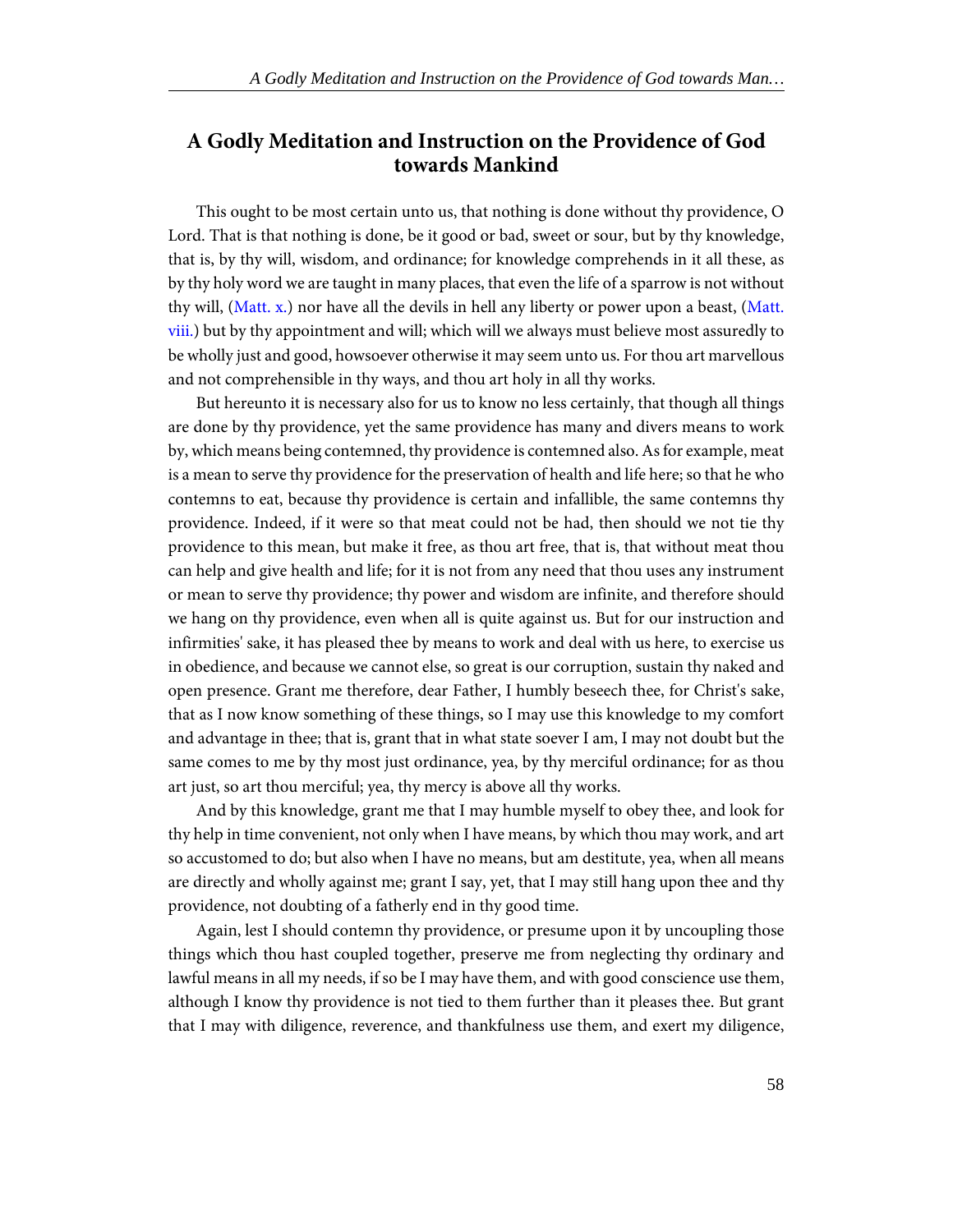wisdom, and industry in all things lawful, to stave thereby thy providence, if it so please thee. Howbeit, so that I hang in no part on the means or on my diligence, wisdom, and industry; but only on thy providence, which I am more and more persuaded is altogether fatherly and good, how far soever otherwise it appear and seem, yea, is felt by me. By this, I being preserved from negligence on my behalf, and despair or murmuring towards thee, shall become diligent and patient, through thy mere and only grace, which give and increase in me, to praise thy holy name for ever, through Jesus Christ our Lord and only Saviour. Amen.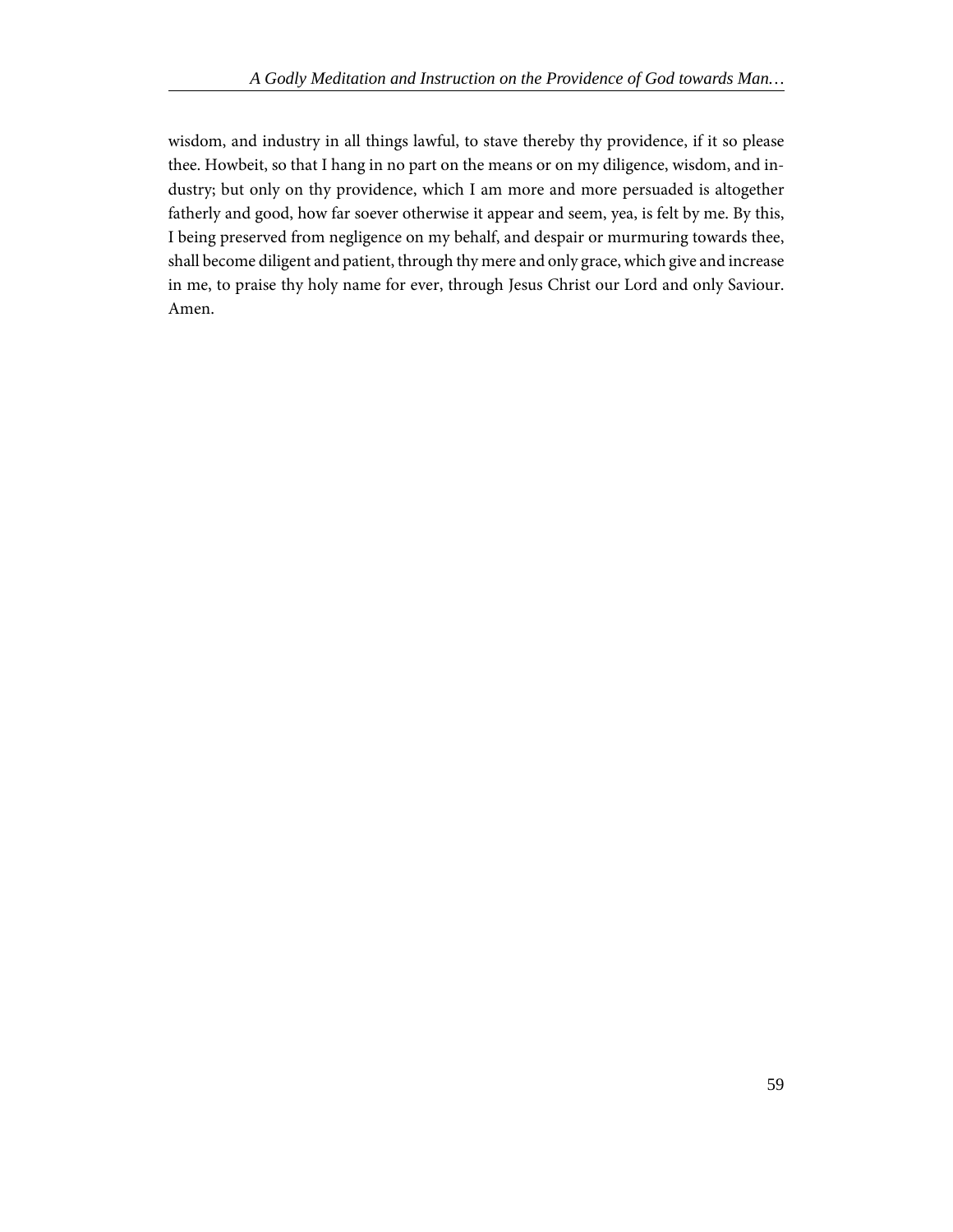#### **A Meditation of the Presence of God**

<span id="page-63-1"></span><span id="page-63-0"></span>There is nothing that makes more to true godliness of life, than the persuasion of thy presence, dear Father and that nothing is hid from thee, but that all to thee is open and naked, even the very thoughts which one day thou wilt reveal and open, either to our praise or punishment in this life, as thou did David's faults, which he did secretly; [\(2 Sam. xii.](http://www.ccel.org/study/Bible:2Sam.12);) or in the life to come ([Matt. xxv.\)](http://www.ccel.org/study/Bible:Matt.25) For nothing is so hid that it shall not be revealed; therefore the prophet says, Woe to them that keep secret their thoughts, to hide their counsel from the Lord, and do their works in darkness, saying, "Who sees us?" Grant to me therefore, dear God, mercy for all my sins especially my hidden and close sins; enter not into judgment with me, I humbly beseech thee; give me to believe truly in thy Christ, that I may never come into judgment for them, and that with David I might so reveal them and confess them unto thee, that thou would cover them. And grant further, that henceforth I may always think myself continually conversant before thee; so that if I do well, I publish it not as the hypocrites do; and if I do or think any evil, I may forthwith know that the same shall not always be hid from men. Grant me that I may always have in mind that day wherein hidden works of darkness shall be illumined, and also the sentence of thy Son, that nothing is so secret which shall not be revealed. So in trouble and wrong I shall find comfort, and otherwise be kept through thy grace from evil, which do thou work, I humbly beseech thee, for Christ's sake. Amen.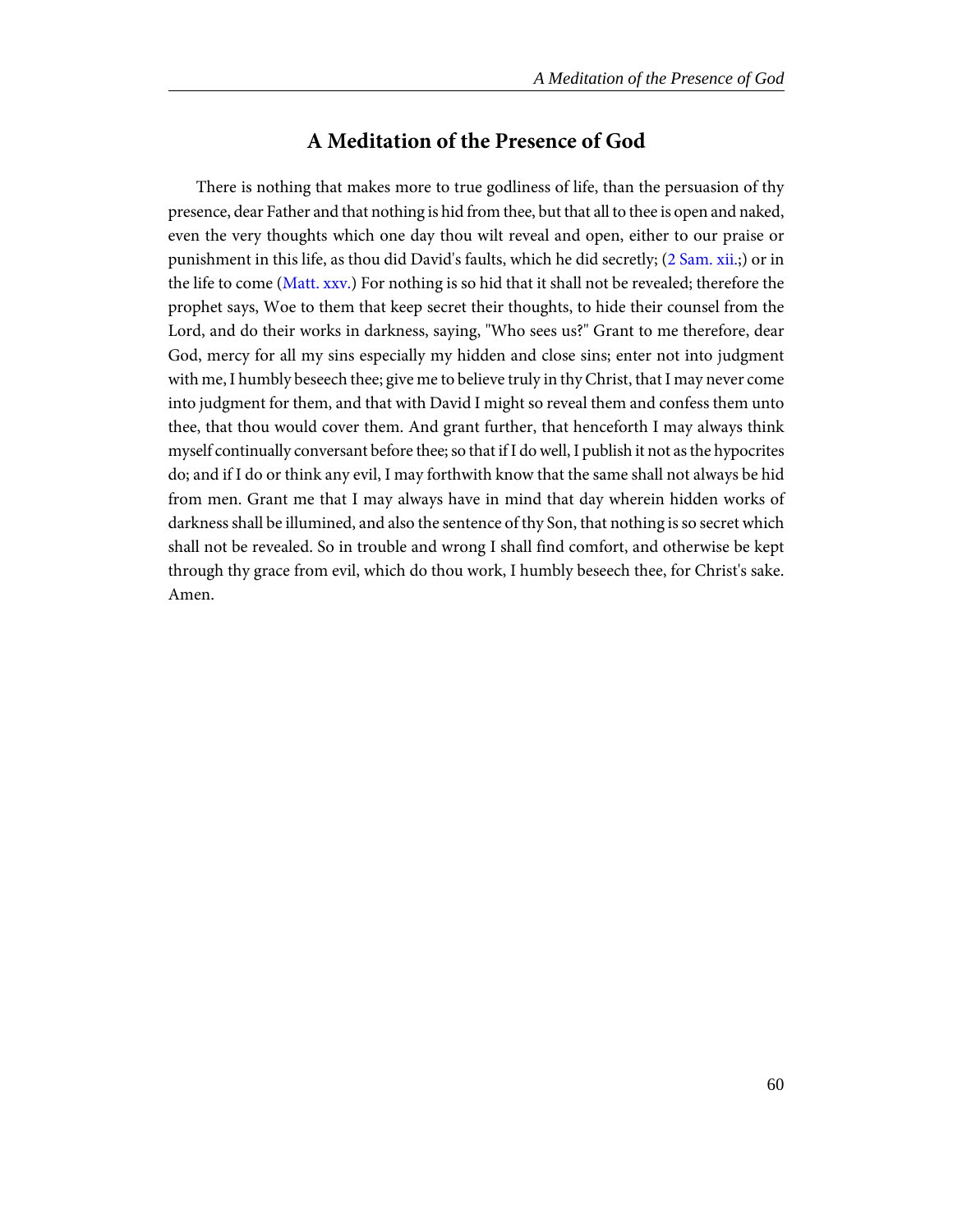#### **A Meditation of God's Power, Beauty, Goodness, &c.**

Because thou, Lord, would have us to love thee, not only dost thou will, entice, allure, and provoke us, but also commands us so to do, promising thyself unto such as love thee, and threatening us with damnation if we do otherwise; whereby we may see both our great corruption and naughtiness, and also thine exceeding great mercy towards us.

First, concerning our corruption and naughtiness, what a thing it is that power, riches, authority, beauty, goodness, liberality, truth, justice, all which thou art, good Lord, cannot move us to love thee! Whatsoever things we see fair, good, wise, mighty, are but sparks of that power, beauty, goodness, wisdom, which thou art. For that thou might declare thy riches, beauty, power, wisdom, goodness, &c. thou hast not only made, but still dost preserve, all creatures to be declarers and setters forth of thy glory, and as a book to teach us to know thee, as David says of the heavens. [Ps. xix.](http://www.ccel.org/study/Bible:Ps.19)

<span id="page-64-0"></span>How fair thou art, the beauty of the sun, moon, stars, light, flowers, rivers, fields, hills, birds, beasts, men, and all creatures, yea, the goodly shape and form of the whole world, declare!

How mighty thou art, we are taught by the creation of this world out of nothing, by thy governing the same, by thy punishing the wicked mighty giants thereof, by their overthrowing their devices, by thy repressing the rage of the sea within her bounds, by storms, by tempests, by fires; these and such like declare unto us thine invisible almighty, and terrible power, whereby thou subdues all things unto thee! How rich thou art, this world, thy great and infinite treasure-house, well declares! What plenty is there, not only of things, but also of every kind of things! Yea, how dost thou yearly and daily multiply these kinds! How many seeds dost thou make of one seed, yea, what great increase dost thou bring it unto! These cannot but put us in remembrance of the exceeding riches that thou hast; for if to thine enemies, who love thee not, (as the most part in this world are such,) if to them thou gives so plentifully thy riches here; what shall we think that, with thyself, thou hast laid up for thy friends? How good thou art, all creatures both generally and particularly do teach. What creature is there in the world which thou hast not made for our advantage? I will not say how thou might have made us creatures without sense or reason, if thou would have done so. But, amongst all things, none so teaches us thy great love towards us, as does the death of thy most dearly beloved Son, who suffered the pains and terrors thereof, yea, and of hell itself, for our sakes.

If this thy love had been but a small love, it would never have lasted so long, and Christ should never have died.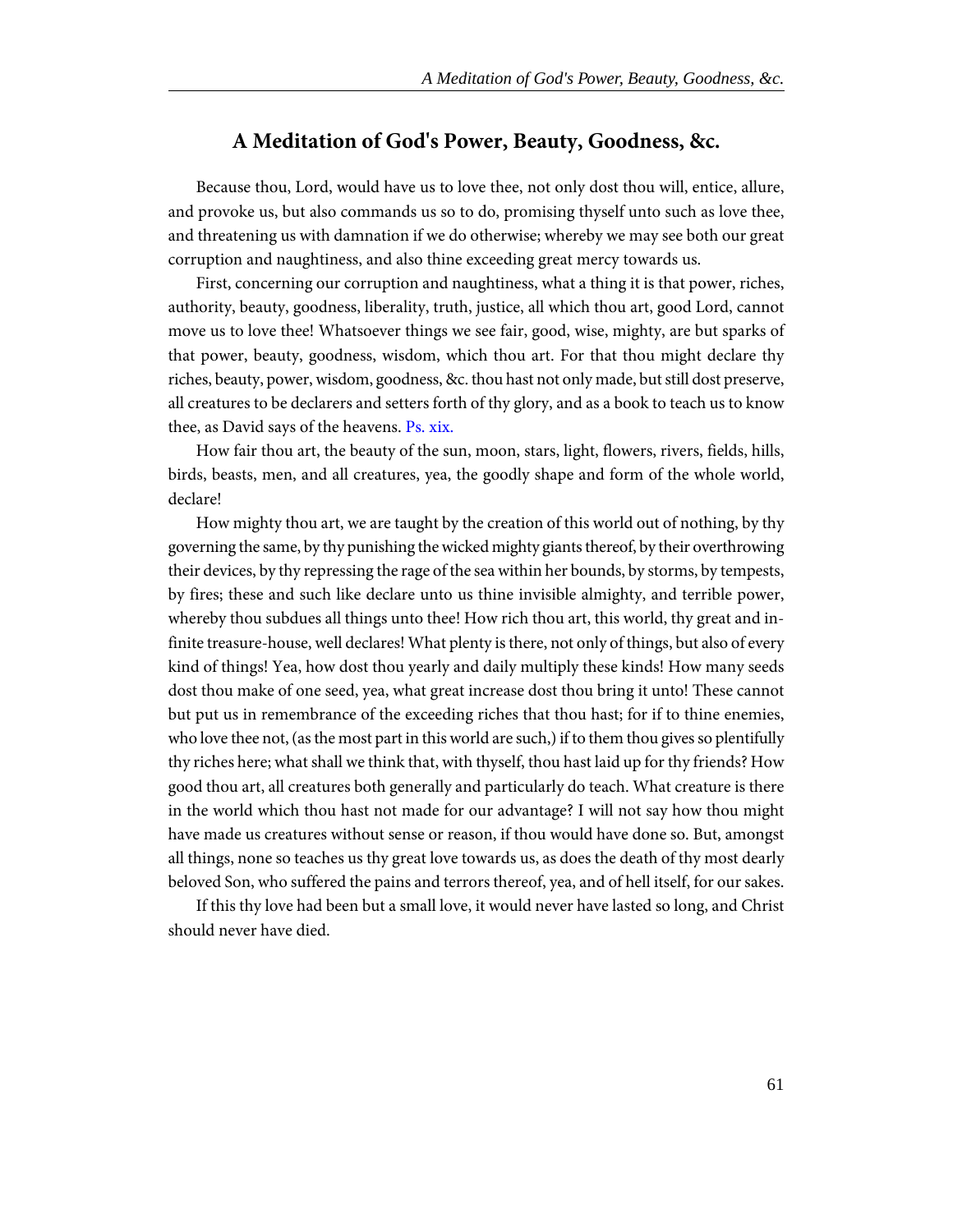#### **A Meditation on Death, and the Advantages it brings**

What else do we daily in this present life, than heap sin to sin, and hoard up trespass upon trespass? So that this day always is worse than yesterday, by increasing our sins as our days, and therefore thy indignation, good Lord, is against us. But when we shall be suffered to go out of the body, and are taken into thy blessed company, then shall we be in the fullest safety of immortality and salvation; then shall come unto us no sickness, no need, no pain, no kind of evil to soul or body; but whatsoever good we can wish, that shall we have, and whatsoever we loath shall be far from us. Oh dear Father, that we had faith to behold these things accordingly! Oh that our hearts were persuaded thereof, and our affections inflamed with the desire of them! Then should we live in longing for that which now we most loath. Oh help us, and grant that we, being ignorant of things to come, and of the time of our death, which to thee is certain, may so live and finish our journey here, that we may be ready, and then depart, when our departing may make most to thy glory and our comfort through Christ!

What is this life, but a smoke, a vapour, a shadow, a warfare, a bubble of water, a word, grass, a flower? *Thou shalt die* is most certain, but the time when no man can tell. The longer thou dost remain in this life, the more thou sins, which will turn to thy more pain. By thinking upon death, our minds are often in manner oppressed with darkness, because we do but remember the night of the body, forgetting the light of the mind, and of the resurrection. Thereto remember the good things that shall ensue after this life, and without wavering, in certainty of faith so shall the passage of death be more desired. It is like sailing over the sea to thy home and country; it is like a medicine to the health of soul and body; it is the best physician; it is like to a woman's travail, for so thy soul, being delivered out of the body, comes into a much more large and fair plate, even into heaven!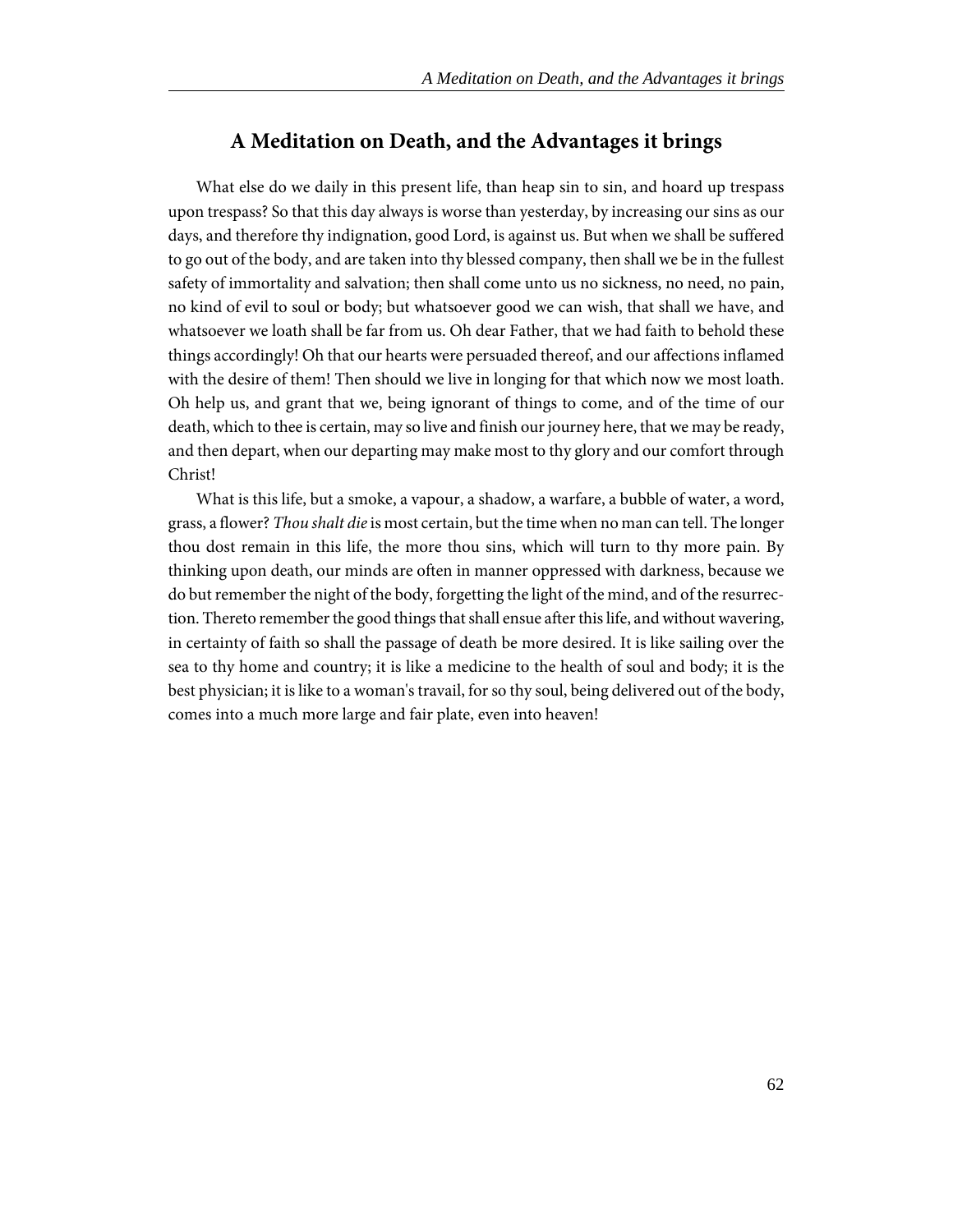#### **A Godly Meditation upon the Passion of our Saviour Jesus Christ**

O Lord Jesus Christ, the Son of the ever living and almighty God, by whom all things were made, and are ruled and governed; thou the lively image of the substance of the Father, the eternal wisdom of God, the brightness of his glory, God of God, light of light, co-equal, co-eternal, and consubstantial with the Father. Thou, of the love thou had to mankind, that when he was fallen from the fellowship of God into the society of satanic and all evil, did vouchsafe for our redemption to become a Mediator between God and man, taking to the Godhead our nature, as concerning the substance of it, and so became man. Also thou became the heir of all, and most merciful Messias; who by the power of thy Godhead, and merits of thy manhood, hast purged our sins, even by thine own self, whilst thou was here on earth; and being now set on the right hand of thy Father for us, even concerning our nature, in majesty, glory, and power infinite; I beseech and humbly pray thy mercy, to grant me at this present to rehearse somewhat of thy passion and suffering for me the last night thou was here before thy death, that thy good Spirit may thereby be effectual to work in me faith, as well of the pardon of my sins by them, as also the mortification of mine affections, comfort in my crosses, and patience in afflictions. Amen.

In the midst of thy last supper, with thy dear apostles, these things could not but be before thee, namely, that they would all leave thee, the most earnest would forswear thee, and one of the twelve should most traitorously betray thee; which were no small crosses unto thee. Judas was admonished by thee to beware; but when he took no heed, and wilfully went out to finish his work, contemning thy admonition and counsel, he could not but vex thy most loving heart.

After supper there was contention among thy disciples who should be greatest after thee; they still dreaming carnally of thee and of thy kingdom, and having this affection of pride and ambition busy among there, notwithstanding thy diligence in reproving and teaching them.

After thy admonitions to them respecting the cross that would come, thereby to make them more vigilant, so ignorant were they that they thought they could, with their two swords, put away all perils; which was no little grief unto thee. After thy coming to Gethsemane, heaviness oppressed thee, and therefore thou would thy disciples to pray; thou did tell to Peter and his fellows, that thy heart was heavy to death; thou did will them to pray, being careful for them also, lest they should fall into temptation. After this thou went a stone's cast from them, and did pray thyself; falling down and grovelling upon the earth; but, alas! thou did feel no comfort, and therefore thou came to thy disciples, who, of all others, were most sweet and dear unto thee! but, lo! to thy further discomfort, they cared neither for thy perils nor for their own, and therefore slept apace. After thou had awakened them, thou did go again to pray, but thou found no comfort at all, and therefore did return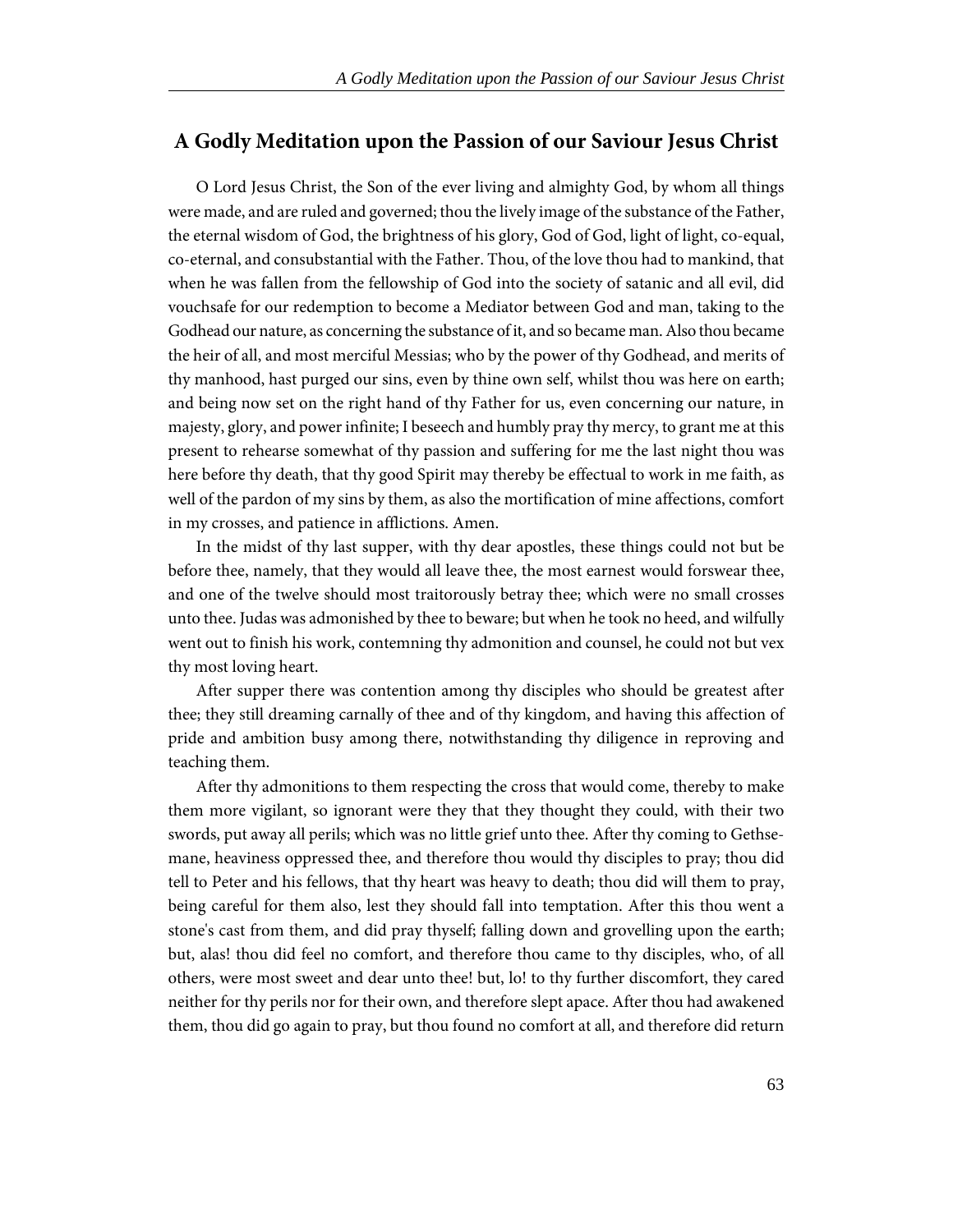again for some comfort at thy dearest friends' hands. But yet again, alas! they are fast asleep; whereupon thou art enforced to go again to thy heavenly Father for some sparkle of comfort in these thy wonderful crosses and agonies. Now here thou was so discouraged and so comfortless, that even streams of blood came running from thine eyes and ears, and other parts of thy body. But who is able to express the infirmities of thy crosses, even while in the garden! All which thou suffered for my sake, as well to satisfy thy Father's wrath for any sins, as also to sanctify all my sufferings, and make them the more gladly to be sustained by me.

After thy prayer thou came, and yet again found thy disciples asleep; and before thou can well awake them, lo! Judas comes with a great band of men to apprehend thee as a thief, and does so, leading thee away bound to the high bishop's Annas, and so from him to Caiaphas. Here now to augment this thy misery, behold thy disciples flee from thee, false witnesses are brought against thee, thou art accused and condemned of blasphemy! Peter, even in thy sight, forswears thee; thou art unjustly stricken for answering lawfully, thou art blindfolded, stricken, and buffeted all the whole night in the bishop Caiaphas' house by their cruel servants.

In the morning betimes thou art condemned again by the priests for blasphemy, and therefore they bring thee before the secular power to Pilate, by whom thou art openly arraigned as thieves and malefactors were. When he saw that thou was maliciously accused, yet he did not dismiss thee, but sent thee to Herod; where thou was derided shamefully in coming and going to and from him, all the way wonderfully, especially after Herod had apparelled thee as a fool.

Before Pilate again therefore thou was brought, and accused falsely. No man took thy part, or spoke a good word for thee. Pilate caused thee to be whipped and scourged, and to be handled most pitifully, to see if any pity might appear with the prelates; but no man at all pitied thee.

Barabbas was preferred before thee; all the people, high and low, were against thee, and cried, hang thee up; unjustly was thou judged to death; thou was crowned with thorns that pierced thy head; thou was made a mocking-stock; thou was reviled, rebated, beaten, and most miserably handled.

Thou went through Jerusalem to the place of execution, even the mount of Calvary; a great cross to hang thee was laid upon thy back; to bear and draw, as long as thou was able.

Thy body was racked to be nailed to the tree; thy hands were bored through, and thy feet also, nails were put through them to fasten thee thereon; thou was hanged between heaven and earth, as one cast out of heaven, and rejected of the earth, unworthy of any place. The high priest laughed thee to scorn, the elders blasphemed thee, and said, God has no care for thee; the common people laughed and cried out upon thee. Thirst oppressed thee, but vinegar only and gall were given thee to drink. Heaven shined not on thee, the sun gave thee no light, the earth was afraid to bear thee, Satan tempted thee, and thine own senses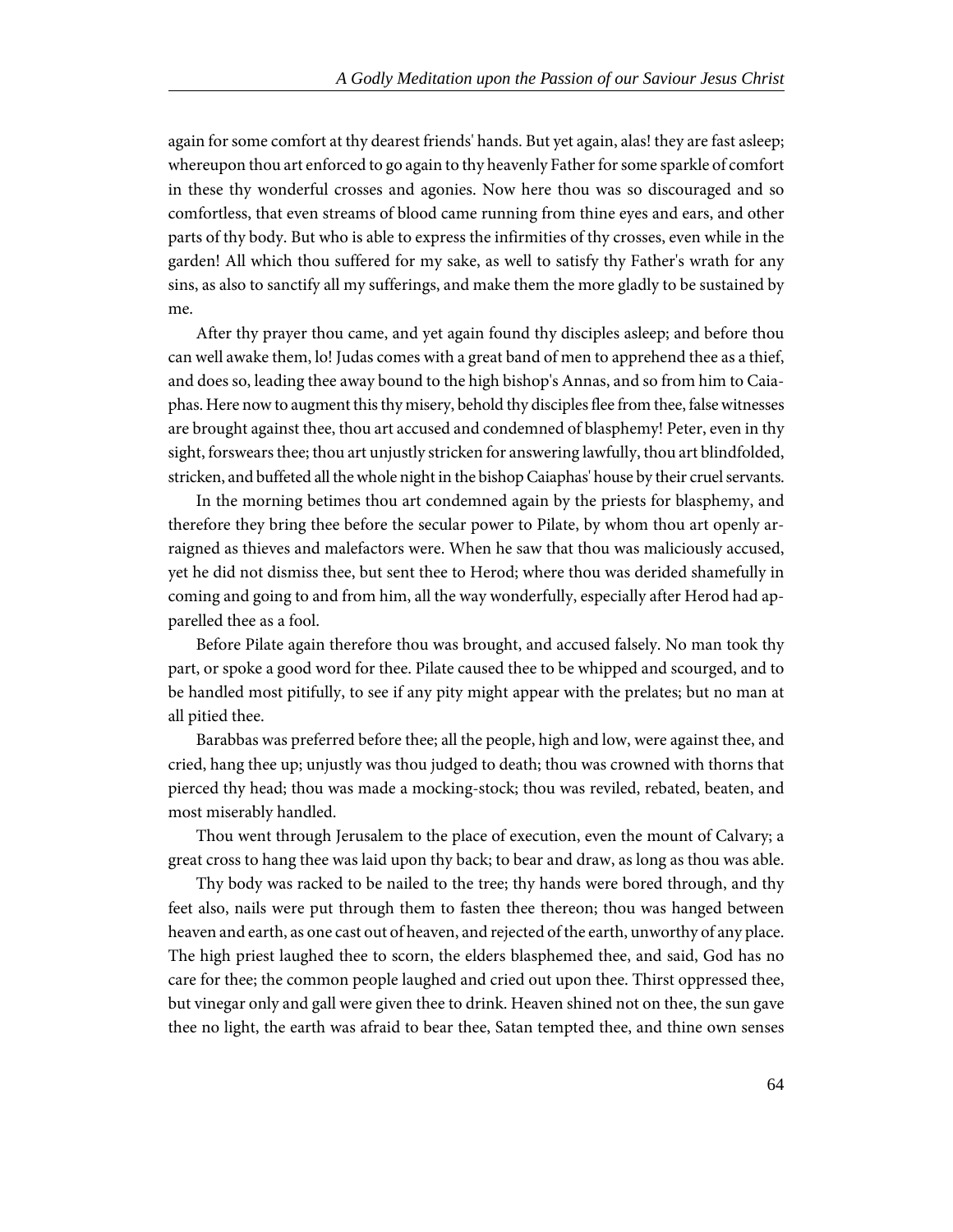caused thee to cry out, "My God, my God, why hast thou forsaken me?" Oh! wonderful passions (sufferings, editor) which thou suffered; in them thou teaches me, in them thou comforts me; for by them God is my father, my sins are forgiven; by them I should learn to fear God, to love God, to hope in God, to hate sin, to be patient, to call upon God, and never to leave him for any temptation, but with thee still to cry, "Father into thy hands I commend my spirit." (The similarity of many of the sufferings endured by the martyrs in those days to the sufferings of our Lord was evidently present to Bradford's mind when be penned some of the expressions in this meditation, editor.)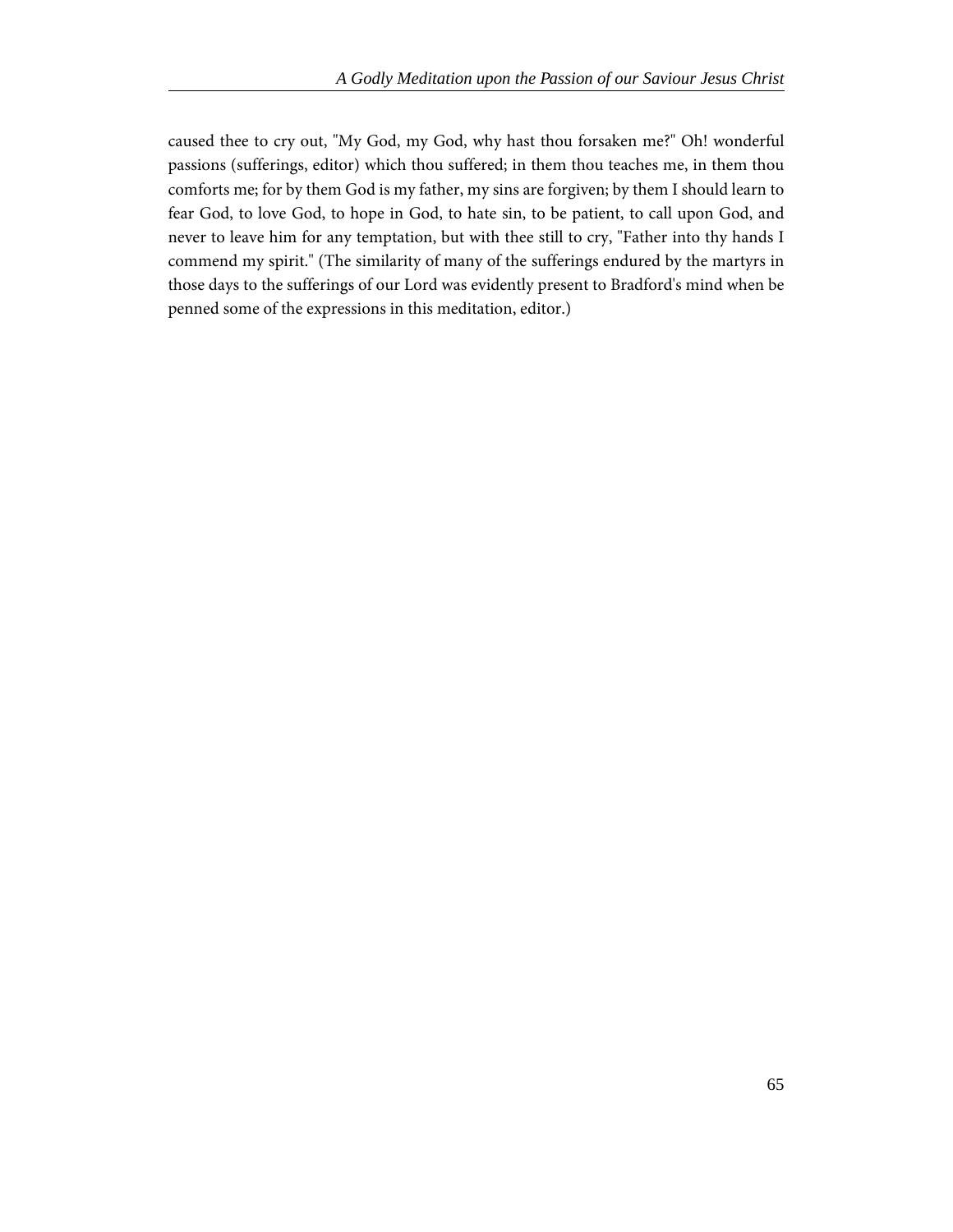# **Indexes**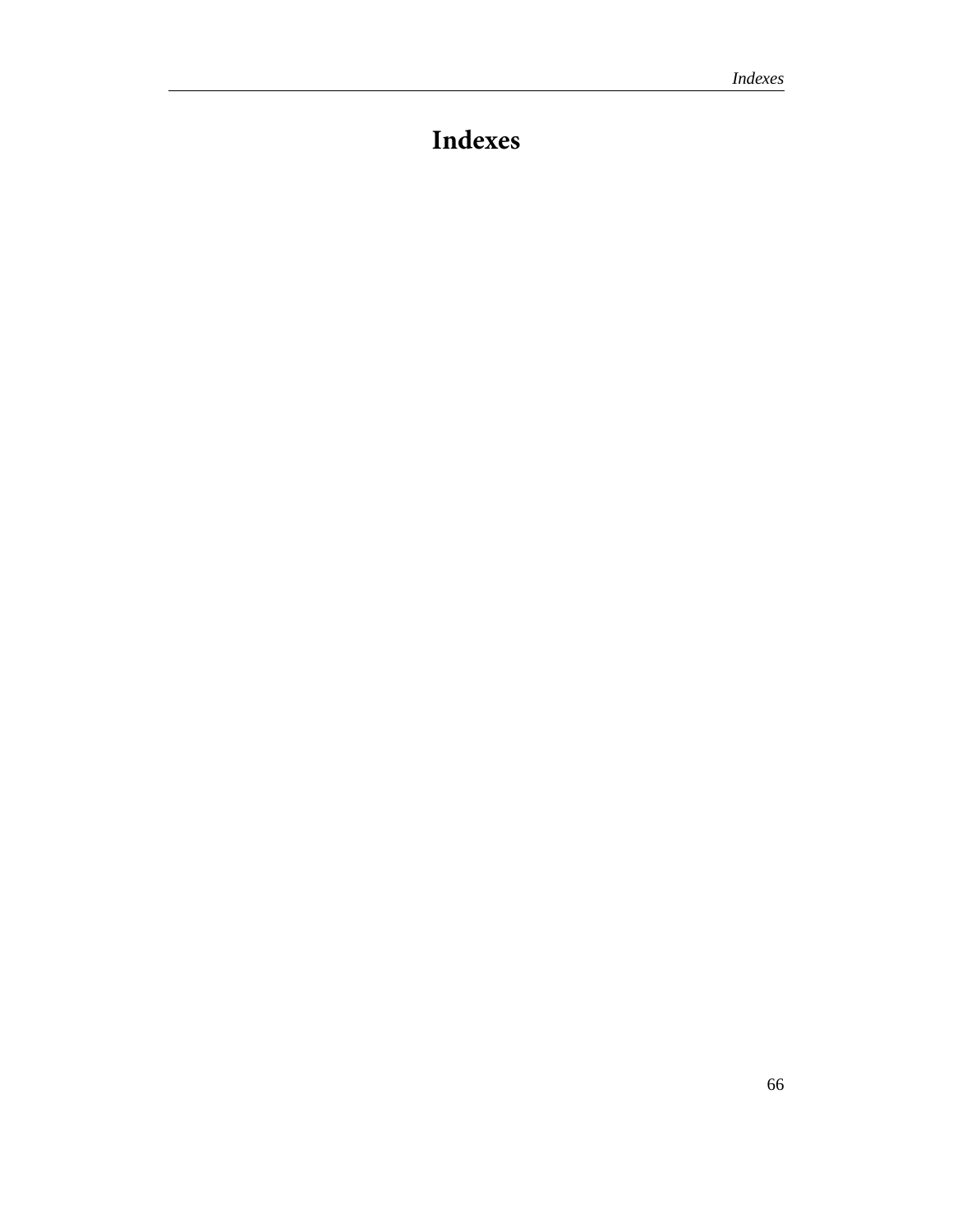## **Index of Scripture References**